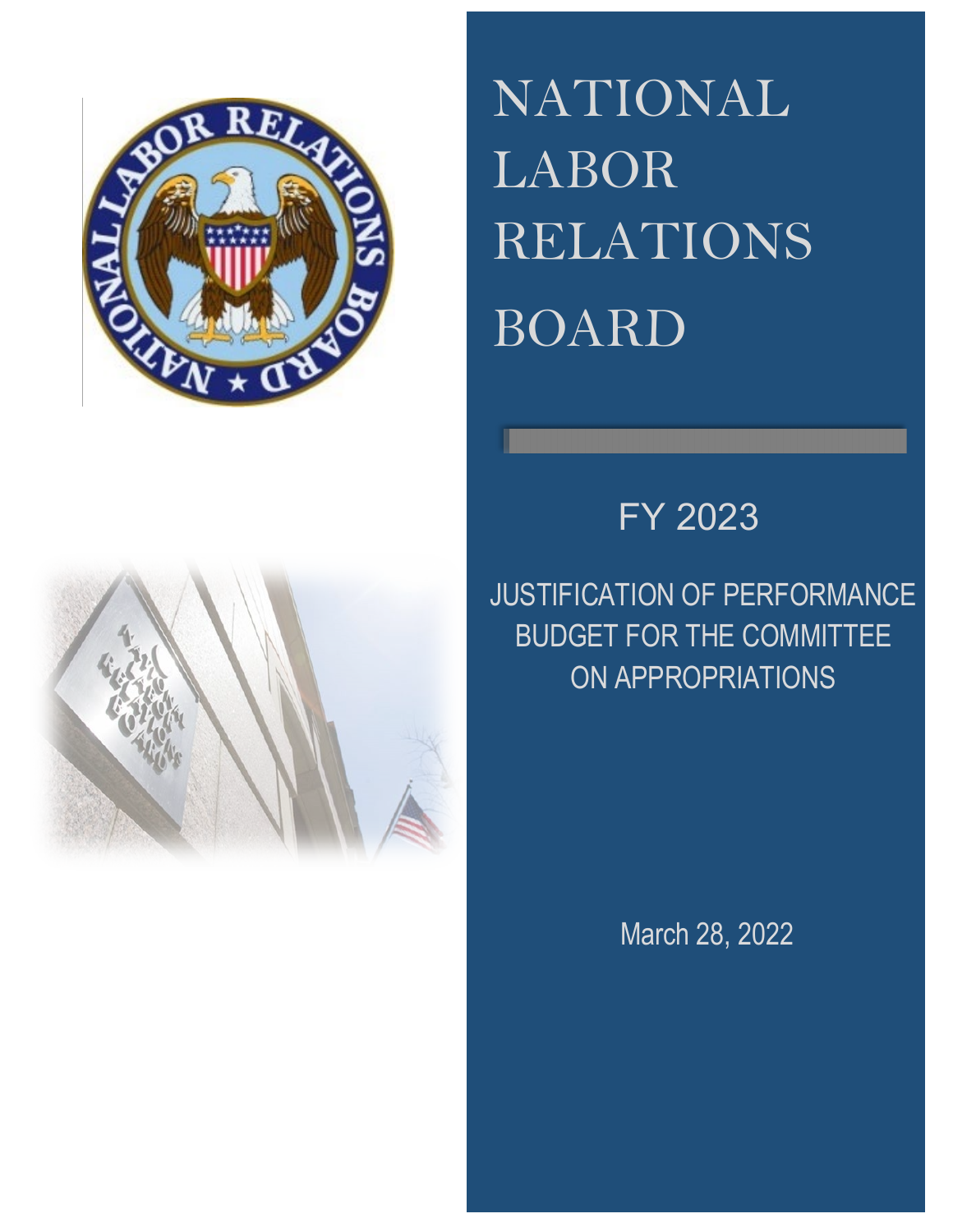### **TABLE OF CONTENTS**

| Strengthen Inter-Agency Collaboration and Coordination in Support of the                                                                                 |  |
|----------------------------------------------------------------------------------------------------------------------------------------------------------|--|
| Expand Crucial Outreach Activities in Underserved Communities and<br>Advance Diversity, Equity, Inclusion, and Accessibility in the Federal Workforce 10 |  |
|                                                                                                                                                          |  |
|                                                                                                                                                          |  |
|                                                                                                                                                          |  |
|                                                                                                                                                          |  |
|                                                                                                                                                          |  |
|                                                                                                                                                          |  |
|                                                                                                                                                          |  |
|                                                                                                                                                          |  |
|                                                                                                                                                          |  |
|                                                                                                                                                          |  |
|                                                                                                                                                          |  |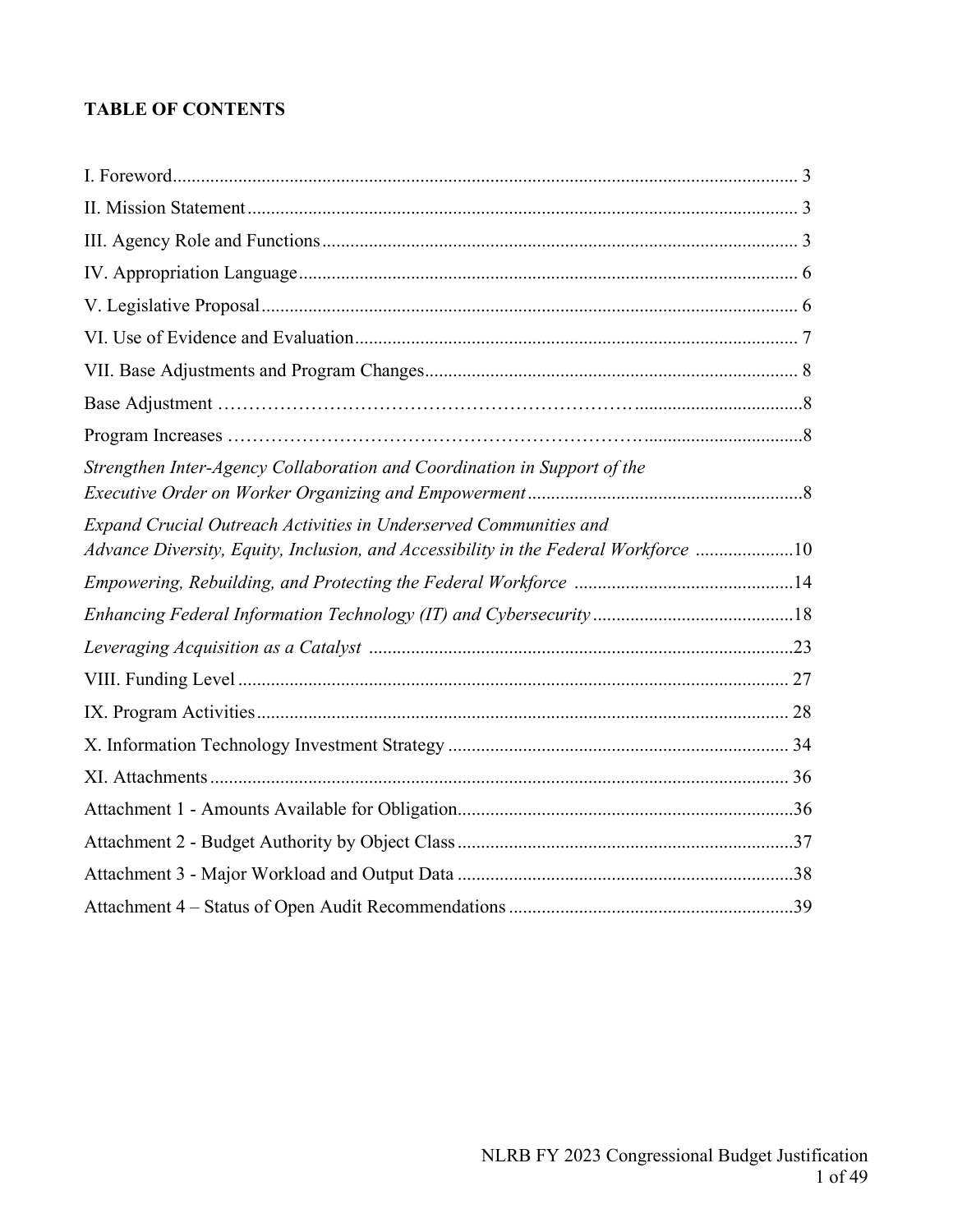This page was left blank intentionally.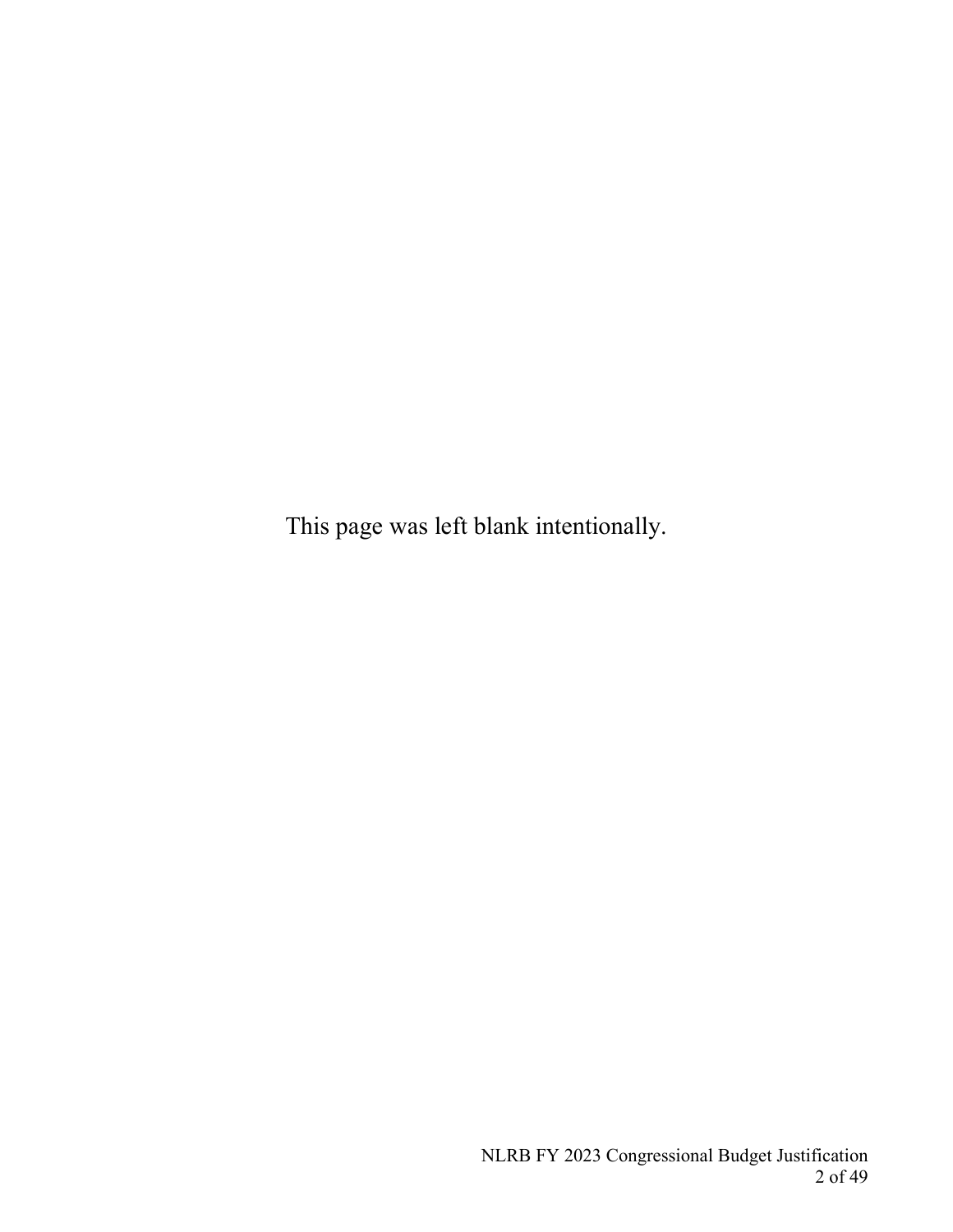## **FY 2023 Congressional Budget Justification**

## <span id="page-3-0"></span>**I. Foreword**

The National Labor Relations Board (NLRB, Board, or Agency) is a mid-sized independent Agency that promotes and protects workers' rights.

The NLRB investigates, prosecutes, and adjudicates alleged labor law violations involving private sector employees, labor organizations, and employers throughout the United States and investigates and resolves questions concerning representation among employees to determine whether the employees wish to be represented by a labor organization. The NLRB fiscal year (FY) 2023 Budget Request provides \$319.4 million, a 16.5 percent increase over the annualized rate in the FY 2022 Continuing Resolution (CR), which continued the level funding of \$274.224 million in place for the Agency since 2014. The President's mark would allow the Agency to more effectively enforce the National Labor Relations Act (NLRA) by building up field capacity and a more robust outreach program to better support the Nation's underserved communities and vulnerable populations. In addition, the funds would better allow the Agency to improve its overall efficiency, effectiveness, and accountability. These efforts include process improvements for casehandling, mission, and business operations. The Agency also continues to upgrade and invest in compliance mandates to our Information Technology infrastructure and to our Human Capital Strategy program.

## <span id="page-3-1"></span>**II. Mission Statement**

*Vigorously advance the policies of the NLRA to promote collective bargaining by ensuring that workers can freely express their wishes regarding union representation and protecting workers' fundamental right to act together for their mutual aid or protection.* 

## <span id="page-3-2"></span>**III. Agency Role and Functions**

The NLRB is an independent federal agency created by Congress in 1935 to administer and enforce the NLRA, the primary federal statute governing labor relations in the private sector. The purpose of the NLRA is to promote collective bargaining among employers, labor organizations, and employees and to protect employees' rights to freely express their wishes regarding collective-bargaining representation and to take other concerted action for their mutual aid and protection. The statute incorporates these policy goals by expressly providing employees the rights to self-organization, to form, join, or assist labor organizations, to bargain collectively through representatives of their own choosing, and to engage in other concerted activities for their mutual aid or protection. It also establishes that employees have the right to refrain from all of those activities. The NLRB in turn protects these rights through the administration, interpretation, and enforcement of the Act, both in prosecuting unfair labor practices and in conducting representation elections to determine employees' desires regarding collective-bargaining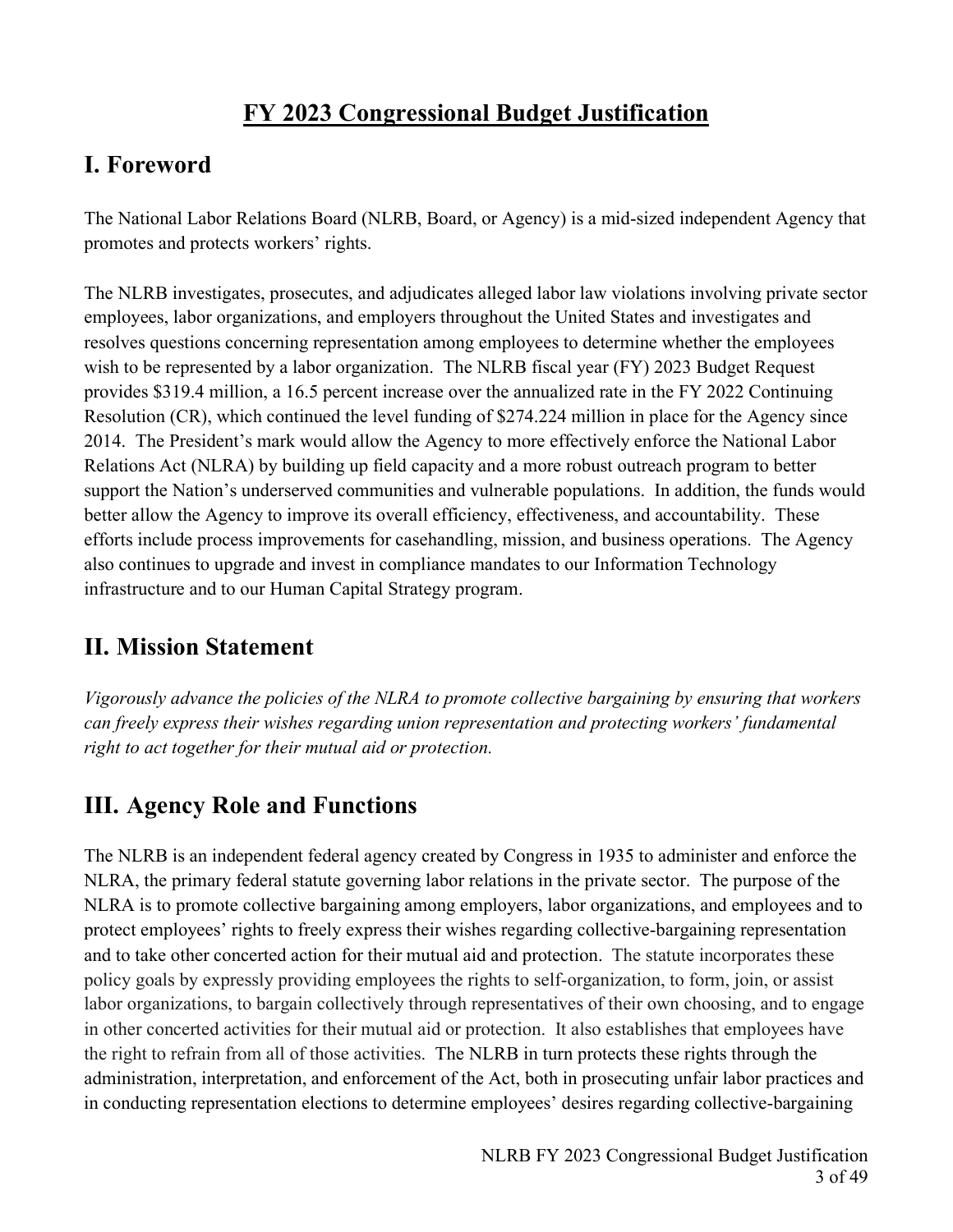representation. Significantly, there is no private right of action under the NLRA; thus, the Agency is the only recourse for any employer, employee, or labor organization to seek redress of a violation of the NLRA or to obtain a certification whether a labor organization is the representative of a group of employees. Consequently, the Agency is essential to the enforcement of the NLRA. Its processing of these cases also assists in easing the burden on the court systems across the United States and promotes industrial stability nationwide.

The NLRB's authority is divided by law and by delegation. The Board has five members, when at full strength, and primarily acts as a quasi-judicial body in deciding cases based on formal records in administrative proceedings. One Board member is designated as the Chairman. Independent from the Board, the General Counsel is responsible for investigating and prosecuting unfair labor practice charges, for processing representation petitions on behalf of the Board, and for overseeing the NLRB's Regional Offices, in addition to managing many of the day-to-day administrative, financial, personnel, human capital, and operational responsibilities of the Agency by delegation. These positions are appointed by the President and confirmed by the Senate.

The Board and the General Counsel are located in the Agency's Headquarters in Washington, D.C. The Agency also has a nationwide network of Administrative Law Judges who are administratively assigned to one of three offices located in Washington, D.C., New York, and San Francisco. There are 26 Regional Offices located in major cities across the United States, and a total of 48 offices located nationwide.

To fulfill the Agency's first primary function, prosecuting and remedying unfair labor practices, the General Counsel has responsibility for: investigating charges of unfair labor practices; approving withdrawals of or dismissing non-meritorious cases; and facilitating or obtaining settlements or issuing and prosecuting complaints in meritorious cases.

In connection with its second primary function, investigating and resolving questions concerning representation, the Agency enforces the right of employees to choose whether to be represented by a labor organization. Representation cases are currently initiated by the filing of a petition – by employees, labor organizations, or employers. The Agency evaluates the petition and, if appropriate, conducts an election to determine if employees wish to have, or continue to have, a labor organization as their collective-bargaining representative. Thereafter, the Agency addresses challenges and/or objections to the election, if filed, and ultimately issues a certification that the participating labor organization either does or does not serve as the exclusive collective-bargaining representative of the employees in the bargaining unit.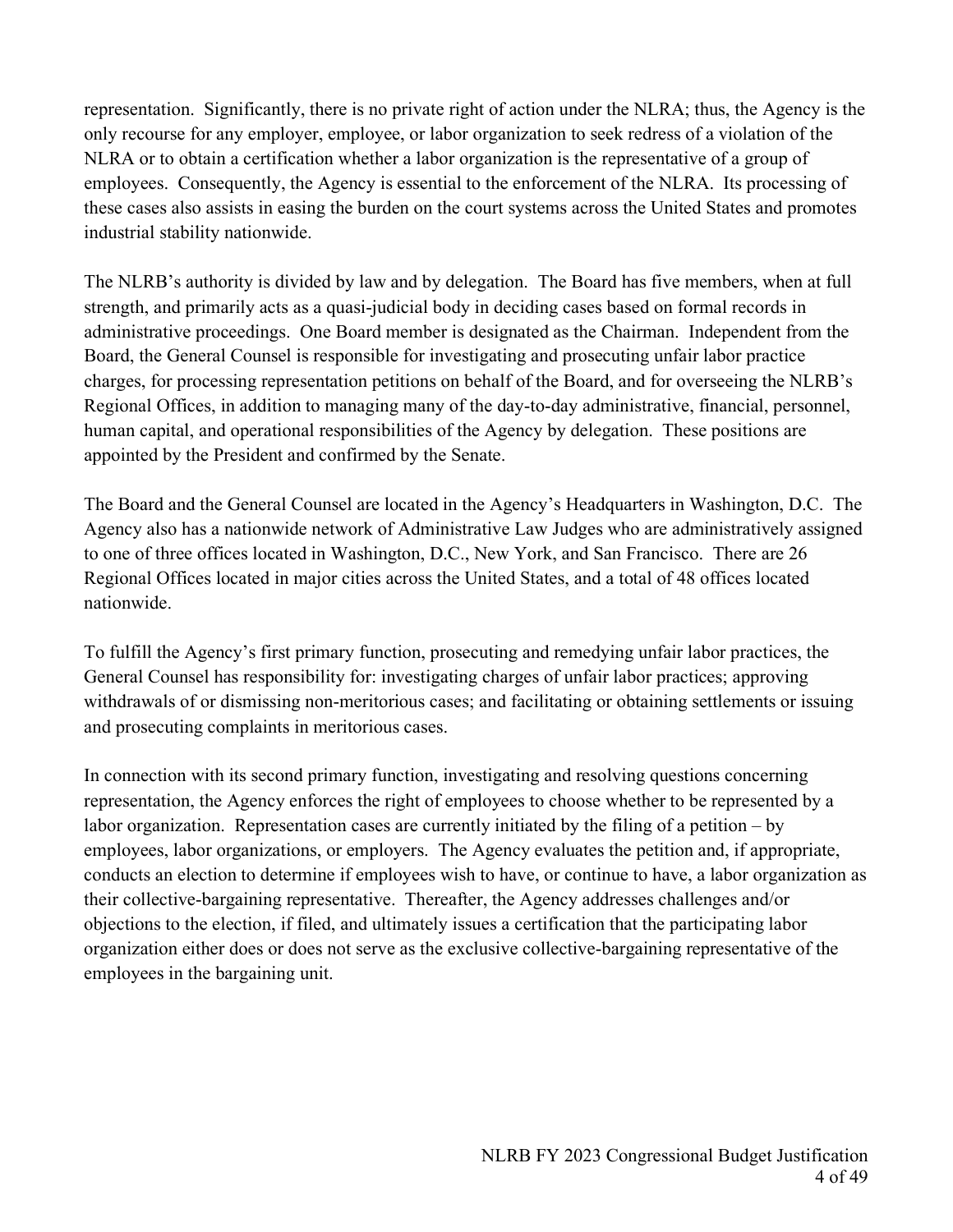## **Organizational Structure**



Prem Aburvasamy Chief Information Officer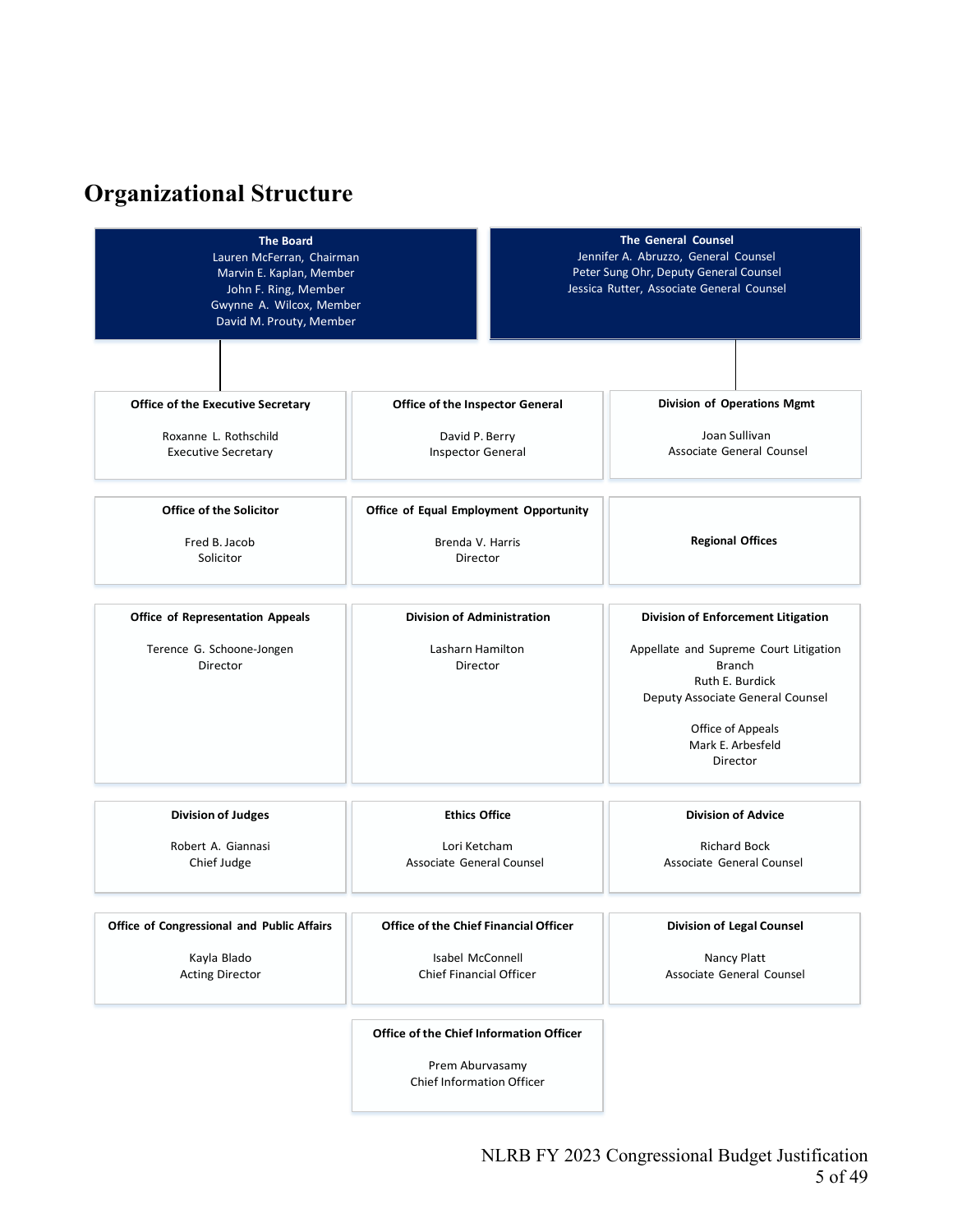## <span id="page-6-0"></span>**IV. Appropriation Language**

| <b>Appropriation Language</b>                                                                                                                                                                                                                                                                                                                                                                                                                                                                                                                                                                                                                                                                                                                                                                                                                                                                                                                                                                                                                                                                                                                          | <b>Explanation of</b>                                                                                        |
|--------------------------------------------------------------------------------------------------------------------------------------------------------------------------------------------------------------------------------------------------------------------------------------------------------------------------------------------------------------------------------------------------------------------------------------------------------------------------------------------------------------------------------------------------------------------------------------------------------------------------------------------------------------------------------------------------------------------------------------------------------------------------------------------------------------------------------------------------------------------------------------------------------------------------------------------------------------------------------------------------------------------------------------------------------------------------------------------------------------------------------------------------------|--------------------------------------------------------------------------------------------------------------|
|                                                                                                                                                                                                                                                                                                                                                                                                                                                                                                                                                                                                                                                                                                                                                                                                                                                                                                                                                                                                                                                                                                                                                        | <b>Changes</b>                                                                                               |
| NATIONAL LABOR RELATIONS BOARD                                                                                                                                                                                                                                                                                                                                                                                                                                                                                                                                                                                                                                                                                                                                                                                                                                                                                                                                                                                                                                                                                                                         |                                                                                                              |
| <b>SALARIES AND EXPENSES</b>                                                                                                                                                                                                                                                                                                                                                                                                                                                                                                                                                                                                                                                                                                                                                                                                                                                                                                                                                                                                                                                                                                                           |                                                                                                              |
| For expenses necessary for the National Labor Relations Board to carry<br>out the functions vested in it by the National Labor Relations Act,<br>1935, and the Labor-Management Relations Act, 1947, and other laws,<br>[\$274,224,000] \$319,424,000: Provided, that of this amount,<br>\$45,200,000 shall remain available until September 30, 2024:<br>Provided further, [t] That no part of this appropriation shall be available<br>to organize or assist in organizing agricultural laborers or used in<br>connection with investigations, hearings, directives, or orders<br>concerning bargaining units composed of agricultural laborers as<br>referred to in section $2(3)$ of the Act of July 5, 1935, and as amended<br>by the Labor-Management Relations Act, 1947, and as defined in<br>section $3(f)$ of the Act of June 25, 1938, and including in said<br>definition employees engaged in the maintenance and operation of<br>ditches, canals, reservoirs, and waterways when maintained or operated<br>on a mutual, nonprofit basis and at least 95 percent of the water stored<br>or supplied thereby is used for farming purposes. |                                                                                                              |
| <b>JADMINISTRATIVE PROVISION</b>                                                                                                                                                                                                                                                                                                                                                                                                                                                                                                                                                                                                                                                                                                                                                                                                                                                                                                                                                                                                                                                                                                                       |                                                                                                              |
| None of the funds provided by this Act or previous Acts making<br>appropriations for the National Labor Relations Board may be used to<br>issue any new administrative directive or regulation that would provide<br>employees any means of voting through any electronic means in an<br>election to determine a representative for the purposes of collective<br>bargaining.                                                                                                                                                                                                                                                                                                                                                                                                                                                                                                                                                                                                                                                                                                                                                                          | The FY 2023<br><b>Budget Request</b><br>includes a proposal<br>to remove the<br>Administrative<br>Provision. |
| Note. A full-year 2022 appropriation for this account was not<br>enacted at the time the budget was prepared; therefore, the<br>budget assumes this account is operating under the<br>Continuing Appropriations Act, 2022 (Division A of P.L. 117-<br>43, as amended). The amounts included for 2022 reflect the<br>annualized level provided by the continuing resolution.                                                                                                                                                                                                                                                                                                                                                                                                                                                                                                                                                                                                                                                                                                                                                                            |                                                                                                              |

## <span id="page-6-1"></span>**V. Legislative Proposal**

The NLRB is not making any legislative proposals.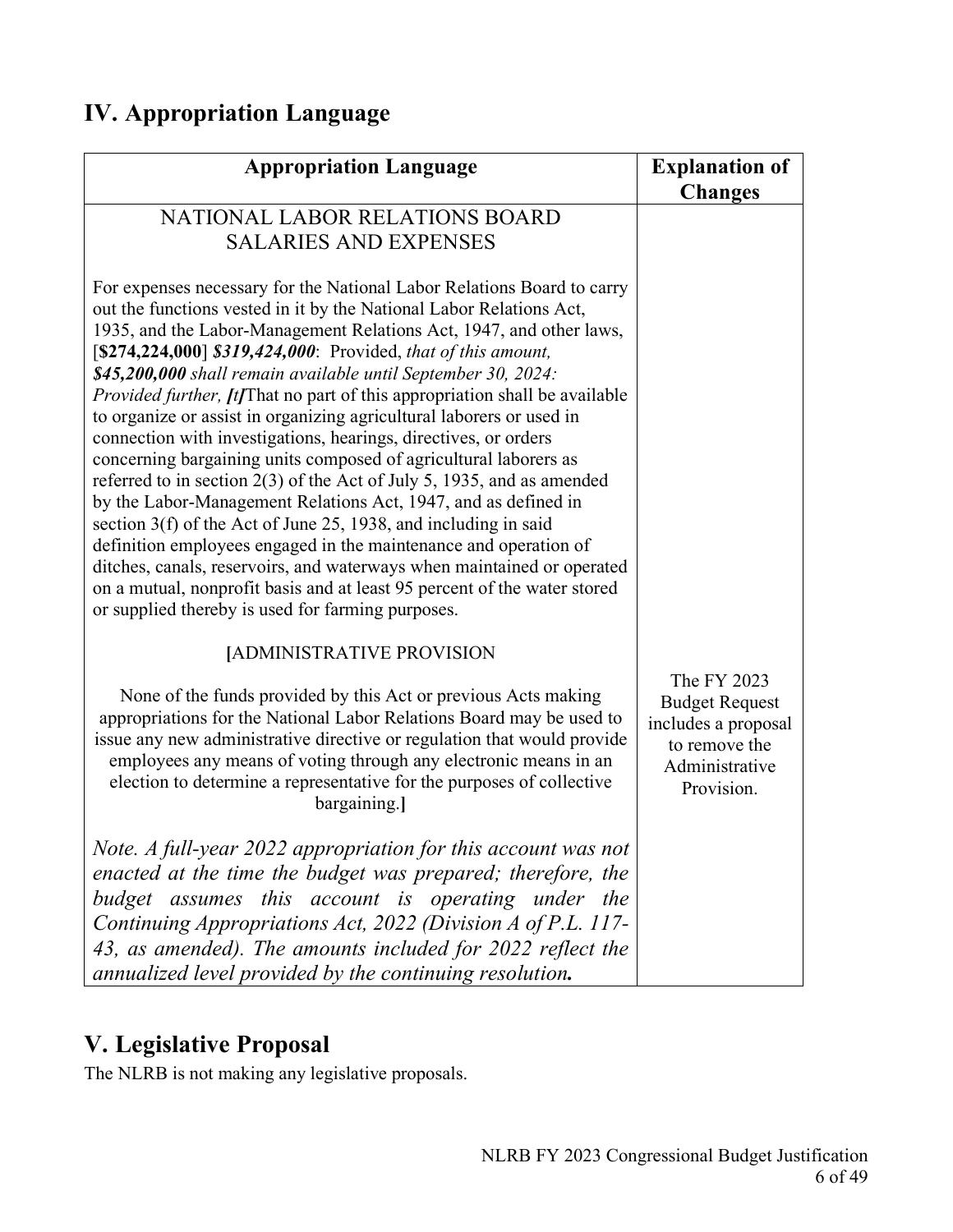## <span id="page-7-0"></span>**VI. Use of Evidence and Evaluation**

The NLRB continues to improve program performance by using data and analytics to evaluate and develop methods and processes that promote innovation and improve program delivery. The Agency will strive to build up programs in areas of policy, budget, operation, regulation, management, and decision-making.

## **Overview of the FY 2023 Budget Request**

The NLRB's FY 2023 Budget Request is \$319.4 million. The FY 2023 Budget Request will fund the Agency's statutory mission of resolving labor disputes through investigation, settlement, litigation, adjudication, education, and compliance. This mission relies primarily on skilled and experienced professionals and administrative employees. The annual staff compensation (salaries and benefits) accounts for approximately 77 percent of the requested funding (\$246.4 million);



9 percent (\$27.9 million), is required for rent, security, and other facility and property expenses for the NLRB offices in Headquarters and across the country; and the remaining 14 percent (\$45.1 million), is allocated to costs and activities that include, but are not limited to: information technology, cybersecurity, outreach and inter-agency activities, court reporting, case-related travel, witness fees, interpreters, legal research systems, case management systems, training, compliance with governmentwide statutory and regulatory mandates, and mission support offices.

NLRB's total number of personnel decreased from 1,733 in FY 2010 to 1,210 in FY 2021, or by 30 percent (see figure 1). The FY 2023 Budget Request of \$319.4 million will better enable the Agency to address such workforce deficiencies and thus further the Agency's efforts to serve the American people in fully effectuating its mission. The Budget Request will also help to allow the Agency to support its FY 2022 – FY 2026 Strategic Plan, advance the critical priorities of the Administration, and address the concerns of

Congress by strengthening democracy in the workplace



across the Nation. Work stoppages and labor strife can have a significant negative impact on the U.S.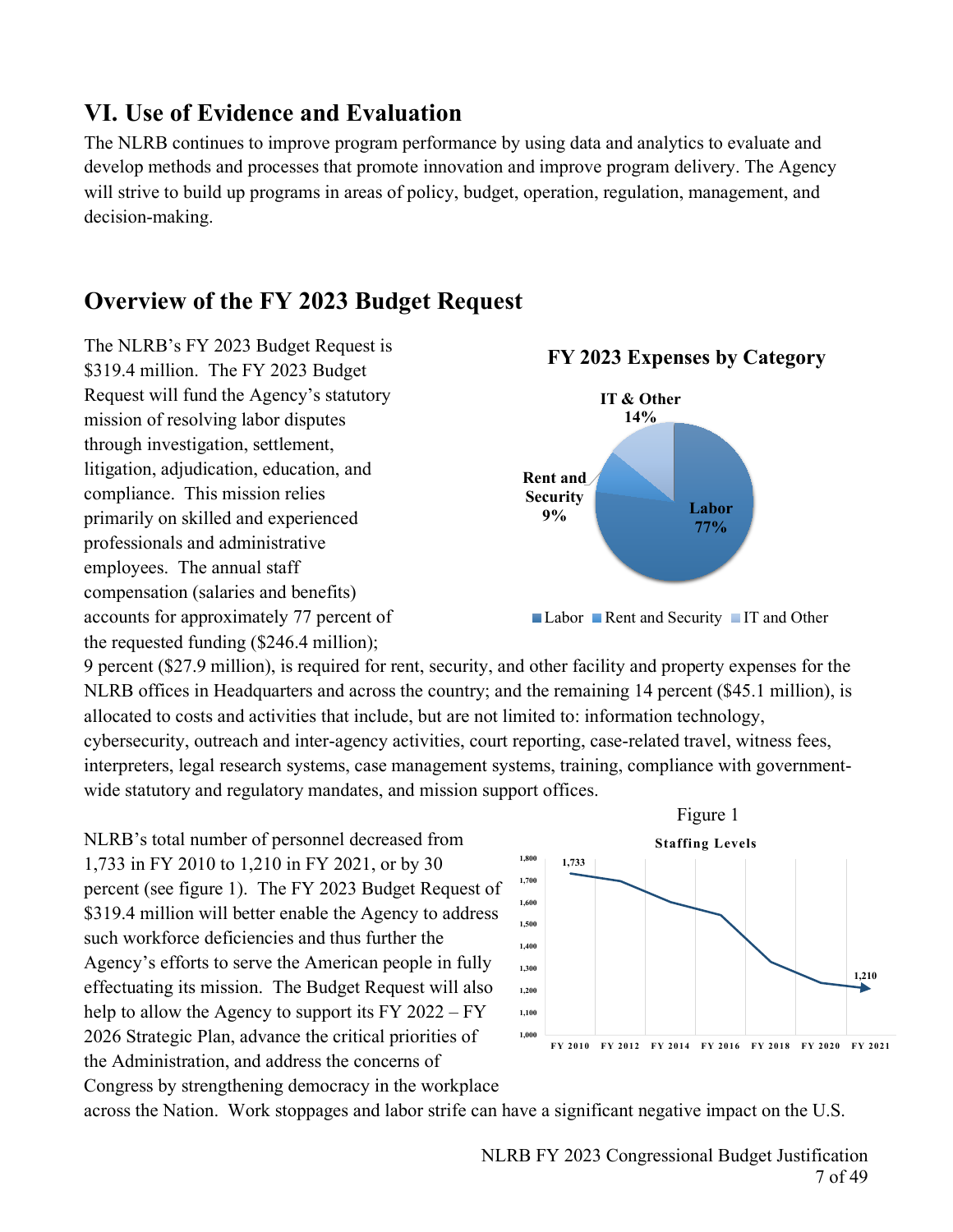economy. With this is mind, the Agency has taken great care in formulating its budget request to prioritize protection, enforcement, education, and compliance with the Act. Historically, the NLRB's responsibility for investigating and resolving allegations of unfair labor practices has represented about 90 percent of the NLRB's workload requirements. The NLRB's FY2023 funding request will help support the Agency's ability to pursue these priorities and meet its performance goals, all to the benefit of industrial stability and the public we serve. Absent this funding, the Agency will remain unable to better achieve these important goals and those of the Administration.

## <span id="page-8-0"></span>**VII. Base Adjustments and Program Changes[1](#page-8-4)**

<span id="page-8-1"></span>**Base Adjustment …………………………………………………………. \$8,692,000 / + 6 FTE** 

### *Pay Inflation +\$7.7 million*

Funds are requested to account for a 4.6 percent pay raise effective January 2023. This percentage was based on the inflation factor that was provided by the Office of Management and Budget.

#### *Boardside Base Adjustment +\$1.0 million / 6 FTE*

Funds are requested for the anticipated increase workload for the Boardside.

<span id="page-8-2"></span>**Program Increases …………………………………………………………. \$36,508,000 / + 85 FTE**

### <span id="page-8-3"></span>*Strengthen Inter-Agency Collaboration and Coordination in Support of the Executive Order on Worker Organizing and Empowerment* **+ 1,800,000 / +8 FTE**

The NLRB is requesting an additional \$1.8 million and 8 FTE to expand the capacity needed to achieve the important goals of strengthening inter-agency collaboration and coordination in support of the Executive Order on Worker Organizing and Empowerment.

On February 7, 2022, the White House Task Force on Worker Organizing and Empowerment released a [Report](https://www.whitehouse.gov/wp-content/uploads/2022/02/White-House-Task-Force-on-Worker-Organizing-and-Empowerment-Report.pdf) that includes nearly 70 recommendations to promote worker organizing

| <b>Position Description or Non-Labor</b><br><b>Requirement</b>        | <b>GS Grade</b> | <b>FTE</b> | \$000   |
|-----------------------------------------------------------------------|-----------------|------------|---------|
| White House Task Force on Worker<br><b>Organizing and Empowerment</b> |                 | 8          | \$1,560 |
| <b>Field Office Employee</b>                                          | GS 11/6         |            | 125     |
| <b>Field Office Employees</b>                                         | GS 14           | 7          | 1,435   |
| <b>Other Direct Cost</b>                                              |                 | $\bf{0}$   | \$240   |
| Corporate Cost                                                        |                 |            | 240     |
| Total                                                                 |                 | 8          | \$1,800 |

and collective bargaining. The Task Force is depending on the NLRB to play a key role in this effort. Consistent with the NLRB's existing outreach initiatives, the Report strongly encourages the NLRB to

<span id="page-8-4"></span><sup>1</sup> The NLRB anticipates reallocating funds, as appropriate, to address the critical hiring needs identified in our FY22 CBJ in light of the fact that the Agency's final appropriation for FY22 did not include an increase in funds.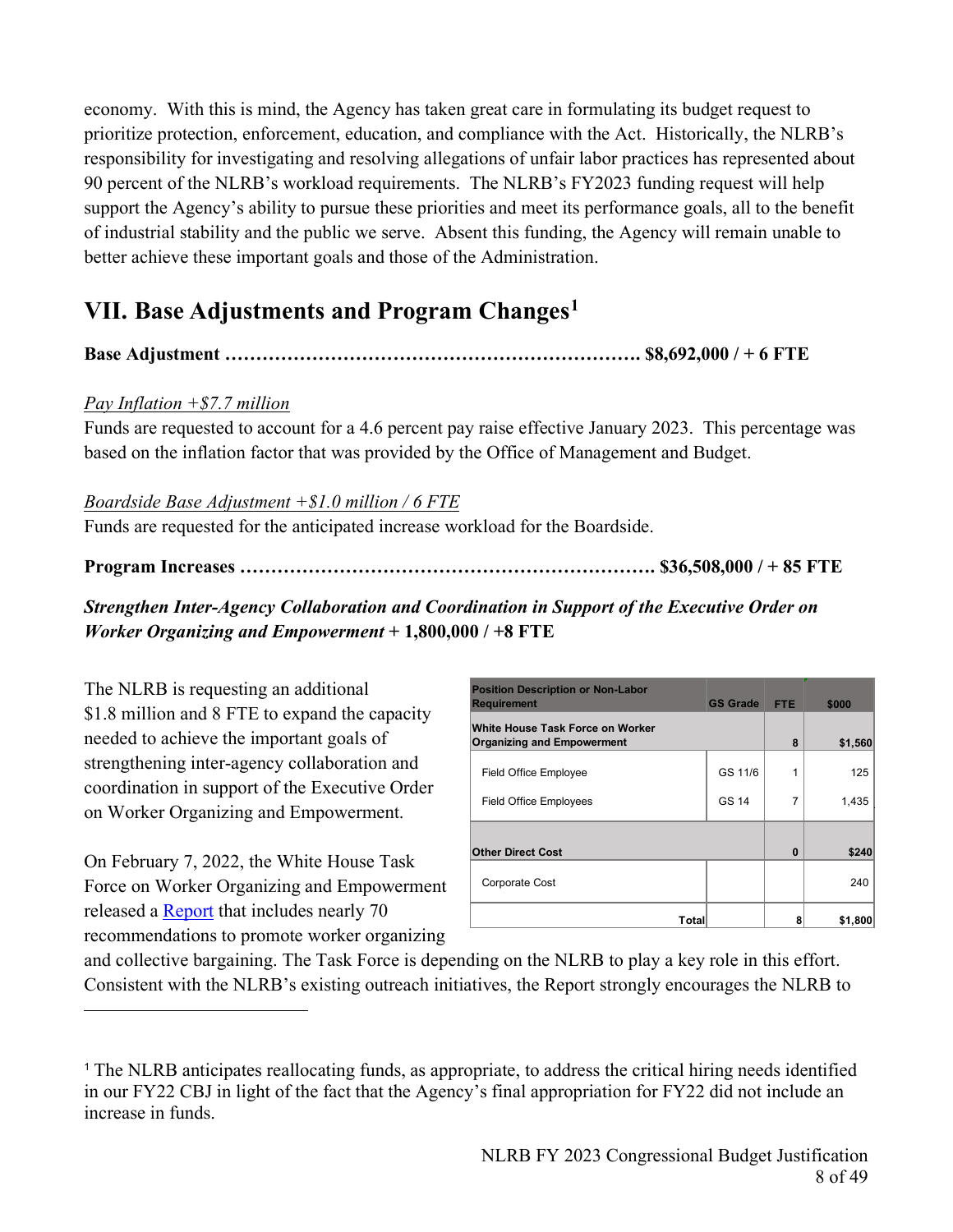further develop and prioritize outreach at the national and regional levels by engaging in interagency coordination with other labor protection agencies. The Report further emphasizes the importance of establishing and maintaining relationships with workers, advocates and employers, especially in underserved communities to ensure more workers know their rights and are protected from retaliation.

The NLRB fully embraces the recommendations of the Task Force and has already committed to strengthening and enhancing the NLRB's responsibilities and obligations to strengthen worker protection. The NLRB has already started updating current and entering new Memoranda of Understanding with other worker protection agencies. The NLRB has made concerted efforts to promote education and outreach for workers, businesses, and advocates by equitably and inclusively engaging all stakeholders, especially marginalized workers. In fact, on February 10, 2022, the General Counsel of the NLRB issued [GC Memo 22-03](https://apps.nlrb.gov/link/document.aspx/09031d458369c5be) committing to effectuate the Task Force's recommendations, thus necessitating the funding request.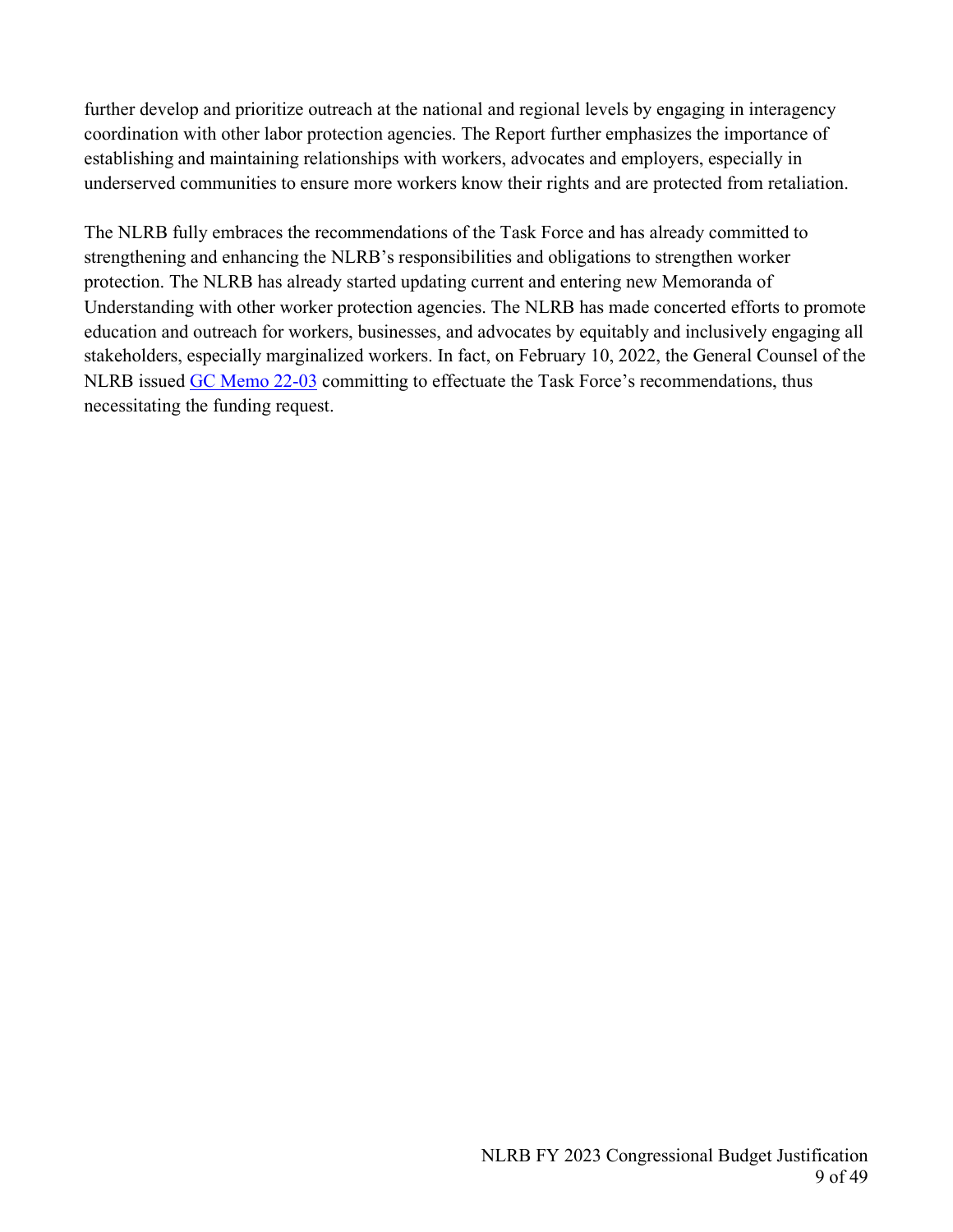#### <span id="page-10-0"></span>*Expand Crucial Outreach Activities in Underserved Communities and Advance Diversity, Equity, Inclusion, and Accessibility in the Federal Workforce + 13,066,000 / + 55 FTE*

The NLRB is requesting additional resources of \$13.1 million to advance equity through the Federal Government by ensuring that underserved communities are aware of the NLRA and their rights to choose representation and engage in collective bargaining. The Agency will seek to accomplish this through more robust in-person outreach and modernization efforts of the Agency's public-facing websites. In addition, these resources will support the Agency's initiatives, inspired in part by Executive Order 14035, to develop the capacity to collect and evaluate relevant data, statistics, and other demographic information that can be used to advance equity within the federal workforce. Building greater diversity in the Agency's workforce is inherently valuable, but we also know that a diverse and inclusive environment produces better outcomes. In such an environment, employees feel a greater sense of belonging and connection to their workplace, and in turn produce higher quality and more relevant work product. In sum, the additional resources the Agency seeks will better support enhanced

| <b>Position Description or Non-Labor Requirement</b>                               | <b>GS Grade</b> | <b>FTE</b>     | \$000    |
|------------------------------------------------------------------------------------|-----------------|----------------|----------|
| <b>Expand Crucial Outreach Activities in</b><br><b>Underserved Communities</b>     |                 | 41             | \$9,094  |
|                                                                                    |                 |                |          |
| <b>Field Office Employees</b>                                                      | GS7             | 1              | 74       |
| <b>Field Office Employees</b>                                                      | GS 13           | 13             | 2,256    |
| <b>Field Office Employees</b>                                                      | GS 14           | 26             | 5,329    |
| Video Content Producer                                                             | GS 14           | 1              | 205      |
| Corporate Cost                                                                     |                 |                | 1,230    |
| <b>Build Capacity for the NLRB to Conduct</b>                                      |                 |                |          |
| <b>Comprehensive Barrier Analysis of it Policies and</b><br><b>Practices</b>       |                 | 12             | \$1,710  |
|                                                                                    |                 |                |          |
| EEO Emphasis Program Manager                                                       | GS 13           | 1              | 174      |
| <b>EEO Management Data Analyst</b>                                                 | GS 14           | 1              | 205      |
| HR Specialist - Manager Diversity and Inclusion                                    | GS 15           | 1              | 241      |
| NLRB Paid Internships Program                                                      | GS 7/3          | 9              | 693      |
| DEIA Initiative - Video Content Contractor                                         |                 |                | 37       |
| Corporate Cost                                                                     |                 |                | 360      |
| Leverage Technology to Increase Stability and                                      |                 |                |          |
| Improve Functionality of the Agency's Public-<br><b>Facing Websites</b>            |                 | $\overline{2}$ | \$2,262  |
| Website Administrative Systems Associate                                           |                 |                | 205      |
|                                                                                    | GS 14           | 1              |          |
| Website Administrative Systems Associate                                           | GS 13           | 1              | 174      |
| Senior Software Developer Contractual Services                                     |                 |                | 1,000    |
| ServiceDesk Support Contractual Services                                           |                 |                | 122      |
| Contractual Services - Website Accessible<br>Enhancements                          |                 |                | 561      |
| Website Feedback Software Licenses and<br>Contractual Services (First Year)        |                 |                | 100      |
| Increased Azure Infrastructure for redundancy and<br>failover Contractual Services |                 |                | 40       |
| Corporate Cost                                                                     |                 |                | 60       |
| Total                                                                              |                 | 55             | \$13,066 |

diversity and inclusion practices, aid our recruitment and retention of talented employees, and raise our overall performance.

Expand Crucial Outreach Activities in Underserved Communities  $+$  \$9,094,000 / + 41 FTE

This investment will allow the NLRB to better enhance public awareness and understanding of the NLRA by refocusing and reinvigorating robust in-person outreach programs aimed at community centers, worker groups, chambers of commerce and small businesses. These programs will be conducted primarily by local personnel in field offices and are planned to be augmented by accessible, production-quality video content in multiple languages available on the Agency's website and social media platforms. The investment will also support the development and deployment of annual training of all 700+ field employees who conduct outreach sessions and perform Information Officer duties, all of which is integral to achieving the Agency's goal of ensuring the public, and members of the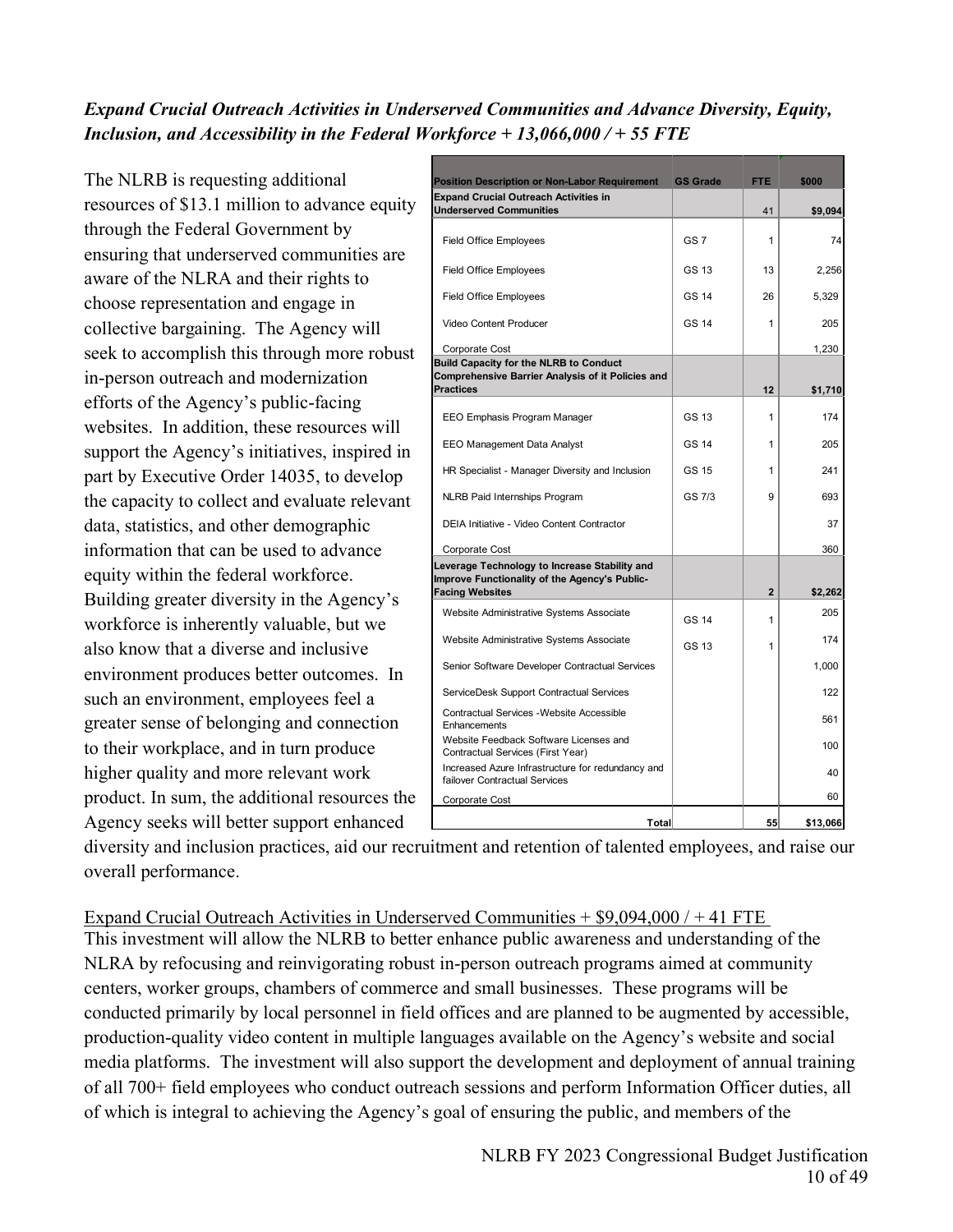underserved communities, in particular, are fully informed of their rights under the NLRA. Further, by conducting similar type of trainings to other labor enforcement agencies as part of the NLRB's interagency outreach program, the NLRB will greatly expand its connection with the public, including underserved communities. The Agency will ramp up planning, preparation, travel to, and execution of outreach to underserved communities, with an approximate investment of the equivalent of 40 full-time employees in the form of field office employees accomplishing these mission-critical duties. Finally, the NLRB plans to hire a video content producer/editor, who will develop, produce, edit, and publish production-quality video content in multiple languages explaining the rights and obligations conferred and imposed by the Act, as well as how these rights can be exercised and enforced, and how the national labor policy promotes the resolution of labor disputes through collective bargaining leading to industrial stability.

#### Expected Benefits:

- Greater awareness of the Act and collective bargaining, as well as greater access to the NLRB's processes for the public, including members of underserved communities, will ensure that employees are aware of their rights and employers and labor organizations of their respective obligations, and no one is deprived of the opportunity to use the NLRB's services because of a deficit of information or other barriers.
- Support of the Agency's efforts on diversity and inclusion through more robust outreach and education of the public, including underserved communities, will better enable increased language accessibility, training of our staff, and expansion of our partnerships with other organizations to help with education and information sharing. This will provide critical support to the underserved communities and eliminate racial inequities with various groups, low-grade workers, and immigrants.

#### *Build Capacity for Agency to Conduct Comprehensive Barrier Analysis of the NLRB's Policies and Practices,* (Executive Order 14035) +\$1,710,000 / +12 FTE

This investment will allow the NLRB to conduct thorough, comprehensive, and ongoing barrier analysis as required to become a model Equal Employment Opportunity (EEO) Employer. It will strengthen the Agency's ability to develop and implement successful government initiatives designed to increase diversity, equity, inclusion, and accessibility (DEIA) among our workforce. This investment will allow the NLRB to support the Administration's priorities to advance racial equity for underserved Americans through the federal government and the NLRB's Office of Employment and Equal Opportunity (OEEO)'s effort to enhance its collaborative work by providing an overarching analysis of Agency practices and policies from the vantage point of equality of opportunity. Notably, OEEO has identified the White House's Historically Black Colleges and Universities (HBCU) Initiative and already partnered with the Agency's Office of Human Resources to engage in this opportunity, providing additional outreach to develop a diverse applicant pool representative of the communities the Agency serves. Increased funding levels for staffing resources in these offices not only supports the needs and mission of the Agency, but advances our efforts to build and maintain a representative workforce.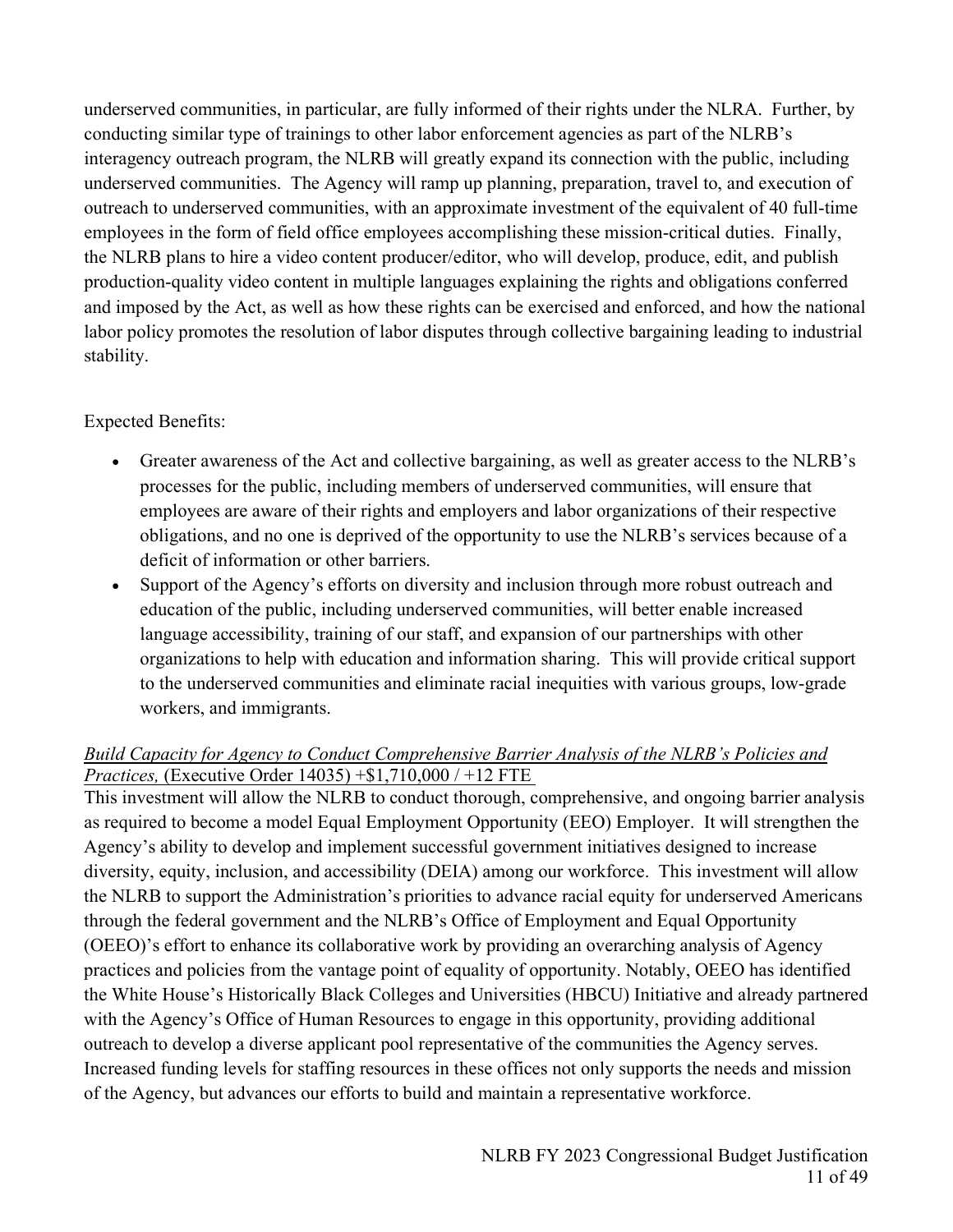This investment will allow the NLRB to hire a management/data analyst and one special emphasis program manager responsible for advancing DEIA within the Agency. These positions will manage the critical area to build the Agency's enhanced DEIA and affirmative employment programs as outlined under the Equal Employment Opportunity Commission Management Directive 715 and address underresourced aspects. The Management/Data Analyst will assist in the ongoing evaluation of the Agency's model EEO program, policies, and practices to identify barriers to the hiring, development, and advancement of a more diverse workforce within the Agency. They will also act as technical advisors for initiatives that will enhance the employment and advancement of specific demographic groups and design workforce studies on the Agency's recruitment, hiring, and retention practices.

The EEO Specialist/Special Emphasis Program Manager assists in developing the Agency's DEIA strategic planning. This position provides technical assistance and analyzes EEO program data. Funding this position will enable the Agency to build an infrastructure to develop and maintain a diverse workforce and help the Agency to eliminate practices and policies that are barriers to equitable access to opportunity.

The additional funds will also allow the Agency to hire a Diversity and Inclusion Officer or Ombudsman to promote Agency-wide inclusivity efforts. The Agency is responsible for maintaining a continuing affirmative program to promote the full realization of equal employment opportunity and identify and eliminate discriminatory policies and practices. Several audit reports have found that the Agency is deficient in carrying out its responsibility to evaluate its EEO practices and policies effectively. The Agency will continue to be lacking in this area without adequate resources. Funding this new position will support the Agency's effort to enhance training, strategic planning, and hiring efforts to support DEIA at the Agency.

The NLRB will invest \$1 million to strengthen its internship program by providing funds to expand its paid internship program. Funding this program will remove a current barrier to hiring a diverse workforce. Championed by the DEIA White House workgroup, a key component to building a diverse pipeline into Federal government is reducing the Federal government's reliance on unpaid internships, which can create barriers for low-income students and first-generation professionals as well as other individuals from underserved communities. Agencies are thus encouraged to take steps to reduce their reliance on unpaid internships, fellowships, and apprenticeships to ensure that more Americans can take advantage of these opportunities. This is particularly important for the NLRB because workforce data for the Agency projects that we face the possibility of unprecedented turnover in the near term due to the retirement eligibility of employees, many of whom occupy supervisory and senior management positions. Thus, it is critical for the Agency to seize the opportunity to infuse diversity into workforce recruitment and hiring efforts to ensure that a diverse succession pipeline is built.

Expected Benefits: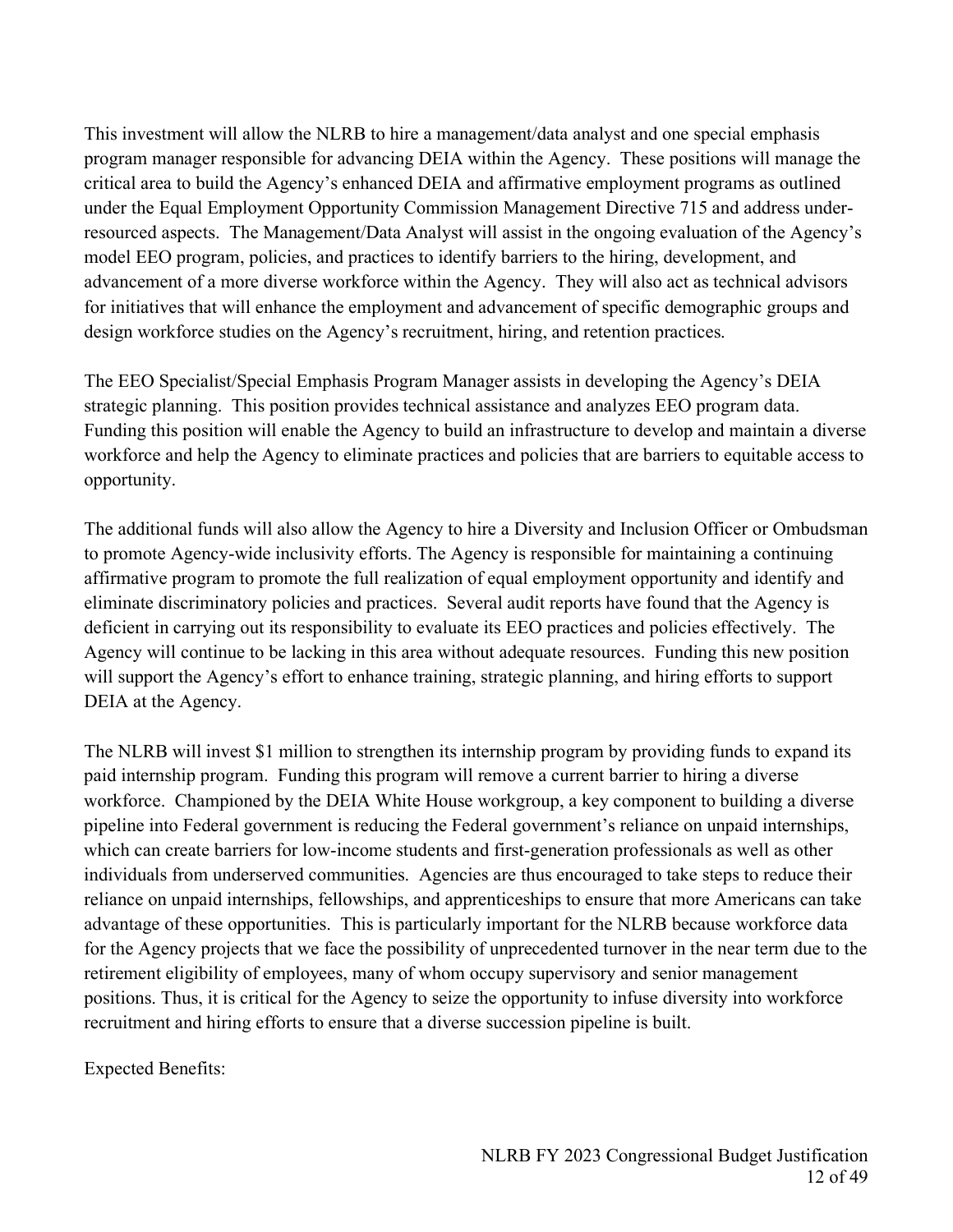- Promote a robust training program to support advancing equity by providing critical information and resources to Agency staff.
- Strengthen operational support in strategic planning and human resources to support a more diverse and inclusive workforce.
- Support the Agency's human resources professionals' participation in the White House's Historically Black Colleges and Universities (HBCU) Initiative in order to further the Agency's recruitment and retention of underrepresented employees.
- Fund a paid internship program.

#### *Leverage Technology to Increase Stability and Improve Functionality of the NLRB's Public-Facing Websites +\$2,262,000* + 2 FTE

As the Agency seeks to improve its digital services to the public, continued modernization of the public website is a priority. In support of the FY 2022-2026 Strategic Plan, the purpose of this initiative is to improve public awareness of the Agency's mission and activities by increasing the functionality of and accessibility to information on the Agency's public website. The funding will allow the NLRB to hire an information specialist dedicated to the growth, operation, and maintenance of the website with the goal of improving the digital services to the public. Additionally, the funding will allow the NLRB to hire an information technology security specialist to focus on the growing number of cyberattacks that the Agency's public website receives.

The NLRB will hire information technology contractors to support the projects listed below. The skillsets needed for this type of work require knowledge of Drupal (an open-source web content management system, User Experience (UX) / User Interface (UI) development, and Red Hat Linux (an open-source operating system). Agency support for language translation is also necessary depending on which languages will be utilized on the website, as well as developing a process for accepting online filings in other languages. The funds will:

- Translate the entire NLRB public website into Spanish
- Translate Spanish versions of E-Filing, Online Charge & Petition, MyAccount Portal, and MyNLRB
- Offer documents in additional languages to support underserved communities
- Gather requirements to modify our site to utilize similar functions/features to Public Access to Court Electronic Records (PACER) [\(https://pacer.uscourts.gov/\)](https://pacer.uscourts.gov/)
- Provide Service Desk support for intake and response to public website support tickets
- Provide resources in acquiring a website feedback product. Cost estimate includes first year licensing and services.
- Increase infrastructure for website redundancy and failover to an alternate site.
- Address Federal Security Management Act (FISMA) security compliance, (refer to Expected Benefits for details).

Expected Benefits: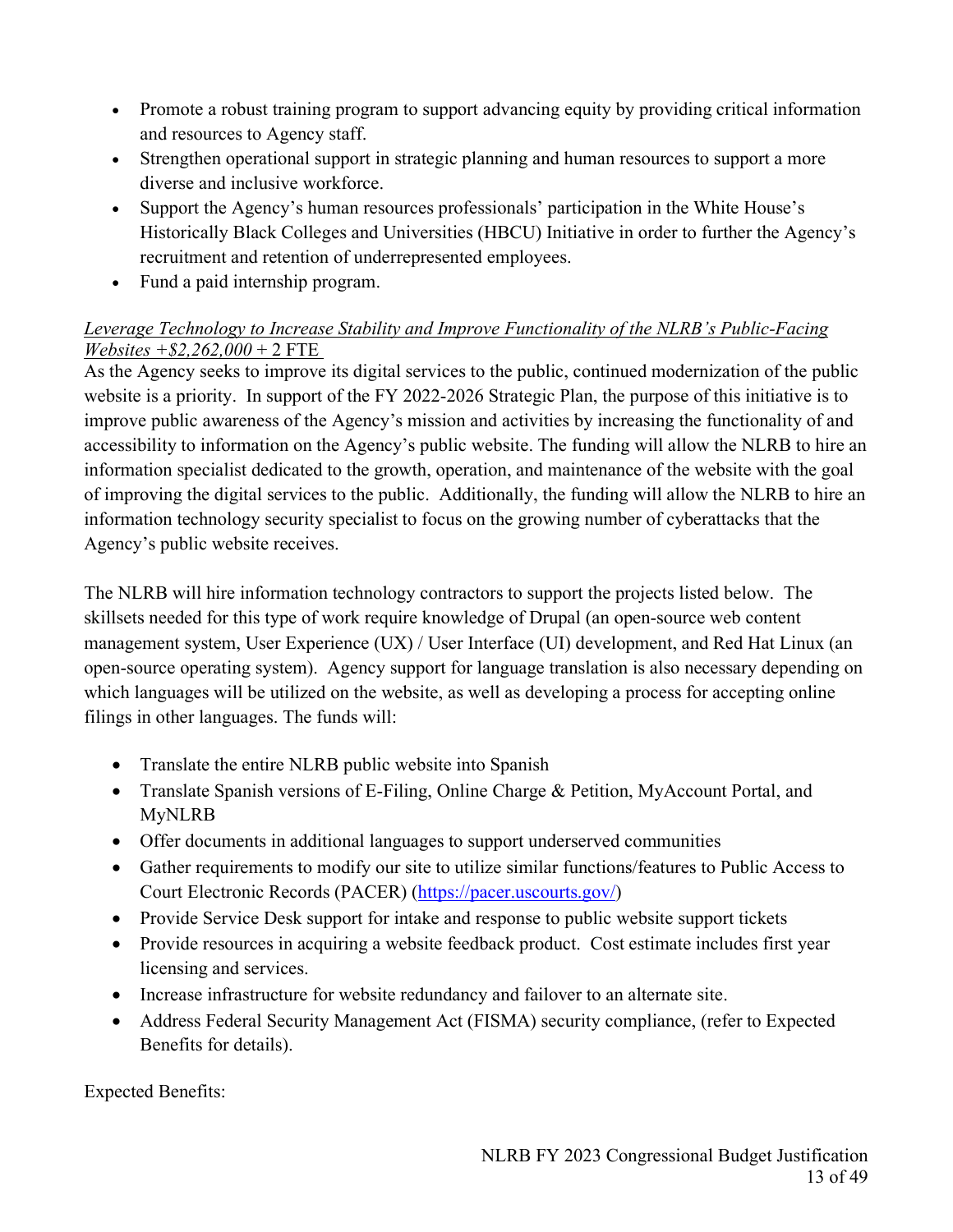Ensure the Agency's ability to expeditiously and fully implement the projects discussed to better serve marginalized and underrepresented communities.

Enable the Agency to fully implement required security and management controls to ensure FISMA compliance and to prevent inappropriate disclosure of sensitive information and/or tampering of the Agency public website.

#### <span id="page-14-0"></span>*Empowering, Rebuilding, and Protecting the Federal Workforce + \$4,338,000 / 12 FTE*

The NLRB is requesting additional resources of \$4.3 million to empower, rebuild, and protect the Agency's most valuable resource, its federal workforce. The future of the NLRB depends on maintaining a workplace environment that prioritizes employees' security, health, and safety. To achieve these objectives, the NLRB plans to have a robust Occupational Safety and Health Program and engage with external federal and non-federal training partners to strengthen our efforts to provide additional support to employees in these areas. Further, the NLRB will use the additional resources to provide quality oversight of our full range of personnel, information, and physical security programs.

#### *Evaluating Post-Reentry Work Environment & Planning for the Future of Work* *+ \$1,178,000/ + 3 FTE*

This investment will address the critical need for

continued and increased health and safety measures in the workplace, particularly in a post-pandemic world. The work environment will be the primary focus with increased and continued cleaning of space, adjustments to individual work areas and public areas, personal protective equipment (PPE) distributions, and improvements in safety measures. At the same time, the NLRB will continue to evaluate its physical space needs, both in terms of amount and configuration, and based on evolving circumstances may reduce square footage and enhance telework and remote work opportunities. These transition and transformation activities will assist the NLRB in ensuring continuity of operations, the safety and security of agency employees, efficient use of physical space, and unmatched public service. The funds will provide additional staff recruitment to include three positions within the Facilities and Property Branch along with requisite funds for technology improvements. The Inventory Management Specialist, Space Management Specialist, and Program analyst positions will be critical to provide the support services for field employees including but not limited to space allocation requirements, furniture installation oversight, and inventory property management tracking.

| <b>Position Description or Non-Labor Requirement</b>                                                 | <b>GS Grade</b> | <b>FTE</b>              | \$000   |
|------------------------------------------------------------------------------------------------------|-----------------|-------------------------|---------|
| Evaluating Post-Entry Work Environment and Planning for the<br><b>Future of Work</b>                 |                 | $\overline{\mathbf{3}}$ | \$1,178 |
|                                                                                                      |                 |                         |         |
| <b>Inventory Management Specialist</b>                                                               | GS 13           | 1                       | 174     |
| Space Management Specialist                                                                          | GS 13           | 1                       | 174     |
| Program Analyst                                                                                      | GS <sub>7</sub> | 1                       | 82      |
| New and Upgrades Post-Entry Environment Technology                                                   |                 |                         | 748     |
| Strengthen Federal Hiring through Talent Teams, Effective<br>Assessment, and Internship Improvements |                 | $\overline{7}$          | \$1,838 |
| Senior Human Resource Specialist                                                                     | <b>GS 14</b>    | 1                       | 205     |
| Chief Talent Officer                                                                                 | GS 15           | 1                       | 245     |
| Supervisory Employee Development Specialist                                                          | $GS-14$         | 1                       | 205     |
| <b>Talent Management Specialist</b>                                                                  | GS 13/1         | $\mathfrak{p}$          | 306     |
| Human Capital Planning Specialist                                                                    | $GS-12$         | 1                       | 146     |
| Program Analyst                                                                                      | GS 12           | 1                       | 146     |
| New and Learning Management System (LMS) Technology                                                  |                 |                         | 585     |
| <b>Modernizing the Personnel Vetting System</b>                                                      |                 | $\overline{2}$          | \$962   |
| <b>Systems Administrator</b>                                                                         | GS 13           | 1                       | 174     |
| <b>Security Specialist</b>                                                                           | GS 13/4         | 1                       | 168     |
| New and Upgrades Modernizing the Personnel Vetting System                                            |                 |                         | 620     |
|                                                                                                      |                 |                         |         |
| <b>Other Direct Cost</b>                                                                             |                 |                         | \$360   |
| Corporate Cost                                                                                       |                 |                         | 360     |
| Total                                                                                                |                 | 12 <sup>1</sup>         | \$4,338 |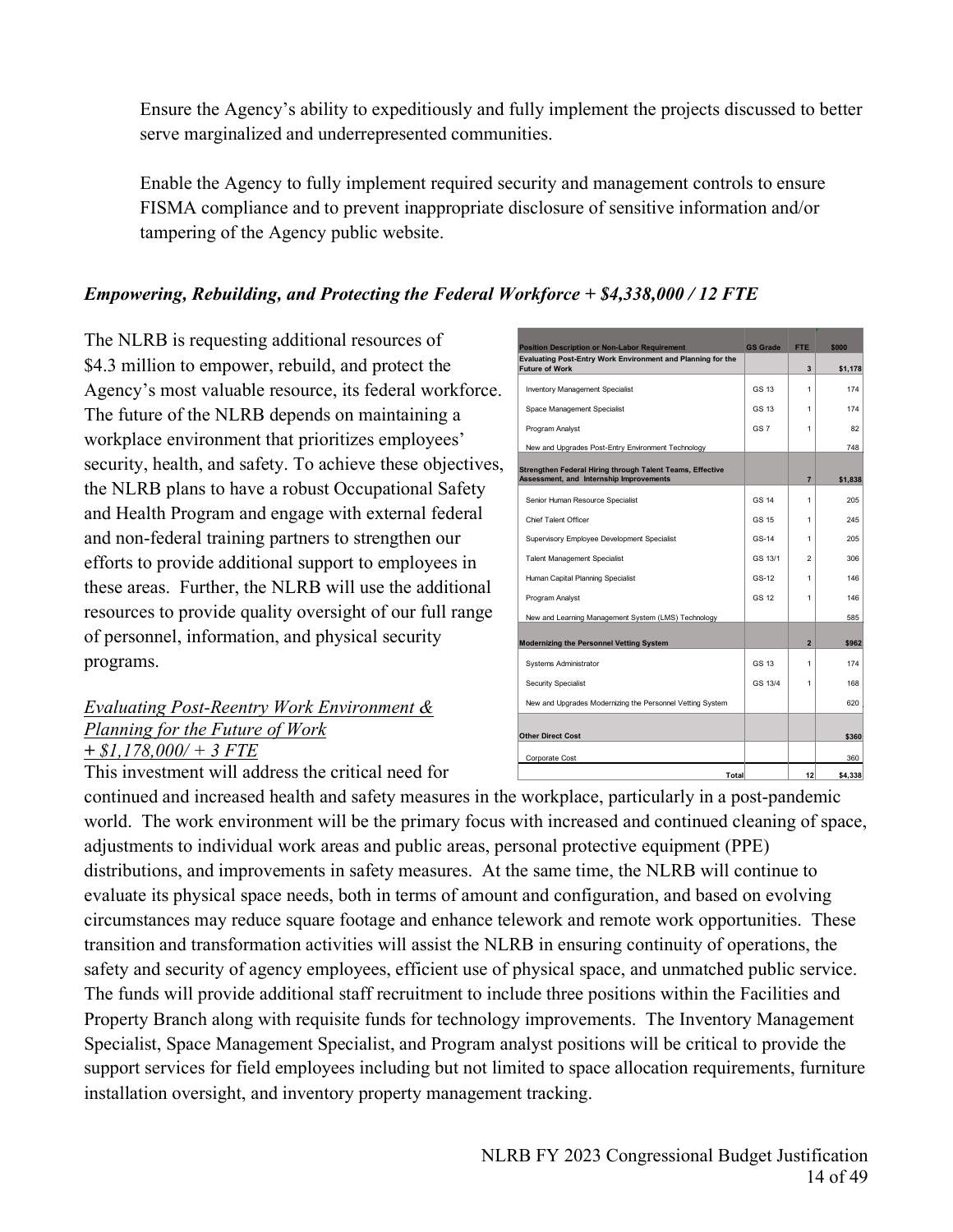Expected Benefits:

- Enhance work environment for both employees and customers.
- Provide a secure and safe space to continue the work of the NLRA.
- Enhance workplace morale and retention as employees will feel and be safe in their workspaces.
- Strengthen workplace innovations by modernizing post-reentry environment technology designed to drive efficiency and increase collaboration.
- Enable the Agency to devote as many budgetary resources as possible to better achieve its core mission.

#### *Strengthen Federal Hiring through Talent Teams, Effective Assessment, and Internship Improvements + \$1,838,000 / + 7 FTE*

This investment will address the critical need for continued and expanded education, training, and leadership development for Agency employees. The NLRB will use these resources to hire seven FTE (\$1,253,000) and acquire a new learning management system for (\$585,000). The funding will allow the NLRB to expand training opportunities for all employees focusing on targeted skills needed in the Agency's day-to-day operations. Training will address the law's principles, methods, and practices; case study methodologies; public speaking; leadership; and applicable subjects based on job series. The Agency's Office of Employment Development program will conduct trainings onsite and using online technologies (Zoom or Teams). The program will include a state-of-the-art learning management system. With this system, the program will have the capability to develop course curriculum, automate trainee enrollment, provide a curriculum repository for its programs, and use it in the implementation of training. This investment will ensure judges, attorneys, managers, and employees are and remain educated on mandatory courses, case law, law decisions, precedents, and other legal and statutory matters. The NLRB will expand virtual capabilities and platforms to address the current work environments. This expansion will allow for large virtual events to include conferences, expositions, webinars, and other training events. A major focus will be implicit bias and diversity in the workplace training to continue and foster a diverse and inclusive work environment.

Additionally, the Agency's Office of Employee Development will hire one position (supervisory employee development specialist) that will be critical in supporting these initiatives. The Supervisory Employee Development Specialist will be housed in the Division of Administration's Office of Employee Development and will provide the support needed to oversee the Agency's development needs to include contract oversight, annual conferences, and other supportive services for field employees.

The Agency will also hire two positions (Human Capital Planning Specialists and a Program Analyst) for the Human Capital Planning Office to address skill gaps, retention, increase employee engagement and satisfaction, and succession planning. The Human Capital Planning Specialist and Program Analyst positions will be housed in the Division of Administration's Human Capital Planning Office. These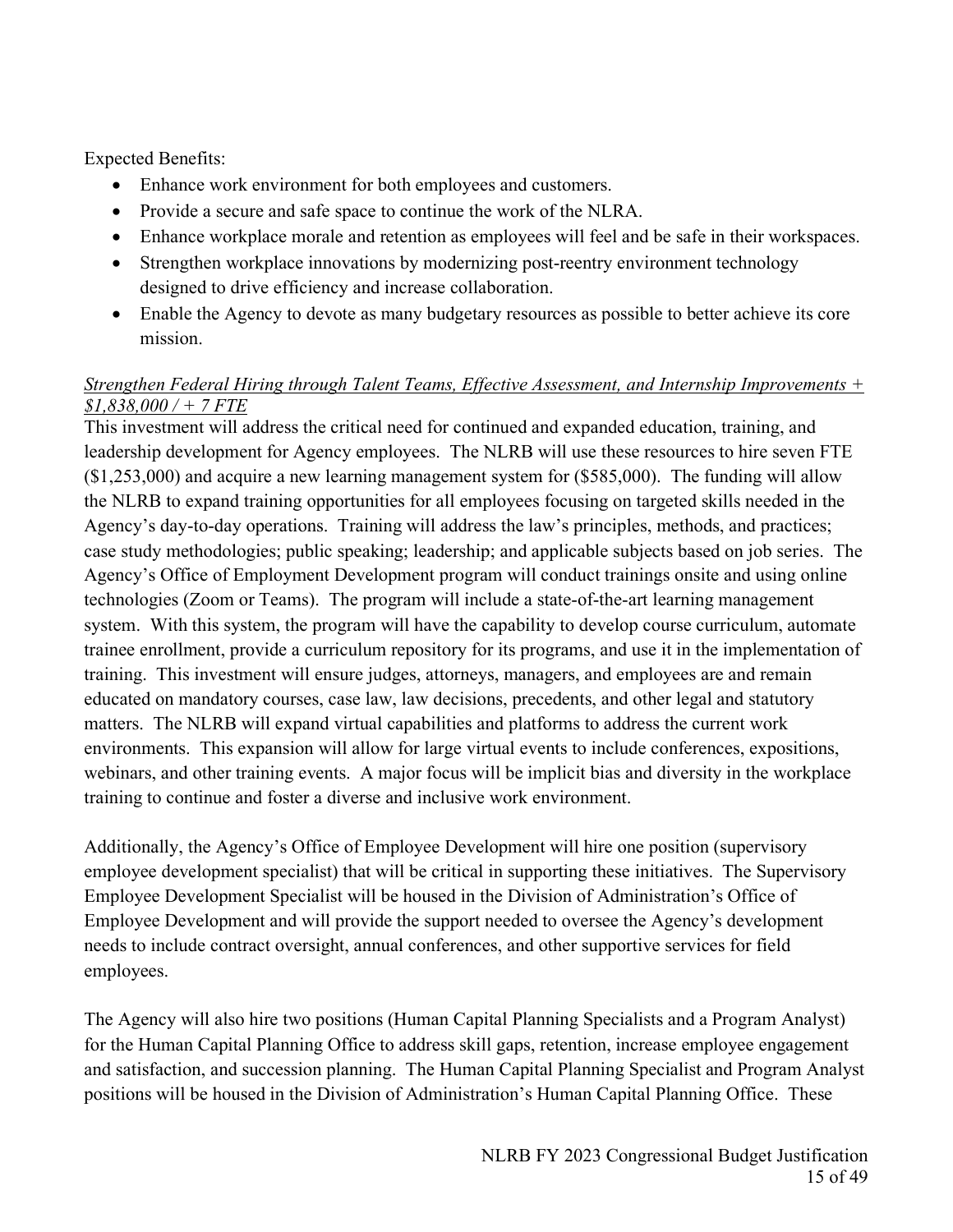positions will be critical for supporting the Agency's human capital initiatives and developing employee engagement action plans to elevate the Agency's standing with the Employee Viewpoint Survey and ranking among the Best Places to work. The Agency will also recruit a Senior Human Resources Specialist that will be housed in the Division of Administration's front office. This position will be used to support the program initiatives for the diversity, equity, and inclusion programs and improving the Agency's efficiency.

The Division of Administration will create a talent management team comprised of a Chief Talent Officer and two Talent Management Specialists. They will be responsible for the Agency's talent acquisition strategy, while focusing on the talent pools of executives, managers, and team leaders. Their duties will also include developing policies, organizing training programs, establishing data dashboards and monitoring benchmarks to assess recruitment strategies, assessing the Agency's hiring needs and updating the recruitment strategy accordingly, and working with team leaders to evaluate personnel and create improvement plans as needed. The Chief Talent Management Officer and Talent Management Specialist positions will be housed in the Division of Administration's front office. These positions will be critical to supporting the Agency's Chief Diversity Officer by providing expert guidance based on data analyses pertaining to the Agency's talent recruitment, talent retention, and talent management goals. These positions will also create a robust internship program designed to recruit future Agency employees through use of a year-round recruiting program. They will also develop comprehensive strategies to drive and integrate diversity, equity, and inclusion practices throughout the NLRB, and to help build a diverse and inclusive workforce representative of individual and organizational cultures.

Lastly, these talent management positions will serve as the Agency's lead for ensuring diversity, equity, and inclusion in the Agency's hiring practices, workforce planning, and employee engagement efforts. These positions will also work closely with the Chief Diversity Officer and the Agency's leadership to advance diversity, equity, and inclusion as the Agency's core values.

#### Expected Benefits:

- Improve personnel performance at both the individual and agency levels.
- Positively impact the NLRB's facilitation and instruction capabilities.
- Develop curriculum in various formats, conduct curriculum maintenance to better serve the NLRB employees.
- To increase visibility on college campuses, increase productivity, increase employee retention, close the skills gaps, foster leadership skills in current employees, improve employee engagement, and improve the overall work environment.
- To create high-performance teams that would enhance the Agency's ability to attract and sustain talent.
- To design systems to cultivate diversity and inclusion in hiring, foster relationships to build a talent pipeline, and identify short- and long-term staffing needs through data analyses.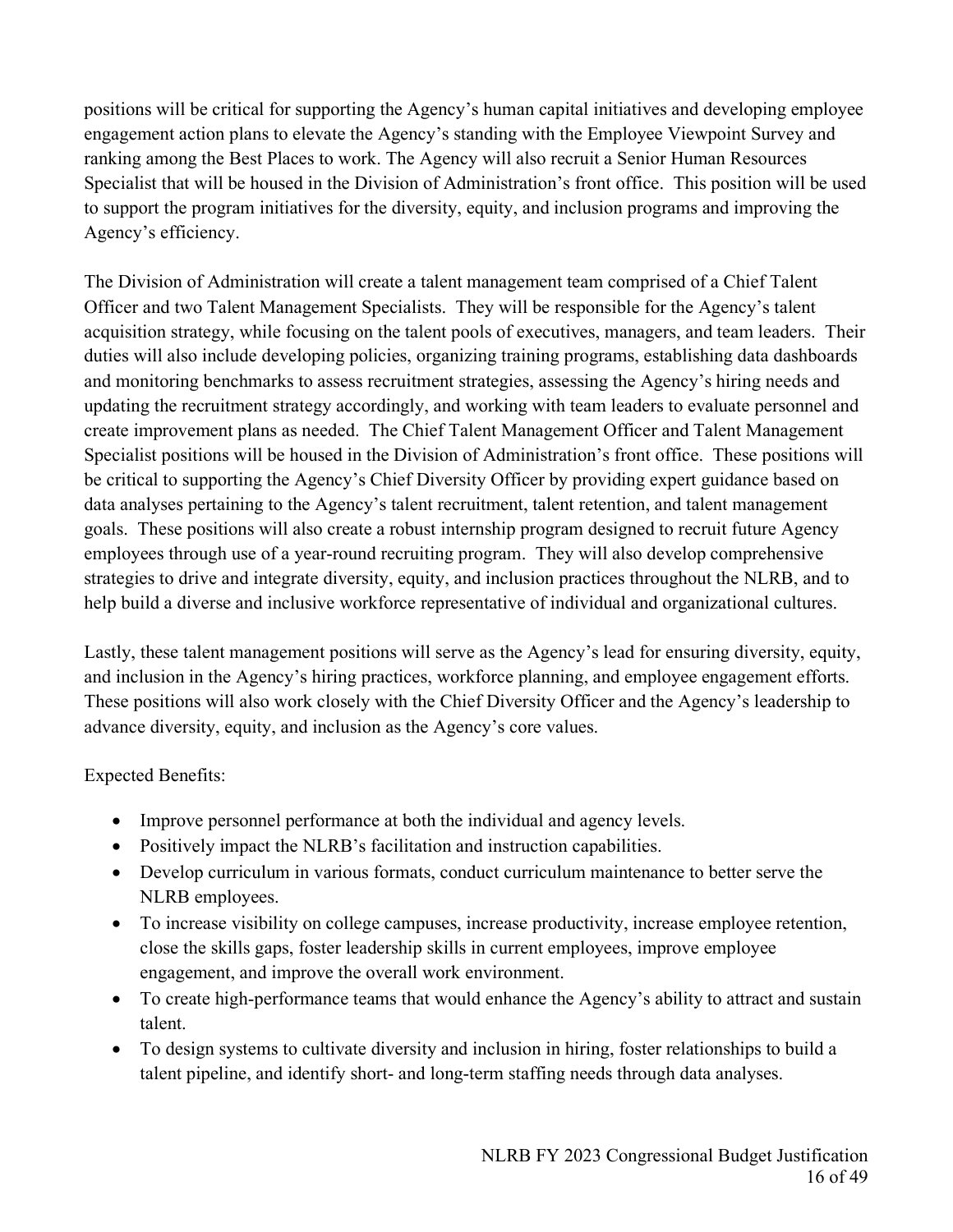#### *Modernizing the Personnel Background Vetting System + \$962,000 / + 2 FTE*

This investment will address the critical need for continued and increased background investigations for security and suitability determinations on existing and future employees. The NLRB's plans for FY 2023 include work on the personnel vetting transformation activities under the Trusted Workforce 2.0 initiative of the Security, Suitability, and Credentialing Performance Accountability Council (PAC). These transformation activities will assist the NLRB in ensuring continuity of operations, reducing vetting, and onboarding timeframes, and improving information technology resources and services. The funds will allow for the recruitment of one additional staff (Security Specialists) for the Agency's Security Branch workforce and requisite monies for technology improvements. The Systems Administrator and Security Specialist positions will be housed in the Division of Administration's Security Branch and will be critical to providing oversight and online maintenance of security life safety systems, and with providing security support services as the Agency continues to expand its workforce.

### Expected Benefits:

- Reduce security background investigation cases, and processing time as it relates to adjudication and onboarding new government employees and/or contractors.
- Decrease time-to-hire timeframes, completion of backlogged cases, and an increase security posture for the NLRB.

*Other Direct Cost + \$360,000 / + 0 FTE:* To ensure funding is available to handle downstream impact from this investment, this cost will support hiring, training, human capital, technology, facilities, and security requirements for the program office.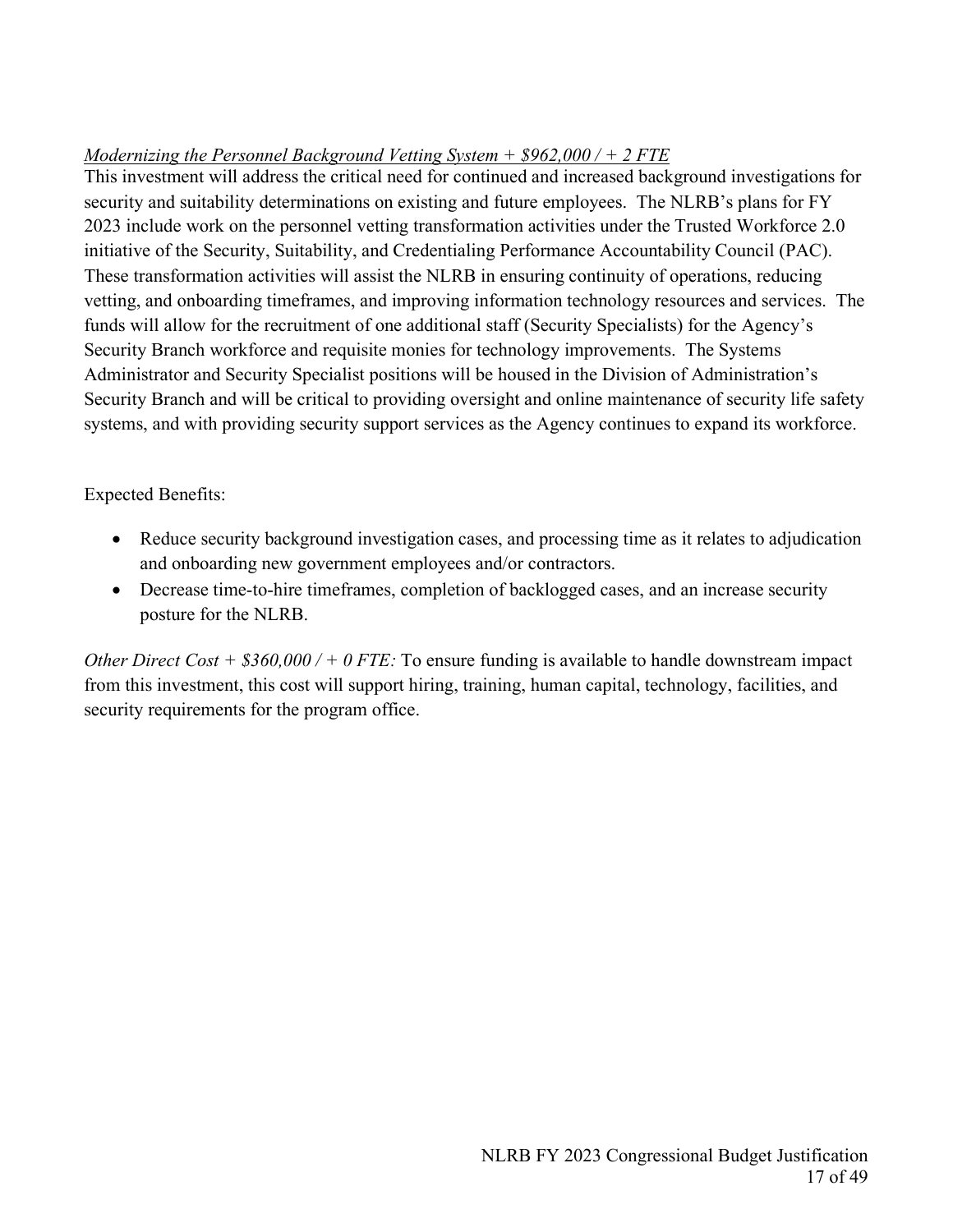### <span id="page-18-0"></span>*Enhancing Federal Information Technology (IT) and Cybersecurity + \$14,189,000 / +5 FTE*

The NLRB is requesting additional resources of \$14.2 million to enhance information technology (IT) and cybersecurity requirements. The expanding capabilities of IT create a dynamic where the IT organization no longer solely supports the mission but is part of the mission that shapes the enterprise strategy. As the IT organization's role changes, it increasingly focuses on service orchestration via Platform as a Service (PaaS) or Infrastructure as a Service (IaaS) technologies, in addition to service delivery. These shifts come with new governance responsibilities as well as new customer and user expectations. Other Expanding IT capabilities such as Process

| <b>Position Description or Non-Labor Requirement</b>   | <b>GS Grade</b> | <b>FTE</b>     | \$000    |
|--------------------------------------------------------|-----------------|----------------|----------|
| <b>Prioritize IT Modernization</b>                     |                 | 5              | \$8,987  |
| Information Technology Modernization Branch Employees  | GS 15           | 1              | \$241    |
| Information Technology Modernization Branch Employees  | <b>GS 14</b>    | $\overline{2}$ | \$410    |
| Information Technology Modernization Branch Employees  | GS 13           | $\overline{2}$ | \$347    |
| <b>Contractual Services</b>                            |                 |                | 7,989    |
| <b>Cybersecurity Infrastructure Modernization</b>      |                 |                | \$4,052  |
| <b>Contractual Services</b>                            |                 |                | 3.700    |
| Software and Licenses for Case Management System       |                 |                | 352      |
| <b>Cybersecurity Insider Threat Program Mitigation</b> |                 | $\bf{0}$       | \$1,000  |
| <b>Contractual Services</b>                            |                 |                | 1,000    |
| <b>Other Direct Cost</b>                               |                 | $\bf{0}$       | \$150    |
| Corporate Cost                                         |                 |                | 150      |
| <b>Total</b>                                           |                 | 5              | \$14,189 |

Automation (PA), Cloud, Decentralized Solutions, Digital Reality will transform the way the enterprise delivers services, operates business processes, and governs today and into the future. Technologydriven innovation affects all parts of the enterprise, from day-to-day operations to the skillsets required for the workforce. As the workplace and federal service delivery continue to become more digital, the amount of data generated grows exponentially. This data represents a significant opportunity to generate new insights, improve decision making, and enhance collaboration across the enterprise.

The COVID-19 pandemic coupled with the expansion of advanced technologies have accelerated the need for digital services across the Agency and the Federal Government. Federal employees and the American public now expect a more digital experience, for both convenience and safety. Most federal employees are now teleworking more frequently than ever before. To meet shifting mission needs, the Agency has invested in new technologies and processes for teleworking, collaborating virtually, delivering digital services, and improving security. The digitization of core operations and service delivery makes cybersecurity paramount. The NLRB has experienced more tenacious and sophisticated cyber-attacks with the increase in frequent digital interactions. The NLRB will meet expanding security and digital needs with the enhancement of core IT capabilities to comply with federal mandates like the Federal Information Security Modernization Act (FISMA) of 2014 and the 21st Century Integrated Digital Experience Act (IDEA).

#### *Prioritize IT Modernization + \$8,987,000 + 5 FTE*

The NLRB will establish the Information Technology Modernization Branch (ITMB) that provides information technology leadership, Agency-wide products and support. The ITMB plans to hire five FTE to monitor the case management modernization system and to monitor and manage cybersecurity requirements to satisfy FISMA and Cyber Executive Order requirements. Additional funding will be used to procure tool and software licenses to monitor and track the development of the new case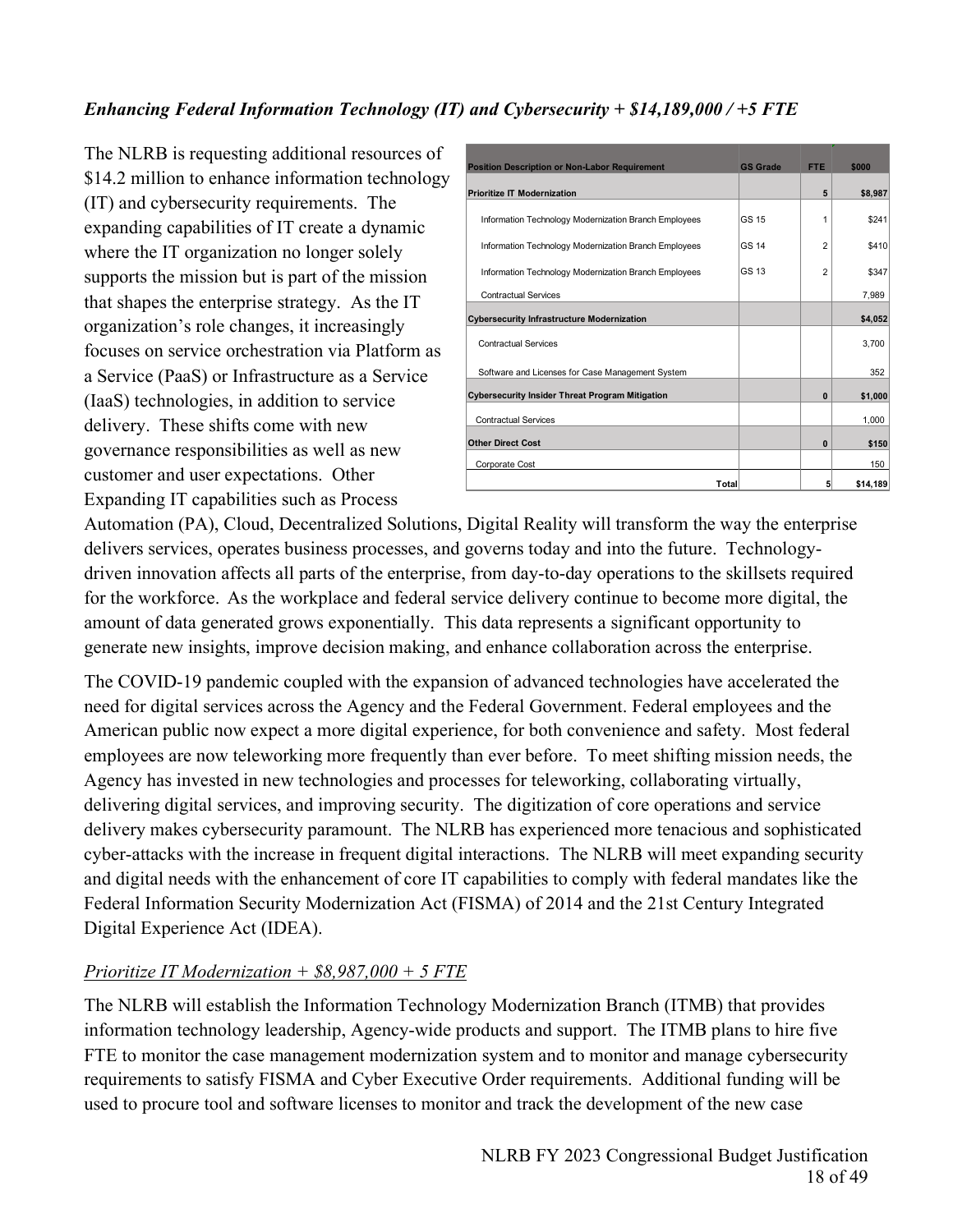management system to avoid cost and schedule overrun and managing/mitigating risks. ITMB will provide guidance and support in Chief Information Officer (CIO) directives for capital planning, IT security, information management, and enterprise architecture. The ITMB will provide resources for department-wide investments, including the resources for IT security enhancement modernization efforts, accelerated adoption of zero-trust architecture infrastructure and networks, and the modernization of legacy IT systems and applications. ITMB will:

- Create an integrated platform that links hardware, applications and data providing strategic capabilities to achieve NLRB-wide operational efficiencies to more effectively serve the public*.*
- Modernize Legacy Agency Applications Drive the modernization of legacy agency mission critical applications by delivering technology leadership and modern solutions, resulting in an improved end-user experience, optimized functionality, and increased security.
- Secure & Enhance the IT Infrastructure Integrate and standardize NLRB's IT infrastructure to provide a robust cybersecurity posture while increasing the reliability and functionality of NLRB's information systems and infrastructure that support mission critical services.
- Transform the Customer Experience As NLRB's IT service provider, ITMB will deliver critical IT services and solutions to enable the agency to provide superior support to the public.

The Agency Next Generation Case Management System (NxGen) development efforts began in FY 2006. In FY 2015 the Agency successfully completed the consolidation of the 11 separate legacy case tracking systems into an integrated enterprise case management system. In FY 2018 the NxGen system was moved from physical on-premises servers to the cloud without any technological changes. The cloud migration resulted in increased operations and maintenance cost for managing numerous software not compatible with modern cloud technologies and evolving cybersecurity challenges.

NLRB's ability to leverage its technology as a strategic asset and to take a leadership role in the changing labor relations management landscape are key success factors in the Agency's vision for a facts-based, data-driven, and customer-focused organization. NLRB has an opportunity to harness its vast technological assets strategically to improve internal decision-making and efficient use of resources, maximize the impact of citizen-facing programs, and provide the public and private industry with easy access to data that can solve public problems and drive innovation. By making information readily accessible and visualizing that information in meaningful ways, the NLRB can make more informed, insightful, and fact-based decisions that will improve program outcomes.

The current NxGen case management system is a legacy system and requires modernization utilizing newer cloud technology solutions to provide a more user friendly, efficient, and effective service to agency constituents/stakeholders and effectuate the mission of the agency in enforcing the National Labor Relations Act. Additionally, modernizing the NxGen system will, in turn, improve the integrity and reliability of the data stored in the system.

The NLRB OCIO plans to solicit a Request for Proposal (RFP) to deliver a "Proof of Concept" in FY 2023 that will be adopted as the future NxGen2.0 modernized system.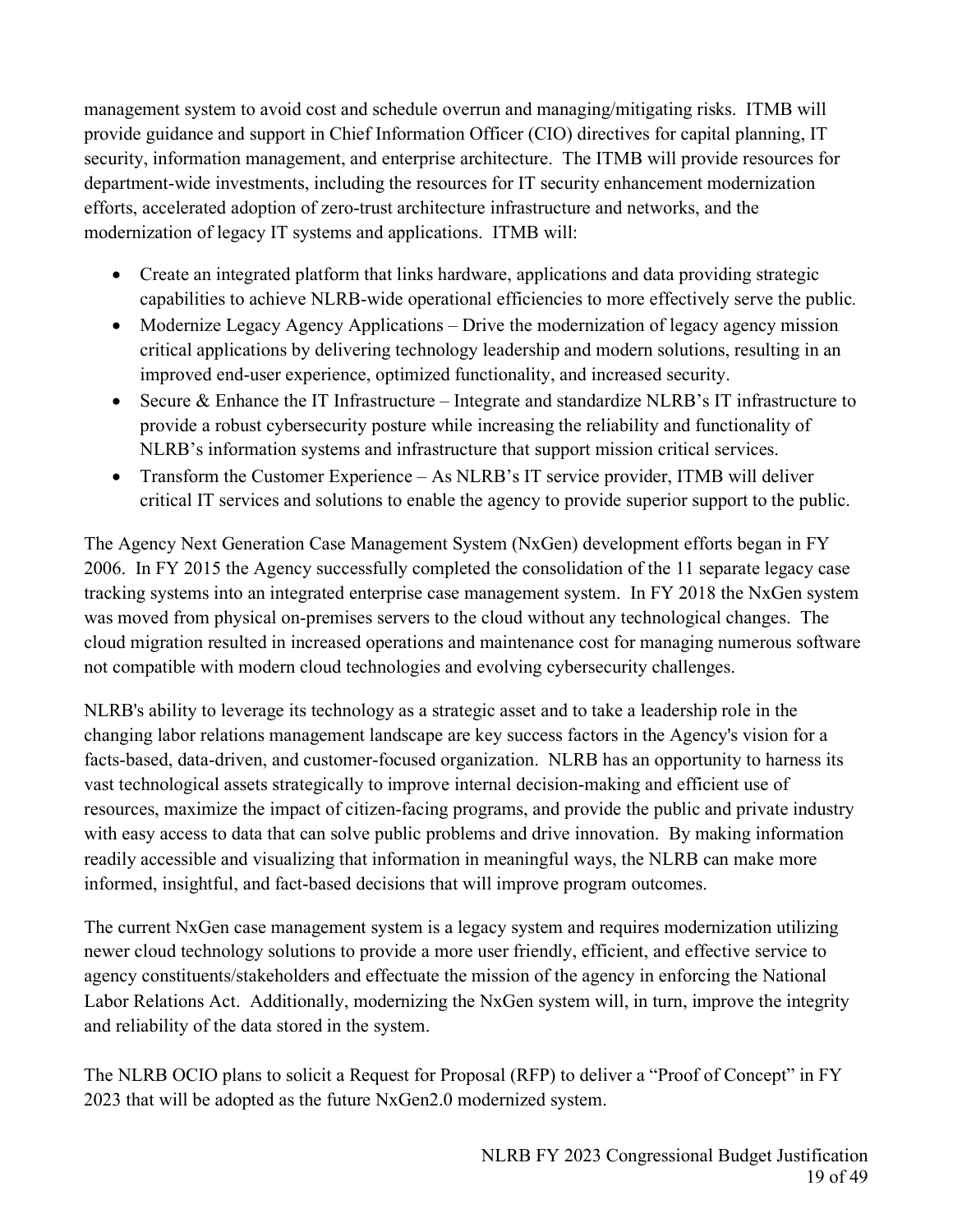#### *IT Modernization*

| <b>Contractor Support/Cost Description</b> | <b>Estimate</b> |
|--------------------------------------------|-----------------|
| Program Manager                            | \$473,000       |
| Senior Architect                           | \$516,000       |
| Security Specialist                        | \$516,000       |
| Senior Business Analyst (5)                | \$1,548,000     |
| System Developers (10)                     | \$3,096,000     |
| Quality Assurance Manager                  | \$309,600       |
| Test and Integration Specialist (4)        | \$1,032,200     |
| Technical Writer (2)                       | \$498,800       |
| Total                                      | \$7,989,600     |

#### *Cybersecurity Infrastructure Modernization +\$4,052,000*

Cyber-attacks against federal agencies have increased significantly in the past couple of years and have resulted in multiple breaches at other federal agencies that have had wide-ranging implications and demanded a new federal response. Cyber defense requires greater speed and agility to outpace our adversaries and the durability and resiliency to recover immediately. These breaches demonstrated that "business as usual" approaches are no longer acceptable for defending the nation from cyber threats.

The Department of Homeland Security (DHS) Cybersecurity and Infrastructure Security Agency (CISA) provides support to agencies for evolving and operationalizing cybersecurity programs and capabilities. As the cyber risk advisor for .gov, CISA seeks to provide enhanced support for agencies adopting cloud services to improve situational awareness and incident response in cloud environments. CISA is also responsible for aiding federal agencies, critical infrastructure, and industry partners as they defend against, respond to, and recover from major cyber incidents.

Because of the changing threat environment, Office of Management and Budget (OMB) and CISA have provided the following new guidance for all federal non-DOD agencies:

- The Executive Order 14028 on *Improving the Nation's Cybersecurity* (May 12, 2021) marks a renewed commitment and prioritization of federal cybersecurity modernization and strategy. Among other policy mandates, the Executive Order (EO) embraces zero trust as the desired model for security and tasks CISA with modernizing its current cybersecurity programs, services, and capabilities to be fully functional with cloud-computing environments with zero trust architecture (ZTA). It also requires all federal agencies to enhance our supply chain security, increase the reporting requirements for cyber incidents, deploy Endpoint Detection and Response (EDR).
- Completing the Transition to Internet Protocol Version 6 (IPv6) (November 19, 2020) communicates the requirements for completing the operational deployment of IPv6 across all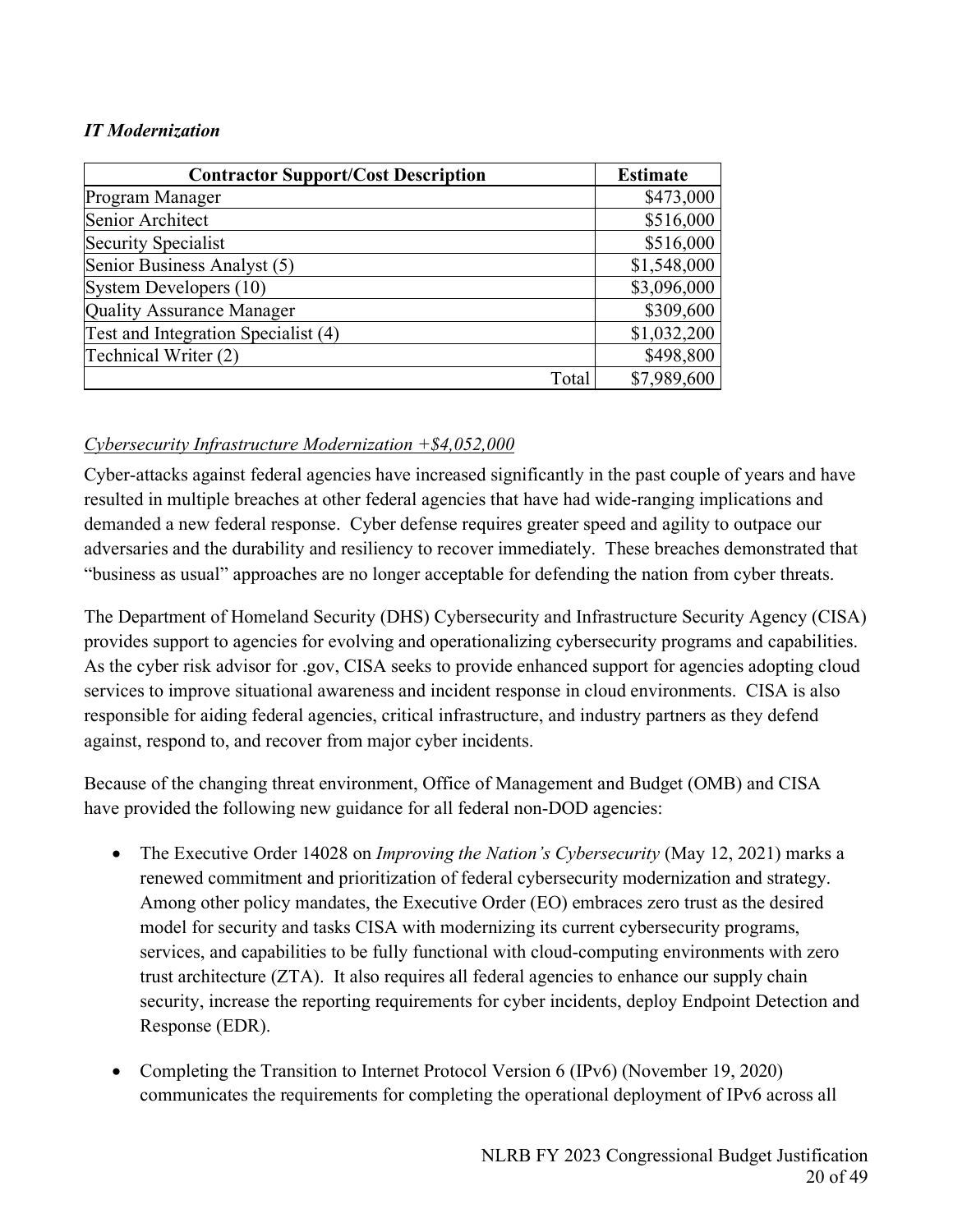Federal information systems and services, and helps agencies overcome barriers that impede them from migrating to IPv6-only network environments. The strategic intent is for the Federal government to deliver its information services, operate its networks, and access the services of others using only IPv6

These two initiatives significantly change how information technology (IT) infrastructure is installed and operated by federal agencies and will require "*The Federal Government must improve its efforts to identify, deter, protect against, detect, and respond to these actions and actors"*.

NLRB existing infrastructure services were moved to the cloud "as is" and now require modernization to meet new Federal security requirements. The effort will require a major redesign of our existing infrastructure. This will require a significant resource investment to complete.

| <b>Contractor Support/Cost Description</b>                      | <b>Estimate</b> |
|-----------------------------------------------------------------|-----------------|
| Program Manager                                                 | \$300,000       |
| IPv6 Subject Matter Expert (1)                                  | \$350,000       |
| Senior Security Engineers (2) – contractor                      | \$600,000       |
| Senior System Administrators (2) – contractor                   | \$600,000       |
| Subject Matter Expert - Information Security Specialist $(2)$ – | \$700,000       |
| contractor                                                      |                 |
| Mid-level Information Security Specialist $(2)$ – contractor    | \$500,000       |
| Senior Records Management Officer                               | \$300,000       |
| Mid-level Records Management Officer                            | \$250,000       |
| New security tools and services                                 | \$100,000       |
| Total                                                           | \$3,700,000     |

#### *Cybersecurity Infrastructure Modernization*

#### *Cybersecurity Insider Threat Program Mitigation +\$1,000,000*

Digital transformation and modernization of agency information has enabled new efficiencies and created an exponential increase in data that is stored and processed electronically. As the Agency's data becomes increasingly digital, many of the physical security and privacy risks associated with the data become electronic as well. Cyber threats from entities outside of an organization are often well-known because of press attention and industry threat intelligence sharing; however, cyber threats from individuals inside an organization are less well-known despite being common. A study by Deloitte found that 59 percent of employees who leave an organization take sensitive data with them and 25 percent of employees have used email to exfiltrate sensitive data from an organization.

Managing and minimizing risk starts with understanding the types of risks found in the agency. Some risks are driven by external events and factors that are outside of direct control. Other risks are driven by internal events and user activities that can be minimized and avoided. Some examples are risks from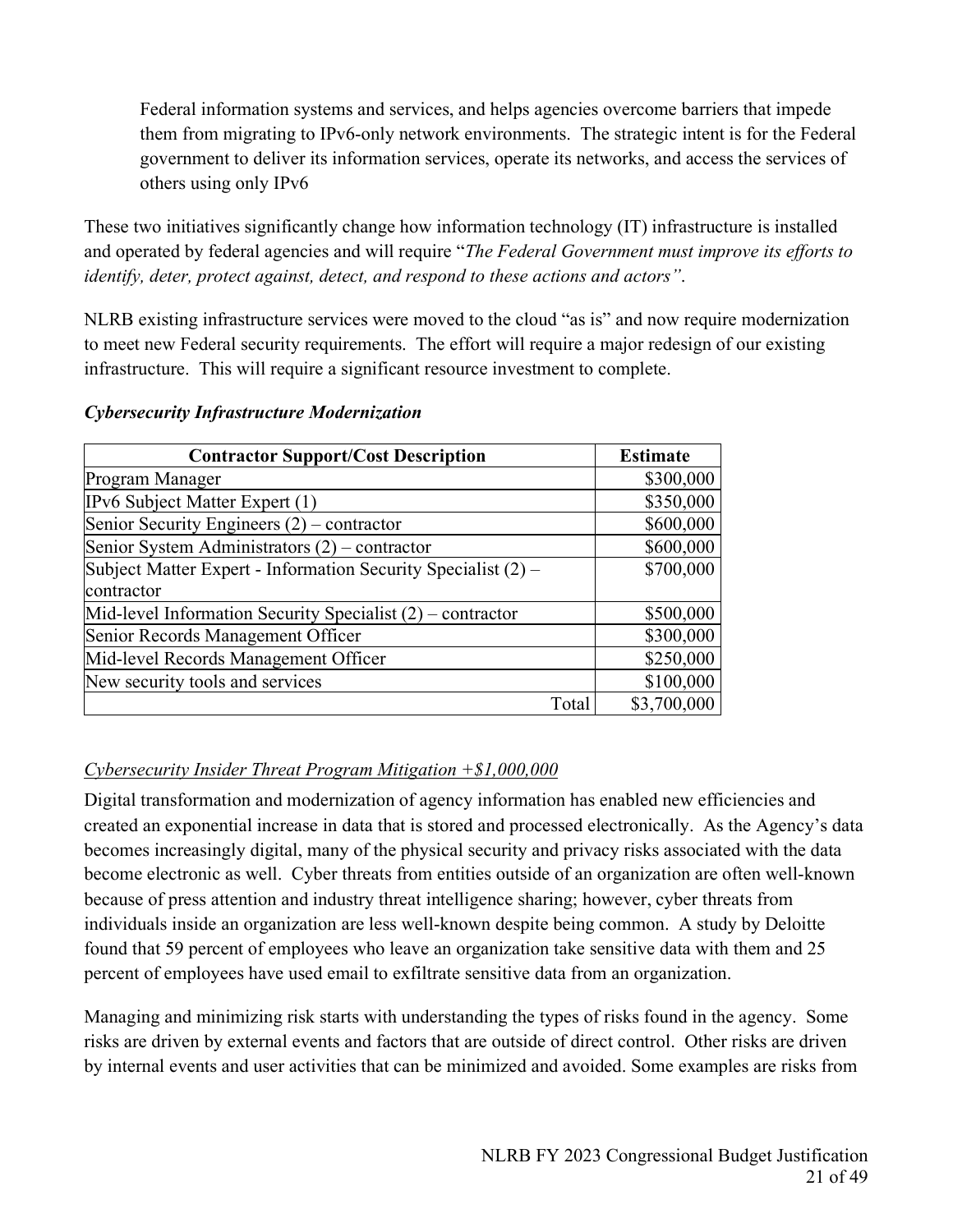illegal, inappropriate, unauthorized, or unethical behavior and actions by users within the agency. These behaviors include a broad range of internal risks from users:

- Leaks of sensitive data and data spillage
- Confidentiality violations
- Intellectual property theft
- Regulatory compliance violations

This initiative will provide a cost effective, yet improved, enterprise security insider threat control solution to help protect against cyber-attacks and data ex-filtration. The approach will enable the Agency to effectively address insider threats, while allowing collaboration and sharing of threat information at a lower cost of ownership. The funding will allow the Agency to maximize existing investments in cloud services to strengthen adaptive security controls and enable automated remediation defenses through the following program initiatives:

- Security information and event management (SEIM) implementation establishing monitoring and reporting metrics and remediation playbooks to respond to threats in real time.
- Data Loss Prevention implementing assistive artificial intelligence services to identify and label content, providing a means to categorize, monitor and control access to agency data.
- Insider Threat Services establishing governance and program service indicators to quickly identify, triage, and act on risky user activity.

#### *Cybersecurity Insider Threat Program Mitigation*

| <b>Contractor Support/Cost Description</b> | <b>Estimate</b> |
|--------------------------------------------|-----------------|
| Senior Consultant (3)                      | 850,000         |
| <b>Annual Software Licensing</b>           | 150,000         |
| Total                                      | \$1,000,000     |

#### *Expected Benefits:*

- Allow the NLRB to modernize its mission critical applications, infrastructure, and security capabilities to ensure Federal Information Security Management Act (FISMA) compliance. Without adequate resources to modernize applications and develop and implement the new federal mandates that include: IPv6, Zero Trust Architecture, Data Loss Prevention / Insider Threat, Supply Chain Management and Data Loss Protection programs to prevent inappropriate disclosure of sensitive information and/or tampering of agency IT resources, the OCIO will be unable to provide the appropriate security needed to safeguard IT resources or further enhance Agency mission outreach goals as effectuated through the NxGen Case Management system.
- Support the Agency's IT Infrastructure from increasing cyberattacks and directly impact the FY 2022-2026 Strategic Plan and Goals: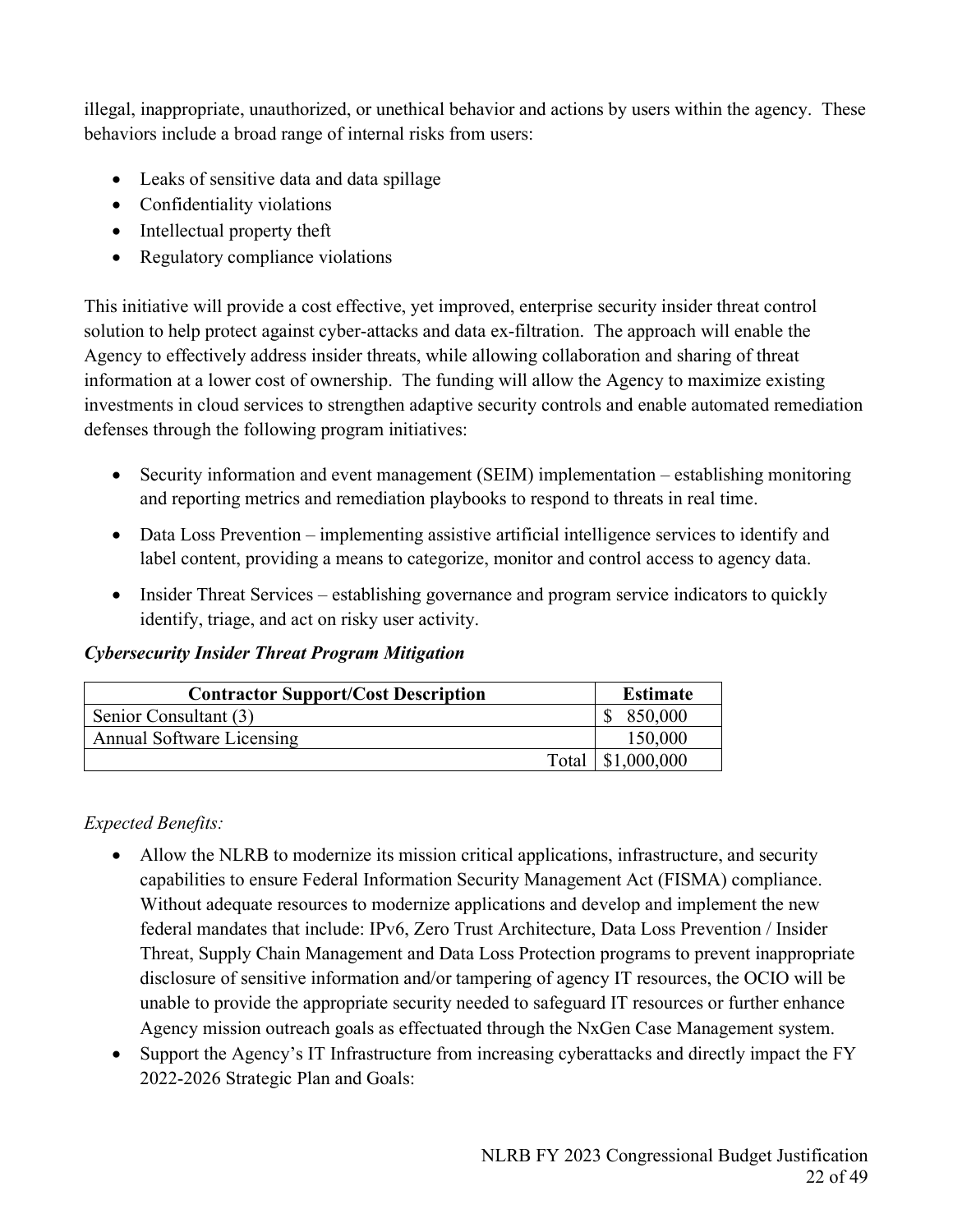- o Goal 4 (Support): Manage Agency Resources Efficiently and in a Manner that Instills Public Trust.
- o Goal 5 (Mission): Improve Public Awareness of Agency Mission and its Activities.

*Other Direct Cost + \$150,000*: To ensure funding is available to handle downstream impact from this investment in order to support hiring, training, human capital, technology, facilities, and security requirements for the program offices.

#### <span id="page-23-0"></span>*Leveraging Acquisition as a Catalyst + 3,115,000 / +5 FTE*

The NLRB is requesting additional resources of \$3.1 million to modernize its acquisition processes and address its acquisition workforce needs. For several years, the NLRB has seen a dramatic increase in statutory and operational requirements from key stakeholders, including the OMB, the Office of Federal Procurement Policy (OFPP), and the General Services Administration (GSA).

The senior procurement analyst supervisory position will develop guidance and provide oversight to the Government Purchase Card (GPC) program. The position will also establish guidance necessary to promote the participation of small disadvantage businesses

| <b>Position Description or Non-Labor</b><br><b>Requirement</b> | <b>GS Grade</b> | <b>FTE</b> | \$000   |
|----------------------------------------------------------------|-----------------|------------|---------|
| Leveraging Federal Acquisition as a<br>Catalyst                | 5               | \$963      |         |
| Senior Procurement Analyst - Supervisory                       | GS 14           | 1          | 205     |
| Data Analytics Specialist                                      | GS 14           | 1          | 205     |
| Contracts and Appropriation Law Counsel                        | GS 14           | 1          | 205     |
| <b>Small Business Specialist</b>                               | GS 13           | 1          | 174     |
| <b>Quality Assurance Specialist</b>                            | GS 13           | 1          | 174     |
|                                                                |                 |            |         |
| <b>Information Technology</b>                                  |                 | $\bf{0}$   | \$2,002 |
| Modernize Acquisition System                                   |                 |            | 2,002   |
| <b>Other Direct Cost</b>                                       |                 | 0          | \$150   |
| Corporate Cost                                                 |                 |            | 150     |
| Total                                                          |                 | 5          | \$3,115 |

in the NLRB's contracting program. This position will ensure that the latest procurement guidance is updated according to the requirements issued by OMB, OFPP, and GSA, to ensure that the NLRB and the Regional Offices have timely information and guidance when executing procurement actions.

The small business specialist will support the Agency Headquarters and Regional Offices by establishing processes and collaborating with the Small Business Administration to reduce the barriers to entry for new and diverse business and grow the contracting sources for goods and services which is currently a major contracting objective as outlined in the President's Management Agenda.

The data analytics specialist will support the Agency by developing data analytics tools to address the requirements of the Digital Accountability and Transparency Act (DATA) Act and USAspending.gov.

The quality assurance specialist will perform reviews of contract requirements for completeness and assist the Program Offices and contracting staff to address any deficiencies in the quality of the documentation for contract awards. This will reduce the risk of future litigation and/or contractor's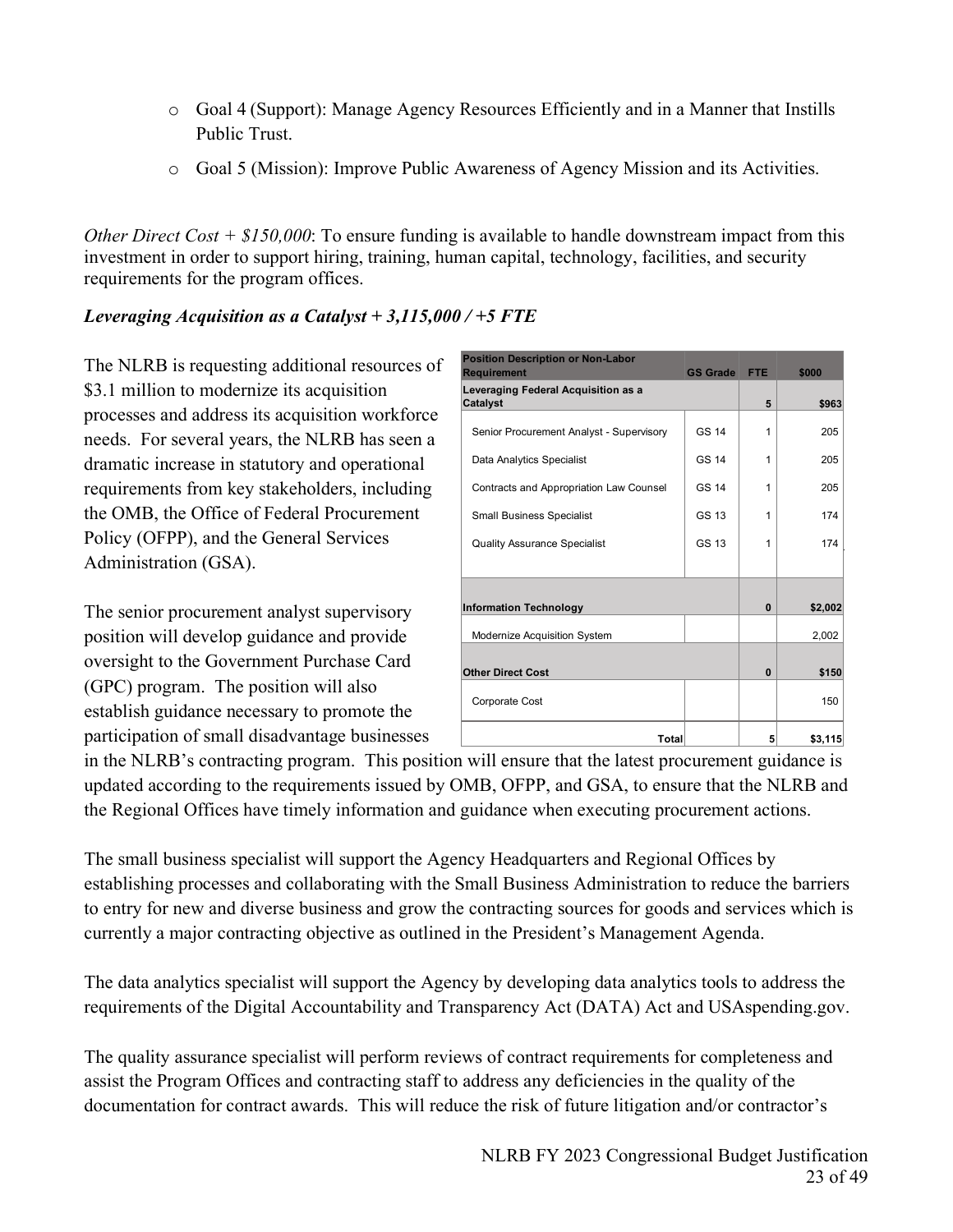protest in the future. This position will also support the senior procurement analyst in establishing guidelines for data quality on contract documentation.

The contracts and appropriation law counsel will provide the legal review required for all contract actions before award. Currently, the NLRB Office of the Special Counsel provides contract review support. However, this support places additional constraints to the legal staff whose focus and training should be directed towards labor law cases versus contract law issues. This position will ensure that legal reviews are completed timely manner. In addition, the contract and appropriation counsel will provide expertise on appropriation law. Currently, the Agency does not have this expertise and relies heavily on budget staff to assess and address appropriation law questions raised by the NLRB Program Offices. The contracts and appropriation law counsel will provide legal research and advise of the legal implications of appropriation law questions raised by NLRB Headquarters and Regional Offices.

Additionally, the NLRB has identified the need to replace its antiquated acquisitions technology system as a top priority. The Oracle Contract Lifecycle Management (CLM), a purchasing module within the Oracle Federal Financials (OFF), does not allow for critical data analytics, acquisition tools or allow effective collaboration with internal customers and industry which the follow-on system will be required to do. Currently, manual processes are being relied upon. Such ineffective methods make it extremely difficult and time-consuming to pull, consolidate, and analyze data, and to make daily decisions. The NLRB's performance is already significantly limited by its aging systems. If those systems are not replaced, the gap between what the NLRB should do and what the NLRB can do will continue to increase in ways that would impair modernization and limit acquisition effectiveness. This budget request will address these technology issues and workload requirements in the following manner.

*New Contract Writing Information Technology (IT) System – \$2 million:* The NLRB will purchase a new contract writing system that will be cloud-based, interface with the Oracle Federal Financials, utilize business intelligence to produce data analytics vital to decision making, and provide an interface with the vendor community to allow for improved business management. The system will effectively manage the vendor population while delivering innovative capabilities to partner with industry. This capability will support some of the requirements for evidence-based decision-making for acquisition strategies. It will allow the NLRB to engage directly with the vendor community to improve the quality and relevance of vendor offers; thus, connecting with a more diverse business base to address inequities in our acquisition system. Currently, the OFF-Purchasing Module does not allow for collaboration between the NLRB Program Offices and the Acquisition Management Branch (AMB) during the requirements definition stage in the pre-award process. This investment will allow the NLRB Program Offices and the Agency's contracting officer to engage early in the requirements definition stage. This early engagement prevents pre-selecting vendors or introducing bias into the selection process.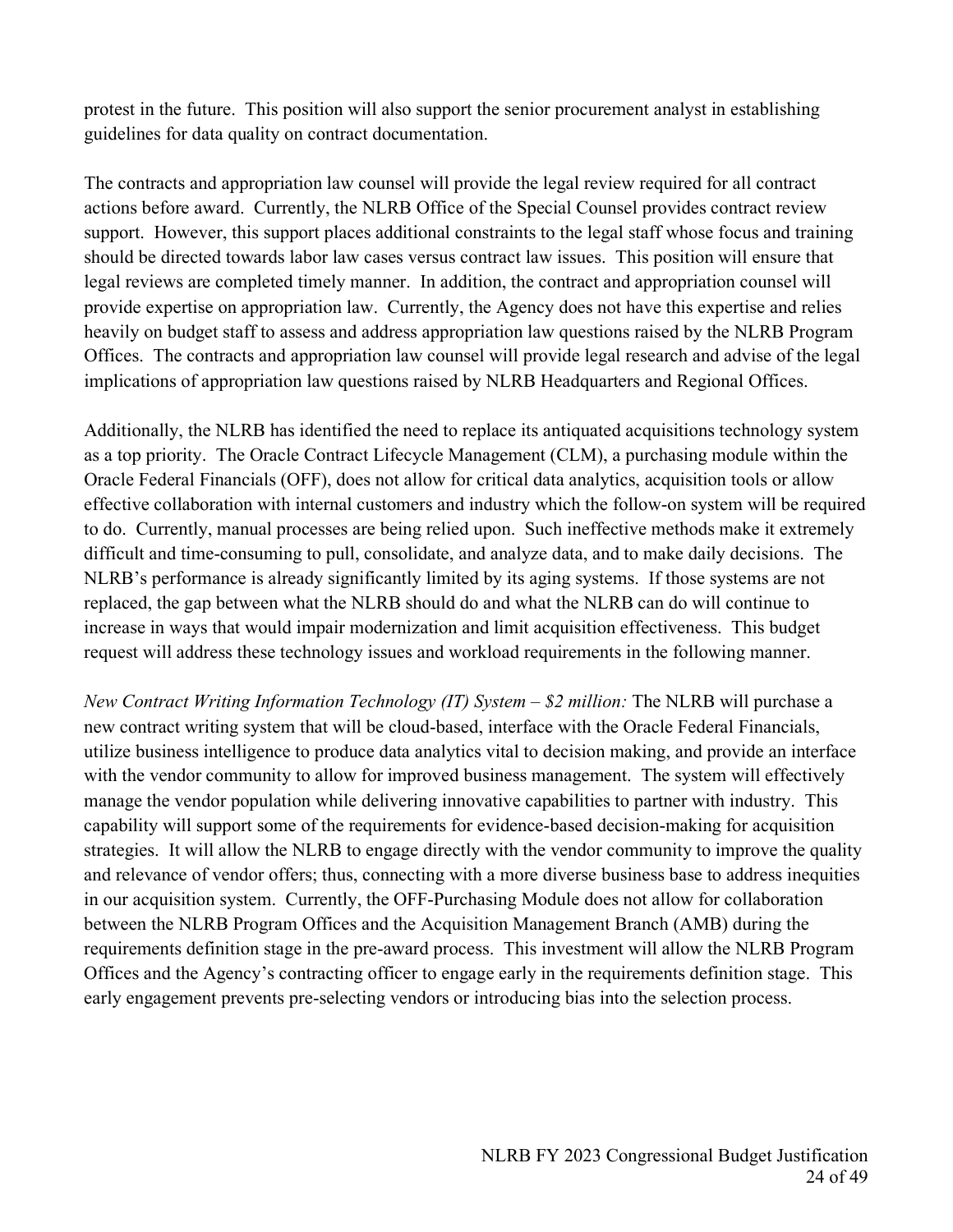Expected Benefits:

- Improve data quality and accuracy and increase efficiencies in all phases of the acquisition life cycle. This will result in a reduced number of audit findings in the Financial Statements Audit as well as the Data Act Audit.
- Provide key indicators for spending analytics for the various socio-economic business categories.
- Automate processes providing key insight and data in various parts of the acquisition process. It can track valuable metrics to identify barriers to entry in the federal marketplace pertaining to the NLRB.
- Reduce processing time. The processing time for writing a new contract will be significantly faster as automated logic, business intelligence, and other technologies are designed to reduce risk and processing timeframes.
- Provide stakeholders in NLRB Headquarters as well as the Regional Offices the ability to partner early on with the contracting officer in the pre-award process and collaborate more effectively in the requirements definition stage.

*Staffing Requirements \$963,000 / 5 FTE*: This funding request will allow the NLRB to dedicate resources to hire critical procurement positions, including a senior procurement analyst, small business specialist, data analytics specialist, quality assurance specialist, and contract and appropriation law analyst. These new hires will allow the NLRB to manage acquisition policy and programmatic requirements more effectively. It will enable the Agency to address all federal mandates and open Inspector General audit findings.

Expected Benefits:

- The senior procurement analyst will lead the re-engineering process for acquisition activities and serve as a program manager for the NLRB Program Offices. Currently, approximately 56 percent of NLRB Purchase Card Holders (PCH) are in the Regional Offices. This position will assist with the oversight of the GPC program by reducing the inherent risks resulting from unauthorized transactions. This position will be responsible for training the Agency's purchase cardholders and purchase card approving officials.
- The small business specialist will serve as the competition advocate, analyze small business data, increase industry involvement, manage the small business program, and conduct outreach to bring a diverse pool of vendor talent to meet the NLRB's requirements.
- The data analytics position will focus on financial data accuracy as it pertains to DATA Act processing and develop data governance policy and programmatic requirements as mandated by law.
- The quality assurance position will conduct periodic contract file reviews to expose gaps in the acquisition process, create innovative procedures, and improve data accuracy. The NLRB is currently resource constrained to four contract reviews per month which is insufficient to address the internal control of the process.
- The contract and appropriation law counsel will provide dedicated legal contract and appropriation support and will be better positioned to address appropriation law issues for the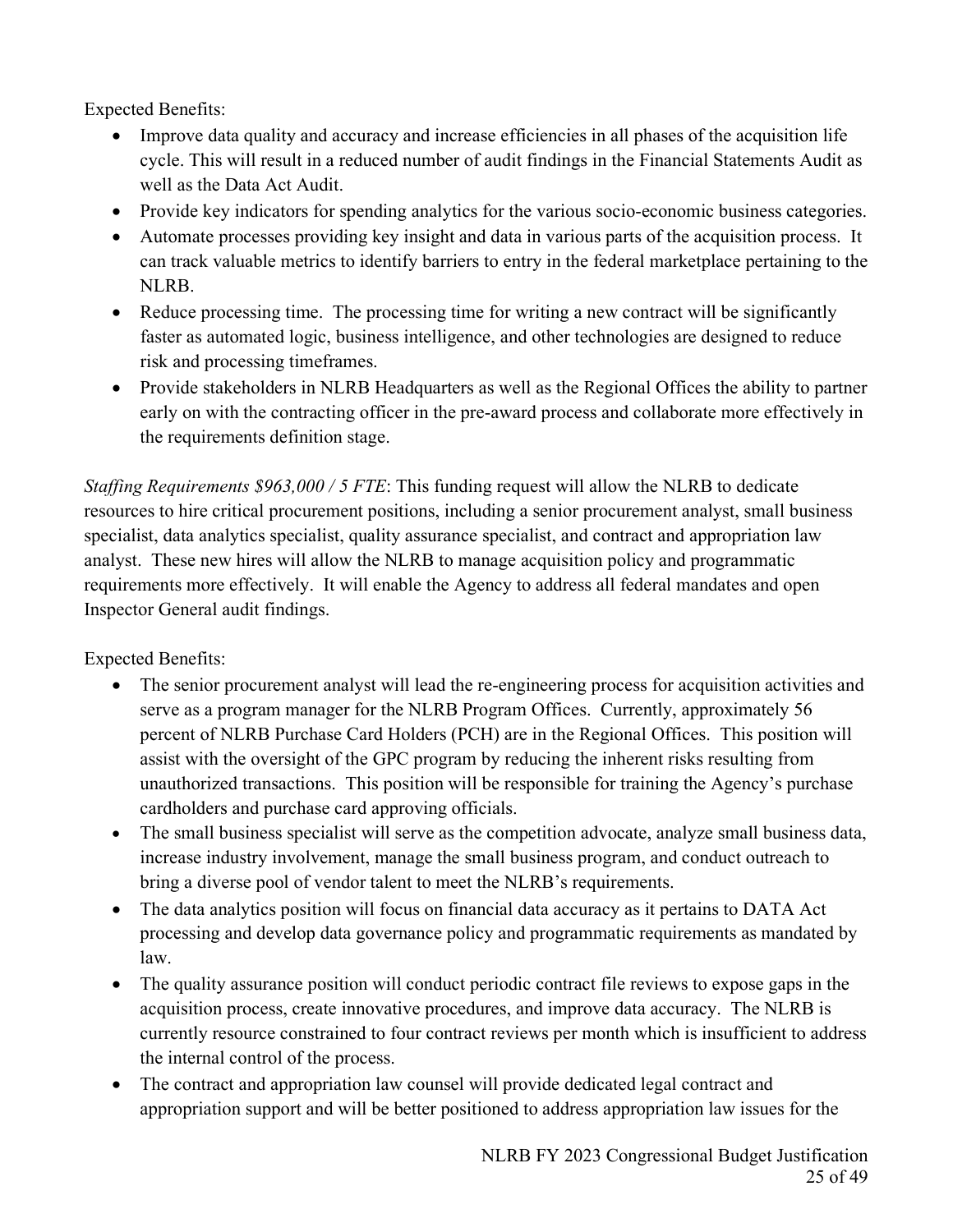Agency. The time required to conduct legal reviews is expected to decrease significantly from the current minimum of five days.

*Other Direct Cost \$150,000 / 0 FTE*: This funding will be available to address downstream impact from this investment in order to support hiring, training, human capital, technology, facilities, and security requirements for the program office.

The NLRB FY 2022 – FY 2026 Strategic Plan articulates the NLRB mission and vision and will guide the Agency's strategic decision-making. The draft plan includes five strategic goals:

#### **NLRB MISSION**

Vigorously advance the policies of the NLRA to promote collective bargaining by ensuring that workers can freely express their wishes regarding union representation and protecting workers' fundamental right to act together for their mutual aid or protection.

#### **NLRB VISION**

Achieving our mission by broadening public awareness and understanding of the NLRA, effectively allocating resources, and ensuring productivity, diversity, equity, inclusivity, and accessibility among the Agency's highly talented current and future workforce.

**STRATEGIC GOALS**

- 1. Ensure effective enforcement of the National Labor Relations Act through timely and quality consideration and resolution of unfair labor practices with appropriate remedies.
- 2. Protect employee free choice with timely and effective mechanisms to resolve questions concerning representation.
- 3. Achieve organizational excellence and serve as a model employer.
- 4. Manage Agency resources efficiently and in a manner that instills public trust.
- 5. Improve public awareness of the Agency mission and its activities.

The complete NLRB FY 2022 – FY 2026 Strategic Plan, including objectives, initiatives and management strategies, can be viewed/downloaded at: [https://www.nlrb.gov/reports](https://www.nlrb.gov/reports-guidance/reports/government-performance-and-results)[guidance/reports/government-performance-and-results](https://www.nlrb.gov/reports-guidance/reports/government-performance-and-results)

The FY 2023 Congressional Budget Justification request will better fund the NLRB in its efforts to protect employee rights and other interests guaranteed by the Act. Accordingly, the NLRB has retained its focus on workforce planning and performance and has planned on increasing its capacity to fully effectuate its mission as reflected in the staffing levels described in Section VII of this FY 2023 Congressional Budget Justification request. The NLRB has positioned itself to realize improved productivity through substantial investments in technology, including NxGen, and training, coupled with continuing review and adjustment of case processing procedures at both the Headquarters and Regional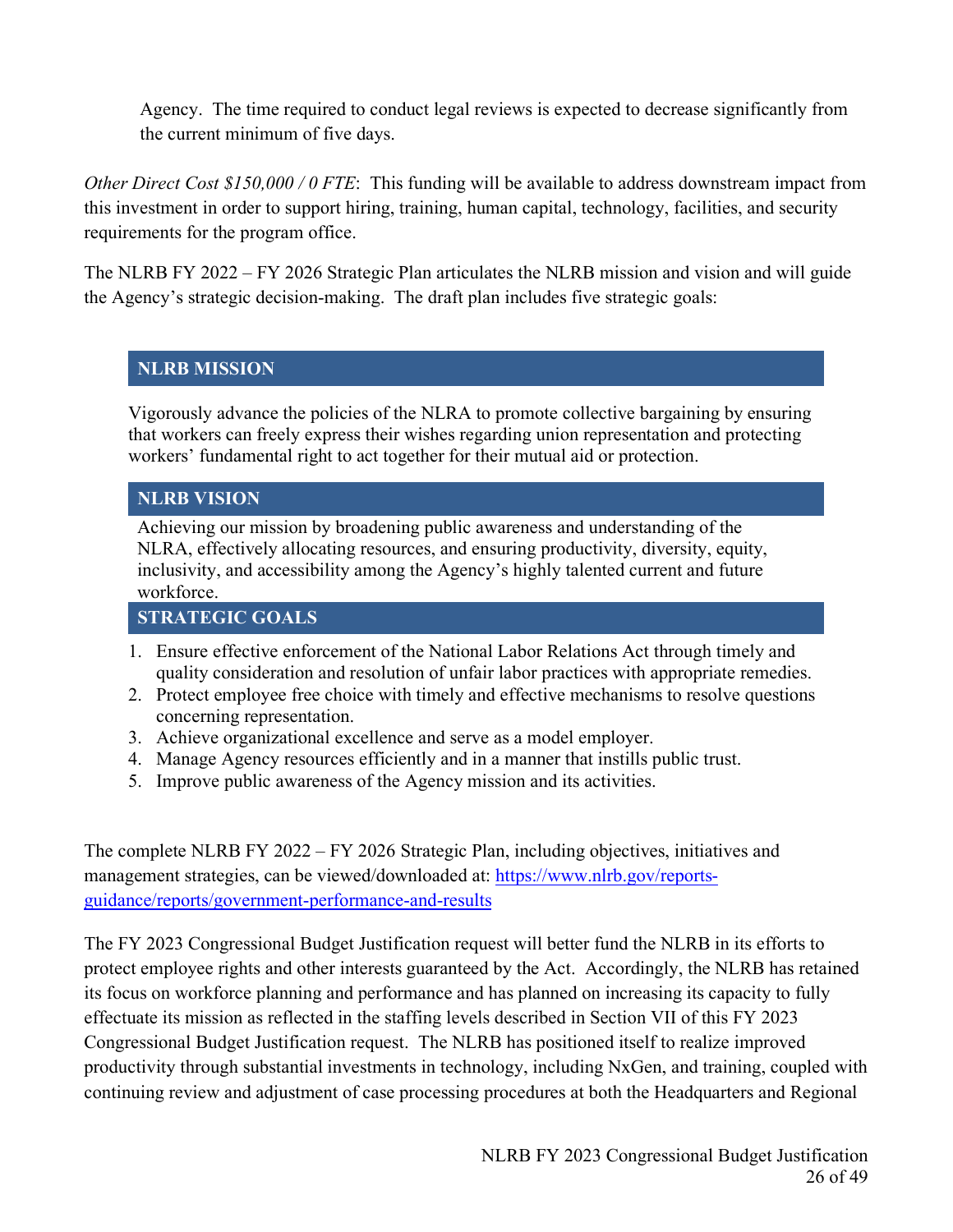Office levels. The NLRB is also committed to ensuring that all offices throughout the Agency are adequately staffed with highly capable, well-trained, mission-focused employees. Thus, the NLRB is engaged in a continual process of self-evaluation and planning to ensure not only that its personnel are provided with the skills, equipment, and structure needed to fulfill the NLRB's mission, but that the NLRB's stakeholders and members of the public will receive appropriate support from and access to the NLRB's offices, personnel, educational information, and public digital resources.

Our professionals in the Agency's Regional Offices and those in Headquarters' offices have provided process improvement ideas to better service the public and the Agency's mission. As these improvements continue to be implemented and executed in FY 2023, the Agency will have more effective ways to engage the public through in-person and virtual outreach through electronic media, as well as have enhanced technology platforms that will assist staff in research, intake information, tracking, and management reviews.

The FY 2023 Budget Request will fund efforts to use technology to better service the public, which will assist with decreasing associated costs such as copiers, paper, toner, mailings, and travel. The Agency is also continuing to either relocate or reduce square footage for offices as leases expire, according to the General Services Agency (GSA) guidelines. The reduction in office space is an ongoing effort by the Agency to align its needs within GSA guidelines and takes into account the increasing efficiency with which the Agency's electronic systems enable personnel to perform their work, as well as the Agency's expectation that in a post-pandemic world, employees will continue to telework at higher rates than they did before the pandemic.

| <b>National Labor Relations Board</b><br>(Dollars in Thousands)                |           |           |           |  |  |  |  |
|--------------------------------------------------------------------------------|-----------|-----------|-----------|--|--|--|--|
| FY 2022<br>FY 2023<br>FY 2021<br>Detail<br>Annualized CR<br>Enacted<br>Request |           |           |           |  |  |  |  |
| Appropriation                                                                  | \$274,224 | \$274,224 | \$319,424 |  |  |  |  |
| ${\rm FTF^2}$                                                                  | 1,207     | 1,215     | 1,305     |  |  |  |  |

## <span id="page-27-0"></span>**VIII. Funding Level**

<span id="page-27-1"></span> $2$  The FY 2021 Enacted column reflects actual FTE realized. Savings realized from the FTEs were used to support one-time non-labor requirements.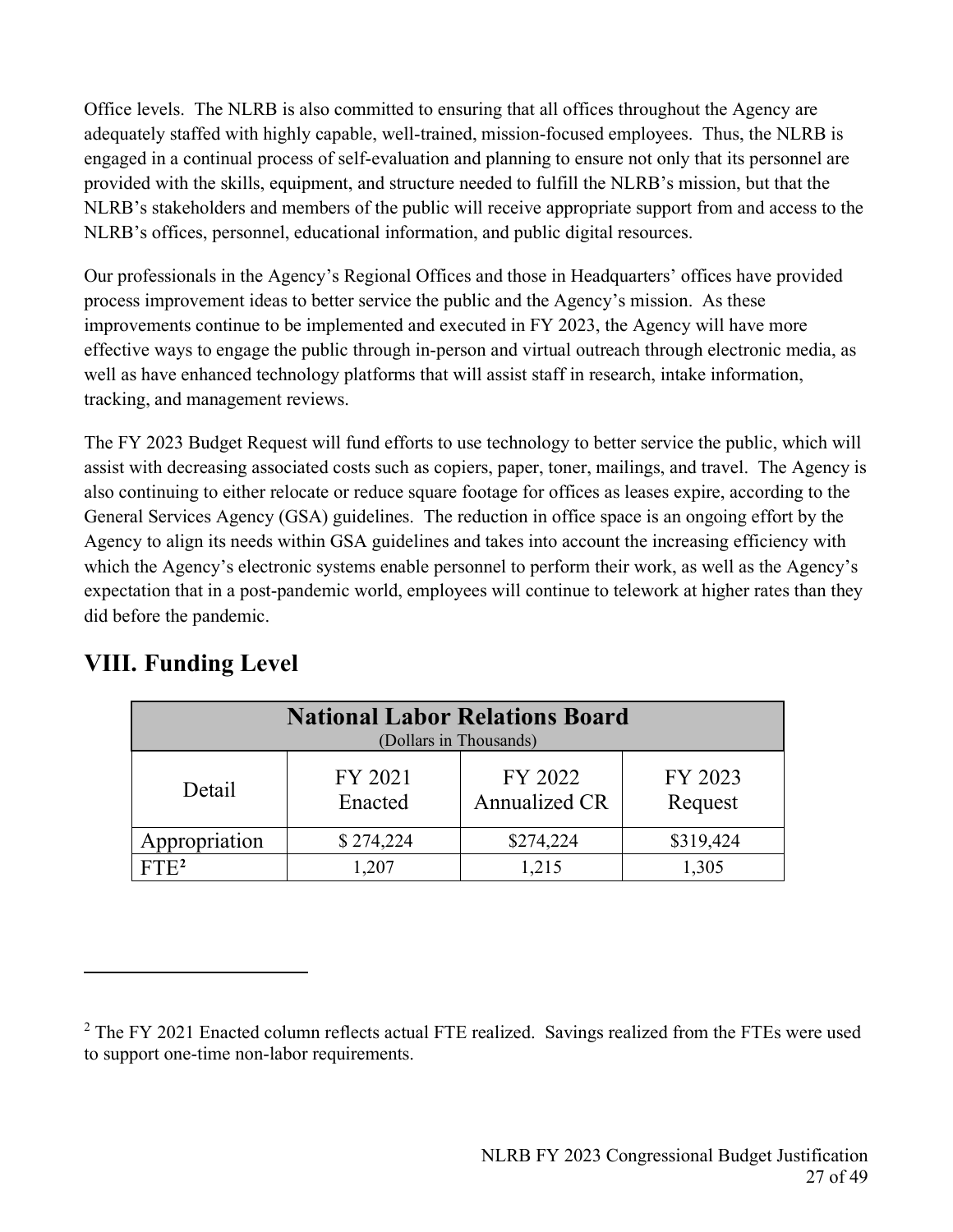## <span id="page-28-0"></span>**IX. Program Activities**

The NLRB has five (5) Program Activities that can be thought of as major mission functions for reporting. The Program Activities are Casehandling, Administrative Law Judge Hearings, Board Adjudication, Mission Support, and the Inspector General.

| Program<br><b>Activity</b>       | <b>FY 2021</b><br><b>Enacted</b> |            | <b>FY 2022 CR</b><br>Annualized |            | <b>FY 2023</b><br>Request <sup>3</sup> |            | <b>SChange from</b><br><b>FY 2022</b><br><b>Annualized CR</b> |            | <b>%Change from</b><br><b>FY 2022</b><br><b>Annualized CR</b> |            |
|----------------------------------|----------------------------------|------------|---------------------------------|------------|----------------------------------------|------------|---------------------------------------------------------------|------------|---------------------------------------------------------------|------------|
|                                  | <b>Amount</b>                    | <b>FTE</b> | <b>Amount</b>                   | <b>FTE</b> | <b>Amount</b>                          | <b>FTE</b> | <b>Amount</b>                                                 | <b>FTE</b> | <b>Amount</b>                                                 | <b>FTE</b> |
| Casehandling                     | \$154.5                          | 887        | \$160.0                         | 901        | \$176.9                                | 950        | \$16.9                                                        | 49         | $10.6\%$                                                      | 5.4%       |
| Administrative<br>Law Judges     | \$8.1                            | 39         | \$8.1                           | 37         | \$8.8                                  | 37         | \$0.7                                                         | $\theta$   | 8.6%                                                          | $0.0\%$    |
| Board<br>Adjudication            | \$20.0                           | 99         | \$21.1                          | 97         | \$23.1                                 | 103        | \$2.0                                                         | 6          | 9.5%                                                          | 6.2%       |
| Mission<br>Support <sup>4</sup>  | \$90.3                           | 176        | \$83.6                          | 173        | \$109.0                                | 209        | \$25.4                                                        | 36         | $30.4\%$                                                      | 20.8%      |
| Inspector<br>General             | \$1.3                            | 6          | \$1.4                           | 6          | \$1.6                                  | 6          | \$0.2\$                                                       | $\theta$   | 14.3%                                                         | $0.0\%$    |
| <b>Total</b><br><b>Resources</b> | \$274.2                          | 1,207      | \$274.2                         | 1,214      | \$319.4                                | 1,305      | \$45.2                                                        | 91         | 16.5%                                                         | 7.5%       |

#### **Casehandling**

#### **+\$176.9 million / +950 FTE Net Change +\$16.9 / 49 FTE**

The Casehandling program activity is the processing of unfair labor practice and representation cases. The Agency employees who work in the offices/branches/divisions involved in these processes include: The Office of the General Counsel, Regional Offices, Appeals, Advice (including Injunction Litigation),

<span id="page-28-1"></span><sup>&</sup>lt;sup>3</sup> With respect to Casehandling, the Agency has experienced approximately a 14 percent reduction in case intake due to the COVID-19 pandemic. The FY 2023 budget was prepared based on the assumption that the much of the COVID-19 pandemic will be resolved, and the Agency will resume normal operations. In FY 2022, the Agency has already been experiencing significant increase in intake of cases from FY 2021.

<span id="page-28-2"></span><sup>4</sup> The FY 2021 totals for Mission Support and Internal Review in this table are different from those appearing in the FY 2023 President's Budget Appendix. The FY 2021 totals here are correct. The FY 2021 totals in those two categories appearing in the Appendix are in error.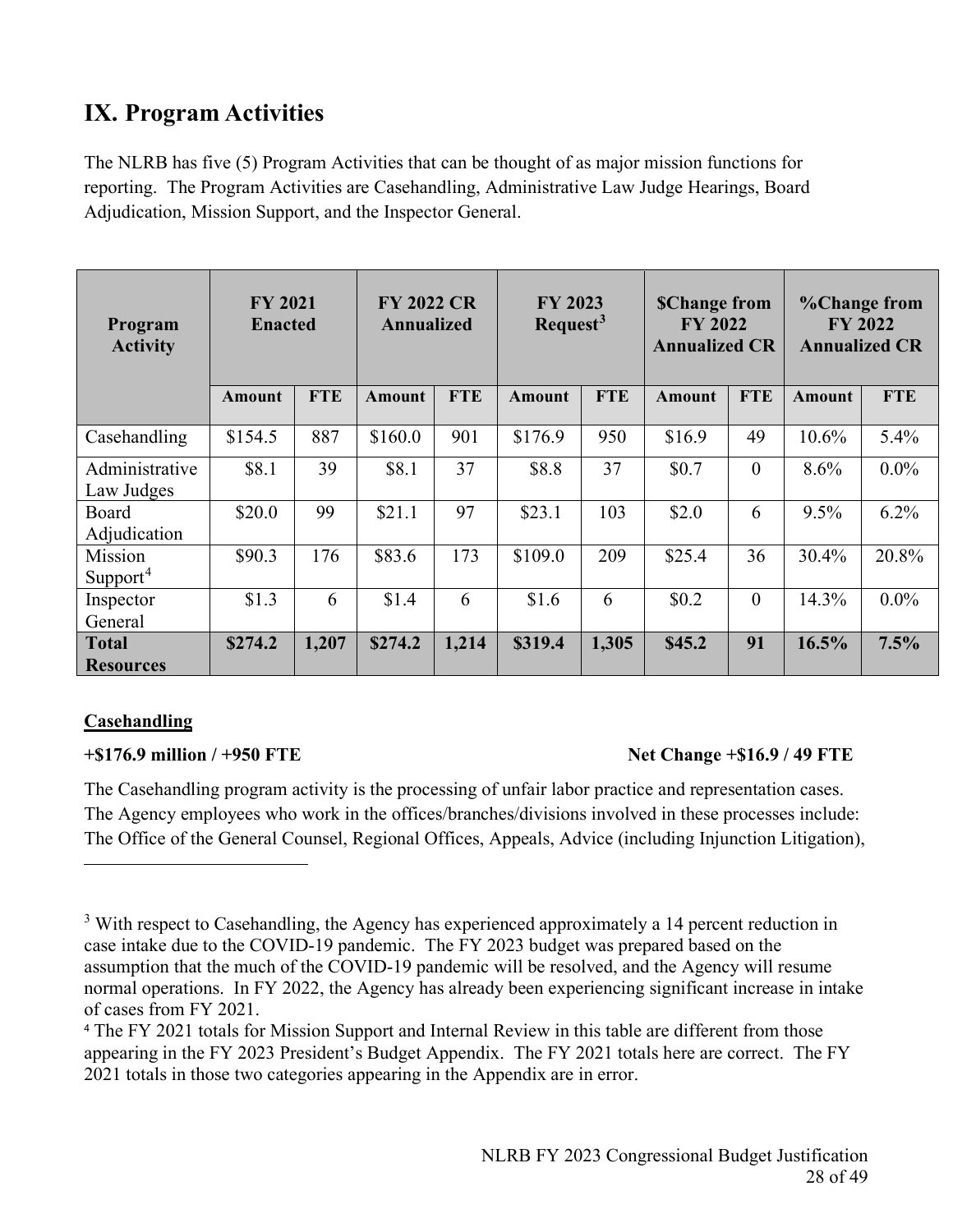Operations-Management, E-Litigation, Appellate and Supreme Court Litigation, and Contempt, Compliance, and Special Litigation.

The casehandling process starts with Regional Office personnel processing unfair labor practice charges and representation petitions filed by employees, labor organizations, or employers. These charges and petitions are filed in the Agency's Regional and satellite offices across the United States, which are staffed by professionals and administrative employees. Each unfair labor practice charge is investigated by contacting and taking evidence from witnesses and requesting and reviewing relevant evidence from all parties involved.

Once an initial investigation is completed, Regional Directors, who are charged with overseeing effective and efficient investigations in field offices, determine preliminarily whether a charge has merit. Historically, Regional Directors nationwide have found approximately 35 to 37 percent of filed charges to be meritorious at this level. In the event of a dismissal, the Charging Party is entitled to appeal that decision to the General Counsel through the Office of Appeals located at Headquarters, where a determination will be made whether the investigation was sufficient and thorough, and the legal conclusion sound. If the Office of Appeals determines that the appeal lacks merit, the Charging Party may seek reconsideration from the General Counsel through the Office of Appeals, but there is no further appeal right. If the General Counsel finds the appeal has merit, the case will be remanded to the Region for the issuance of a complaint, absent settlement. Otherwise, the dismissed case is closed, and the affected claimants have no right of further appeal. Historically, the Regional Offices settle over 90 percent of meritorious charges filed. These resolutions (i.e., dismissals, withdrawals, or settlements) occur at an extremely early stage, typically within three months after the case has been filed.

Regional Offices seek legal advice from the General Counsel through the Division of Advice located at Headquarters. Cases presenting complex or novel issues, or otherwise dealing with topics the General Counsel has determined require a centralized approach, are submitted by the Regions to the Regional Advice Branch in the Division of Advice, which furnishes guidance and direction. The Regional Advice Branch also prepares and files briefs and statements of position on behalf of the General Counsel as requested by the Board in certain cases, as well as guideline memoranda to aid Regional Offices in dealing with developments in certain areas of the law.

If there are alleged violations of the NLRA requiring immediate relief because obtaining a remedy in due course would be too late to effectuate the purposes of the Act, the General Counsel may seek authorization from the Board through the Injunction Litigation Branch of the Division of Advice under Section 10(j) of the Act to seek temporary injunctive relief from a U.S. District Court. In other cases, involving certain alleged violations by labor organizations, the Regional Offices will, on behalf of the Board, petition a U.S. District Court for injunctive relief under Section 10(l) of the Act. If a respondent does not comply with the court order, the Injunction Litigation Branch will consider whether contempt proceedings are appropriate. In FY 2021, the Injunction Litigation Branch recommended to the General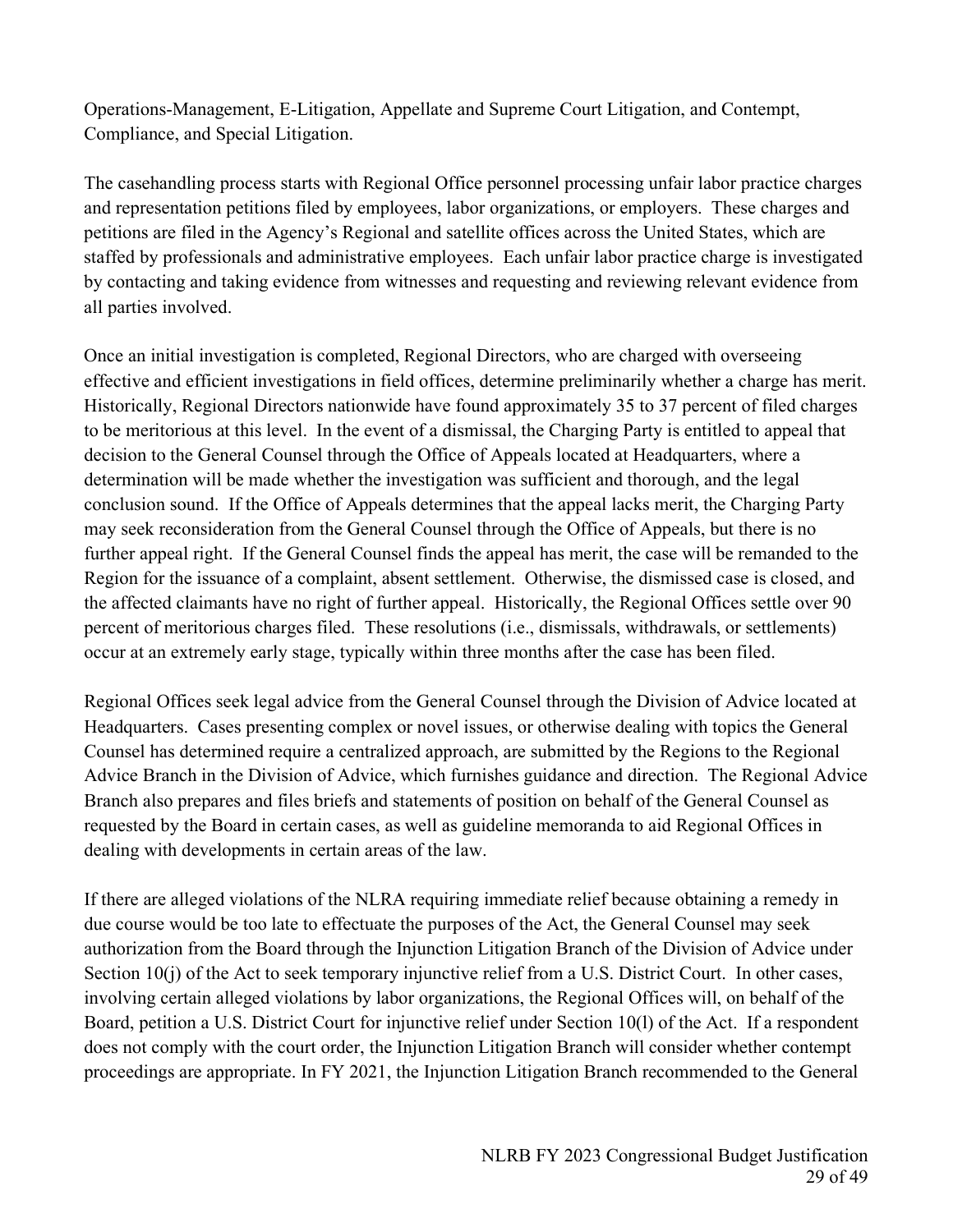Counsel pursuing injunctive relief in 14 10(j) cases (7 10(j) cases remained under consideration in the Branch at the end of FY 2021).

The Agency strives to achieve voluntary prompt resolutions between employees, employers, and labor organizations in the workplace, which also avoids costly and time-consuming litigation. The Agency's settlement program has been very successful, and as of September 30, 2021, a total of 5,020 unfair labor practice cases were settled. In FY 2021, the Agency issued 678 complaints, and those not settled are litigated before an Administrative Law Judge, who issues a decision and recommended order subject to review by the Board.

When the Board issues a Decision and Order, presently the Centralized Compliance Unit in the Division of Operations-Management attempts to obtain voluntary compliance with the Board Order. Because Board Orders are not self-enforcing, if the respondent does not voluntarily comply with a Board Order, the case is referred to the Appellate and Supreme Court Litigation Branch to seek enforcement of the Order through the Courts of Appeals, and occasionally the Supreme Court. The Appellate and Supreme Court Litigation Branch also defends challenges to Board Orders filed by the parties in the Courts of Appeals, and occasionally the Supreme Court. All Supreme Court litigation is handled together with the Solicitor General of the United States in the Department of Justice. After a Board Order is enforced by a Court of Appeals, the General Counsel may initiate contempt proceedings in the event the respondent still refuses to comply. These cases proceed to the Contempt, Compliance, and Special Litigation Branch for contempt or other post-enforcement proceedings. Further, in some cases, while the case is in litigation, the respondent's financial status may change, requiring Agency personnel to be proficient in bankruptcy laws. Compliance with Board Orders and court judgments is presently overseen by the Centralized Compliance Unit in the Division of Operations-Management. Currently, the Compliance Unit works with the Regional offices to ensure cases are handled consistently across the country and in accordance with outstanding policies and procedures.

The merit, settlement, litigation, and appeal rates for cases handled by the Agency can vary over time. Further, although the number of cases can be accurately counted, those raw numbers do not reflect the reality of case handling because the cases vary greatly in the amount of time and effort Agency staff must devote to prevent and remedy unfair labor practices and resolve questions concerning representation. The NLRB tracks the total time taken to resolve a case through the investigation, prosecution, and compliance stages. This process includes capturing the timeliness and quality of case processing.

As for representation cases, the Regional Offices process petitions and conduct elections on behalf of the Board. As a result, the General Counsel, who supervises the Regions, develops procedures for the conduct of representation proceedings in accordance with Board precedent and regulations. The Board ultimately determines contested matters, such as the appropriateness of the bargaining unit, and rules on any challenges to ballots or objections to the conduct of an election.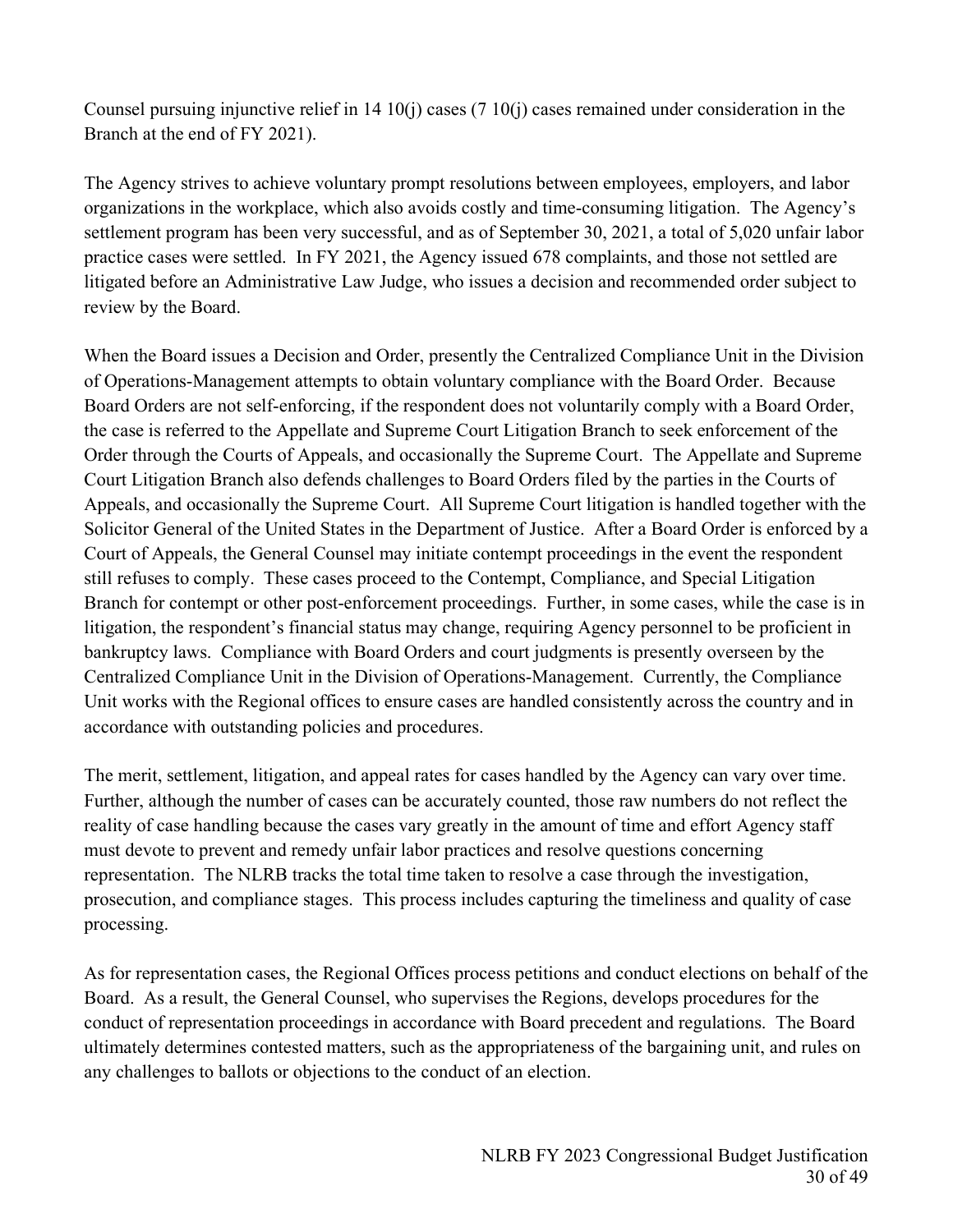#### **Administrative Law Judges (ALJs)**

Meritorious charges are litigated before the Agency's ALJs, who travel around the country to conduct hearings and render decisions and recommended orders. Those decisions and recommended orders are then sent to the Board for review and issuance of a final Board decision and order. In FY 2021, the Division of Judges closed 135 hearings, issued 112 decisions, and achieved 444 settlements. Based on the most recent disposition and inventory projections, the NLRB will set a target of 160 closed hearings and 140 decisions for FY 2023.

#### **Board Adjudication**

#### **+\$23.1 million / +103 FTE Net Change \$2.0 million / +6 FTE**

Board adjudication encompasses the activities of the Board, Board Member staff offices, the Office of the Executive Secretary, the Office of the Solicitor, and the Office of Representation Appeals. In an unfair labor practice case, the Board adopts a judge's decision if no exceptions are filed. Historically, around 35 percent of ALJ decisions are not excepted to by the parties and are complied with voluntarily. The remaining cases, where exceptions are filed, require review and issuance of a Board decision. This review and writing process depends on each Board Member's office being sufficiently staffed with a full complement of attorneys. In representation cases, the Board has delegated its responsibility for the administration of representation matters to the Regional Offices. Matters related to the Regional Offices' handling of representation cases, including decisions issued by Regional Directors in such cases, are reviewable by the Board.

The Board-side attorneys are primarily responsible for assisting the Members in reviewing both unfair labor practice and representation cases and play an integral role in the drafting of decisions. In addition, Board-side staff are called upon to handle the Board's rulemaking activities, including drafting notices of proposed rulemaking, reviewing comments, and drafting final rules. In short, the staff attorneys are integral to all of this work, and it could not get done without them. In FY 2021 the Board issued 243 decisions in contested cases -- 136 decisions in ULP cases and 107 decisions in representation cases. For FY 2022 and FY 2023, it is estimated that the Board will far exceed those numbers and issue 300 or more decisions in contested cases each fiscal year. That number could be even higher as the Board begins to see the downstream effects of a potential increase in case intake in the Agency's field offices. It is also anticipated that the Board may initiate one or more rulemakings in each fiscal year, which will add significantly to the Board-side attorneys' overall duties. To ensure adequate capacity to handle both additional adjudications and rulemakings, we anticipate needing to add at least one attorney to each of the five Board staffs, as well as one position in the Office of the Executive Secretary, which is described in the following paragraph.

#### **+\$8.8 million / +37 FTE Net Change \$0.7 million / 0 FTE**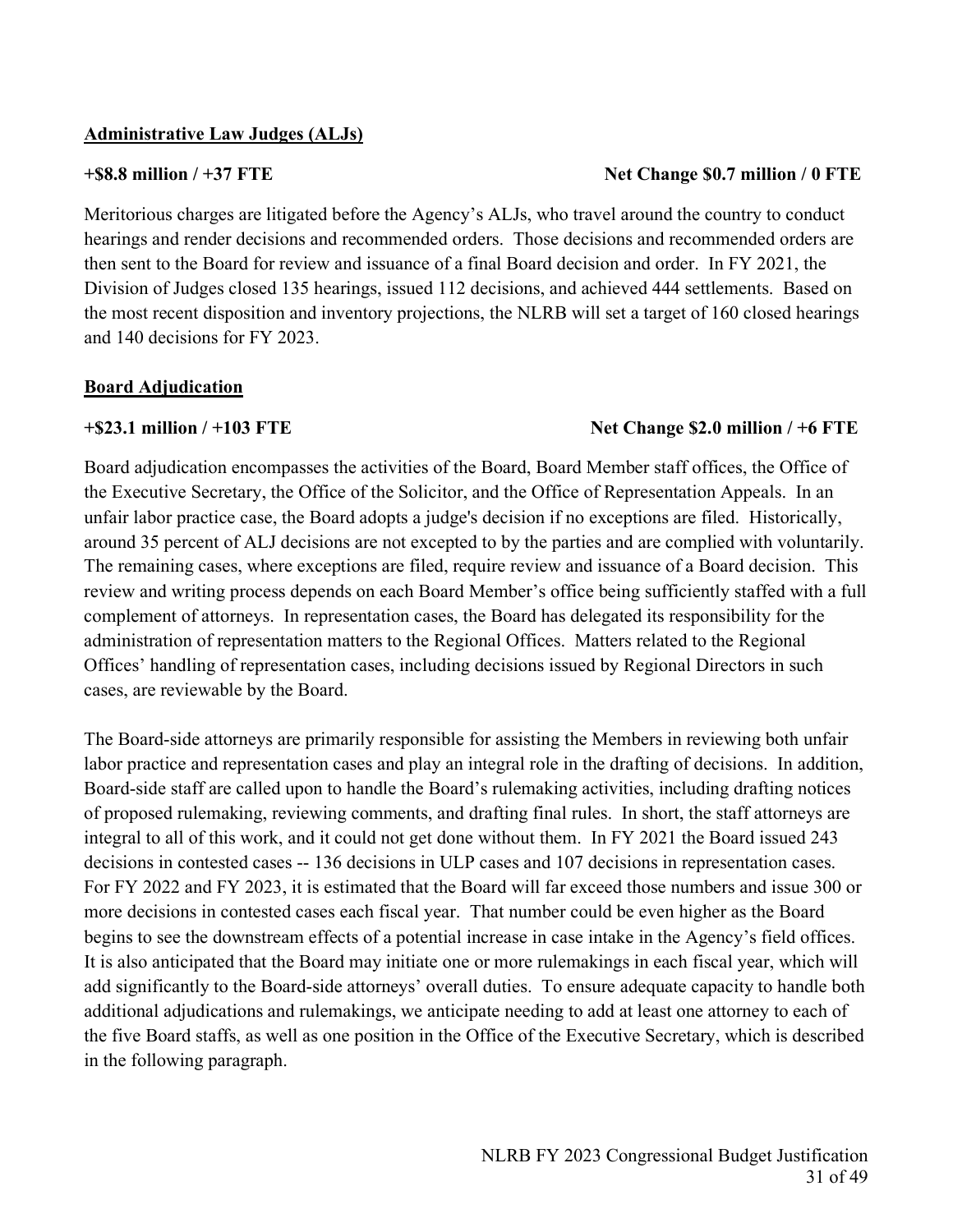The Executive Secretary is the chief administrative and judicial management officer of the Board. The functions and responsibilities of the Office of the Executive Secretary ("ES Office") are similar to those of a Clerk of the Court to receive and docket all formal documents filed with the Board, and issue and serve on all parties the Board's decisions, orders, rulings, and other case documents. The ES Office is the exclusive point of contact for communications by the parties to cases pending before the Board and, particularly regarding questions or guidance sought on Board procedure and case status inquiries, is the principal point of contact for employers, unions, employees, other Federal agencies, and the public. In its role of facilitating case management, the ES Office relies upon the Board's electronic case management system to ensure that documents filed and those issued are included in the case record, and to monitor case progress and overall Board case production.

The Solicitor serves as the chief legal adviser and consultant to the Board on all questions of law arising in connection with the Board's general operations and on major questions of law and policy arising in connection with enforcing, defending, and achieving compliance with Board orders in the Courts of Appeals and the U.S. Supreme Court. The Office of the Solicitor processes, reviews, researches, provides written recommendations to the Board, and drafts appropriate orders with respect to various unfair labor practice case matters that require expedited consideration, including motions for summary and default judgment, special appeals, formal settlement agreements, and petitions to revoke investigative subpoenas. The Office of the Solicitor serves as the Board's legal representative and liaison in contacts with the General Counsel's office and other offices within the Board's organization. The Solicitor's Office reviews and researches relevant case law, precedent, Board policy, and provides written recommendations for action to the Board with respect to requests from the General Counsel to institute various types of litigation requiring authorization by the Board, such as seeking injunctions, intervention, and contempt, and petitioning for certiorari with the Supreme Court.

#### **Mission Support**

#### **+\$109.0 million / +209 FTE Net Change +\$25.4 million / 36 FTE**

Mission Support encompasses activities from the following offices: The Division of Administration, the Office of the Chief Financial Officer, the Office of the Chief Information Officer, the Office of Ethics, the Office of Congressional and Public Affairs, the Office of Equal Employment Opportunity, and the Office of Special Counsel and Labor Relations. Mission Support resources fund multiple functions that have a direct tie to Agency-wide activities. For example, while compensation for field attorneys is funded in the casehandling account, the facilities (and the resulting rent and physical security) and the computer and research systems that they use to conduct their work are funded in Mission Support. Without commensurate funding in Mission Support, casehandling and other critical personnel would not be able to execute their mission critical work of administering and enforcing the NLRA.

Mission Support includes administrative, personnel, and financial management functions conducted mainly in the central Headquarters office. The various supportive offices, branches, and divisions develop standard operating procedures and protocols consistent with regulatory and legal guidance and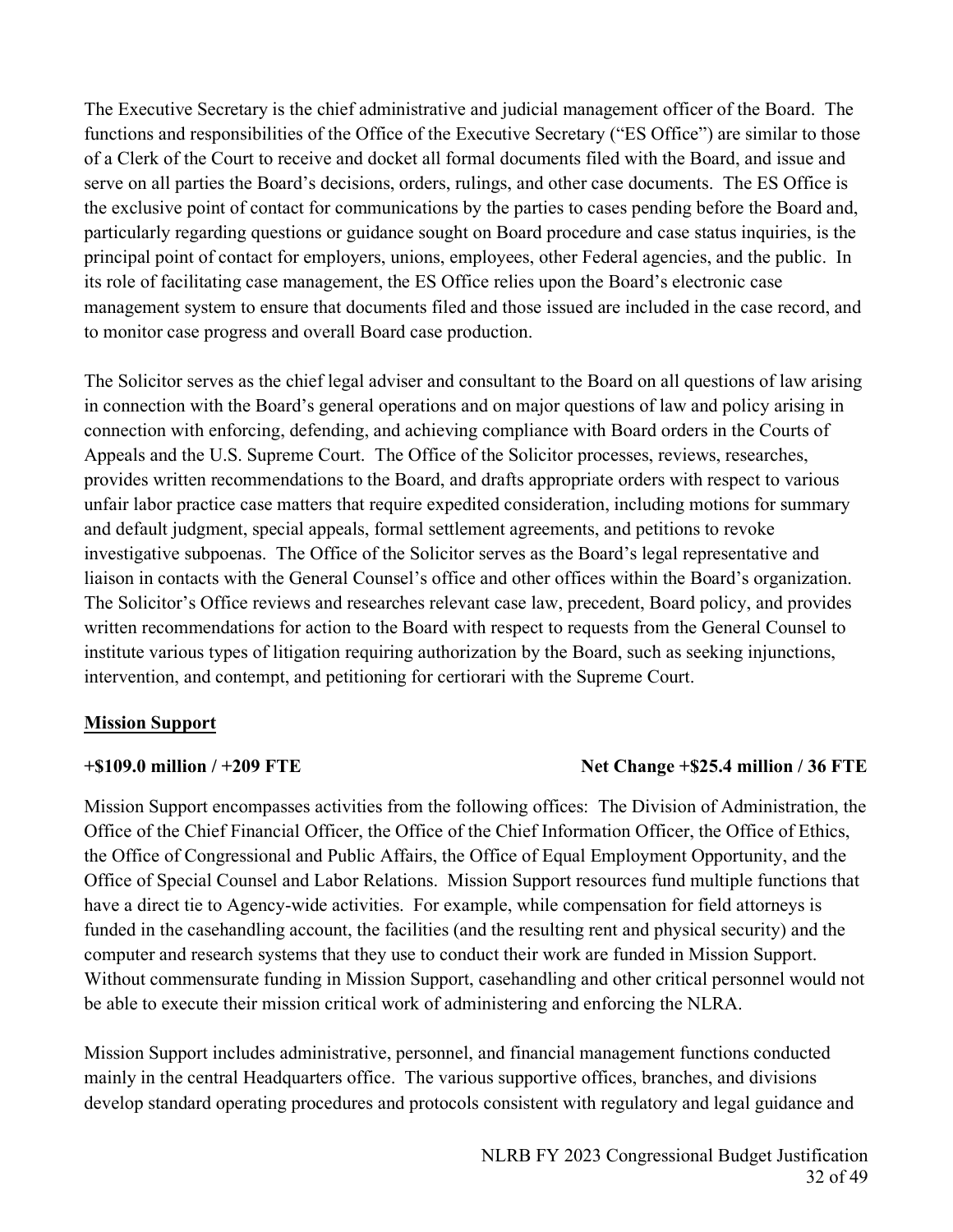promulgate necessary operating directives. Specifically, these organizational units assess and assist all business operations for the Regional Offices and Headquarters through guidance and support activities related to: administration, human resource management, personnel, government and legal ethics, training, recruitment, on/off-boarding, equal employment opportunity principles, labor and employee relations, budget, acquisition, accounting, financial management, facilities, property, security, technology infrastructure, congressional and public affairs, and privacy. The additional resources for these functions are vital to meeting the Agency's diverse hiring goals and promoting broader and more productive engagement with employees and internal labor organizations. In addition, the Agency will continue to support access to Health Units nationwide to help ensure a healthy and safe workforce. These will in turn benefit the Agency with respect to employee productivity and retention.

#### **Inspector General**

#### **+\$1.6 million / 6 FTE Net Change \$0.2 million / 0 FTE**

The amount of \$1.6 million was submitted by the Inspector General (IG) for the FY 2023 Budget Request for the Office of Inspector General (OIG). The IG's requested amount includes payroll salaries and benefits, \$5,250 for training of OIG personnel, \$242,277 for the Agency's Financial Statement Audit contract, and \$4,909 for support of the Council of the Inspectors General on Integrity and Efficiency (CIGIE).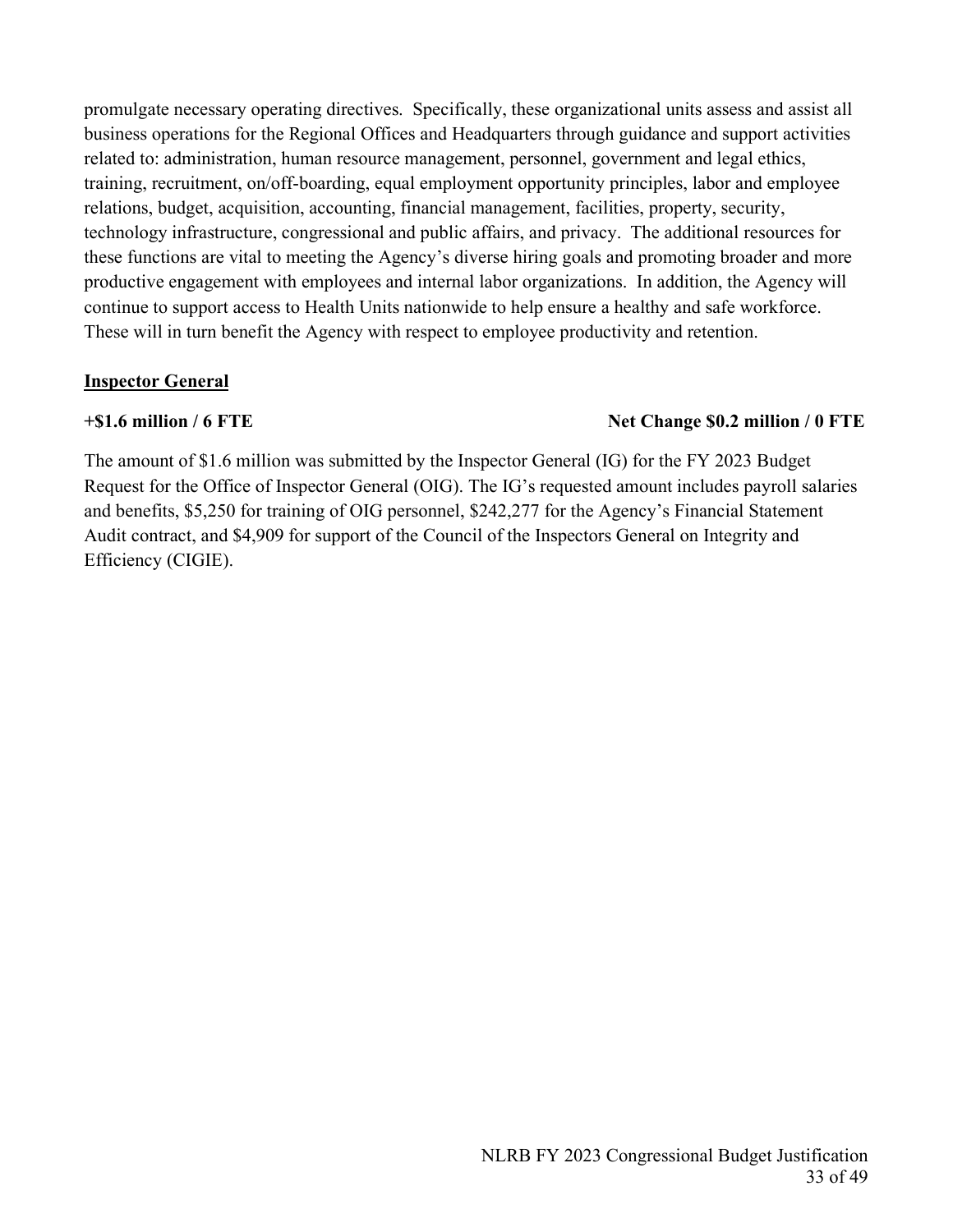## <span id="page-34-0"></span>**X. Information Technology Investment Strategy**

The NLRB Office of the Chief Information Officer (OCIO) is expanding its capabilities to create a dynamic Information Technology (IT) organization that not only supports the mission but shapes the enterprise strategy solution to deliver value and advance the Agency's mission. The current IT initiatives support the Agency's broader efforts to improve productivity and provide greater transparency.

The Agency's NxGen Case Management System, which replaced 11 stove-piped systems, has undergone considerable changes since 2009 when it was introduced. This was the Agency's first effort to migrate its technical infrastructure to a hybrid cloud environment. The transformation resulted in reduced paperwork, increased telework and remote access to information, and expedited the issuance of NLRB decisions.

In FY 2019, FY 2020, and FY 2021, enhancements to the NxGen system were performed to modernize the system to adapt to newer cloud technologies. These enhancements maximized system availability to support the development of a scalable data warehouse with multiple data marts for real-time case management analytics.

Since the NxGen system was originally built for 'on-premises' IT infrastructure, the core software and tools used by the system are outdated and have reached end-of-life support. The system does not satisfy current, end-to-end cybersecurity requirements and incurs a high operations and maintenance cost.

Due to these cybersecurity and operational costs concerns, the OCIO plans to solicit an RFP to deliver a "Proof of Concept" in FY 2023 that will be adopted in the future as the NxGen 2.0 modernized case management system. The implementation of the NxGen 2.0 will support the Agency's efforts to take a leadership role in the changing labor relations management landscape by:

- Leveraging technology as a strategic asset for a facts-based, data-driven, and customer-focused organization.
- Providing opportunities to harness its vast data assets strategically to improve internal decisionmaking and efficiently use resources, maximizing the impact of public-facing programs, and providing the public and private industry with easy access to data that can solve public problems and drive innovation.
- Improving the productivity of Agency case management through the standardization of business processes in a consistent, reliable, scalable state using new service-oriented technologies.
- Optimizing business processes and providing employees with ready access to the tools, data, and documents that they require to perform their jobs from anywhere, at any time, enhancing their performance in-office and during telework.
- Transforming the way NLRB serves the public and providing additional website language support to underserved communities; thus, making Agency information and case processes more transparent.
- Providing more information to constituents in a timely manner and reducing manual Freedom of Information Act (FOIA) request processes.
- Reducing the paperwork burden on constituents, including individuals, labor unions, businesses, government entities, and other organizations through digitizing of forms and case intake.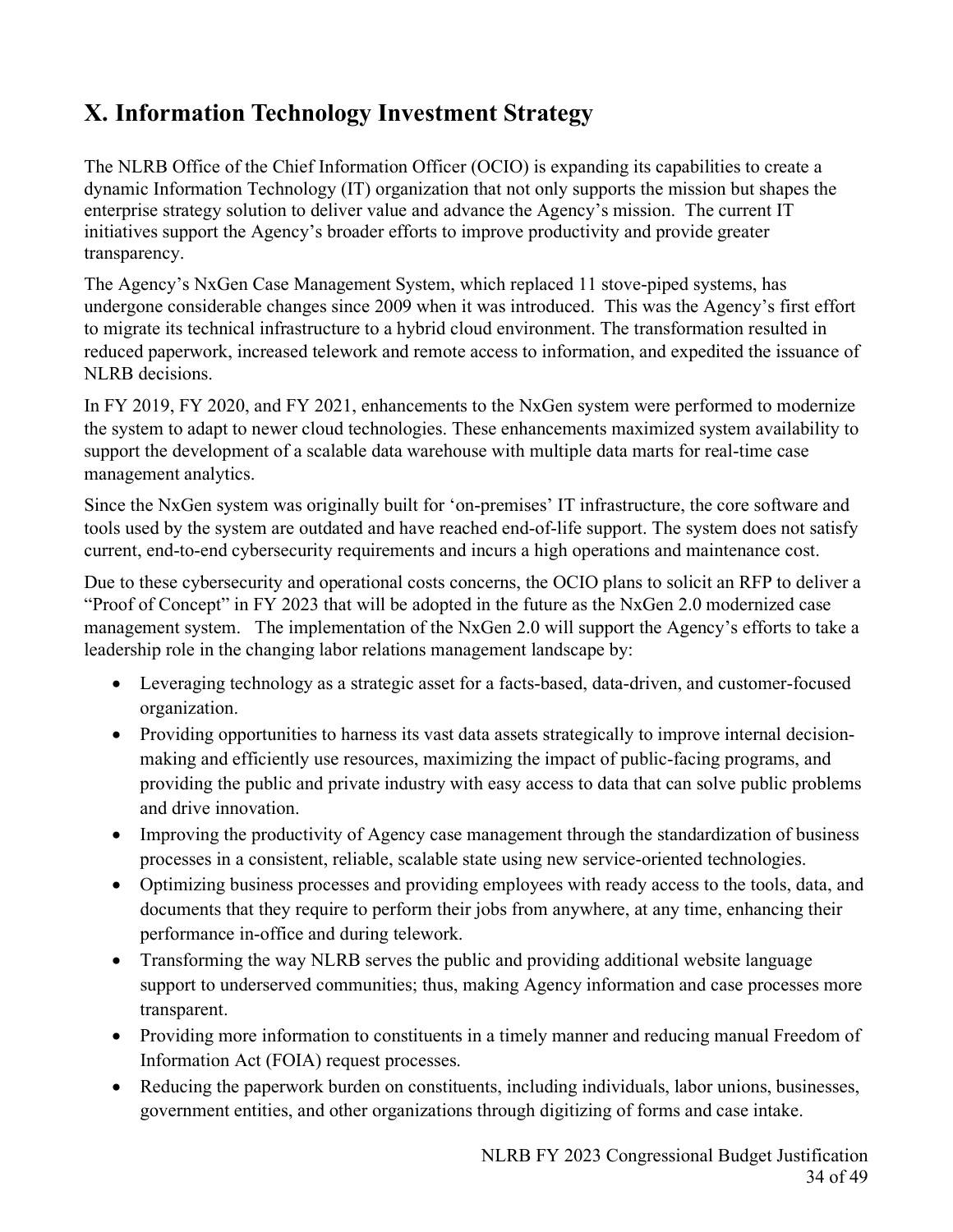- Implementing a technology platform to empower both internal users and the public and providing near real-time data analysis, predictive analytics, and interactive visualizations on structured and unstructured data.
- Integrating artificial intelligence services to identify and label content providing a means to categorize, monitor, and control access to agency data for Data Loss Prevention cybersecurity needs.
- Establishing governance and program service indicators to identify, triage, and act on risky user system activity.
- Enhancing cyber defenses to assist the Agency in monitoring cyber threats to respond in real time. And satisfy FISMA Cybersecurity requirements. Provide the Agency with cyber defense tools that will allow identification of key metrics and remediation.

| <b>IT Investment Portfolio</b>                     | <b>FY 2021</b> | <b>FY 2022</b> | FY 2023  |
|----------------------------------------------------|----------------|----------------|----------|
| <b>IT Systems by Mission Area</b>                  | \$12,166       | \$14,177       | \$25,937 |
| <b>DME</b> Agency Funding                          | \$3,989        | \$5,250        | \$15,450 |
| OM Agency Funding                                  | \$8,177        | \$8,927        | \$10,487 |
| IT Infrastructure, IT Security, Office Automation, |                |                |          |
| and Telecommunication                              | \$7,712        | \$7,290        | \$10,850 |
| <b>DME</b> Agency Funding                          | \$800          | \$100          | \$2,050  |
| OM Agency Funding                                  | \$6,912        | \$7,190        | \$8,800  |
| <b>Enterprise Architecture &amp; Planning</b>      | \$2,000        | \$3,300        | \$3,700  |
| DME Agency Funding                                 | \$350          | \$1,550        | \$1,700  |
| OM Agency Funding                                  | \$1,650        | \$1,750        | \$2,000  |
| <b>Subtotal DME</b>                                | \$5,139        | \$6,900        | \$19,200 |
| <b>Subtotal O&amp;M</b>                            | \$16,739       | \$17,867       | \$21,287 |
| <b>Total DME &amp; O&amp;M Investments</b>         | \$21,878       | \$24,767       | \$40,487 |
| <b>Cloud Computing</b>                             | \$1,154        | \$1,520        | \$1,580  |
| <b>Total IT Investments</b>                        | \$23,032       | \$26,287       | \$42,067 |
| <b>FTE</b>                                         | 42             | 42             | 49       |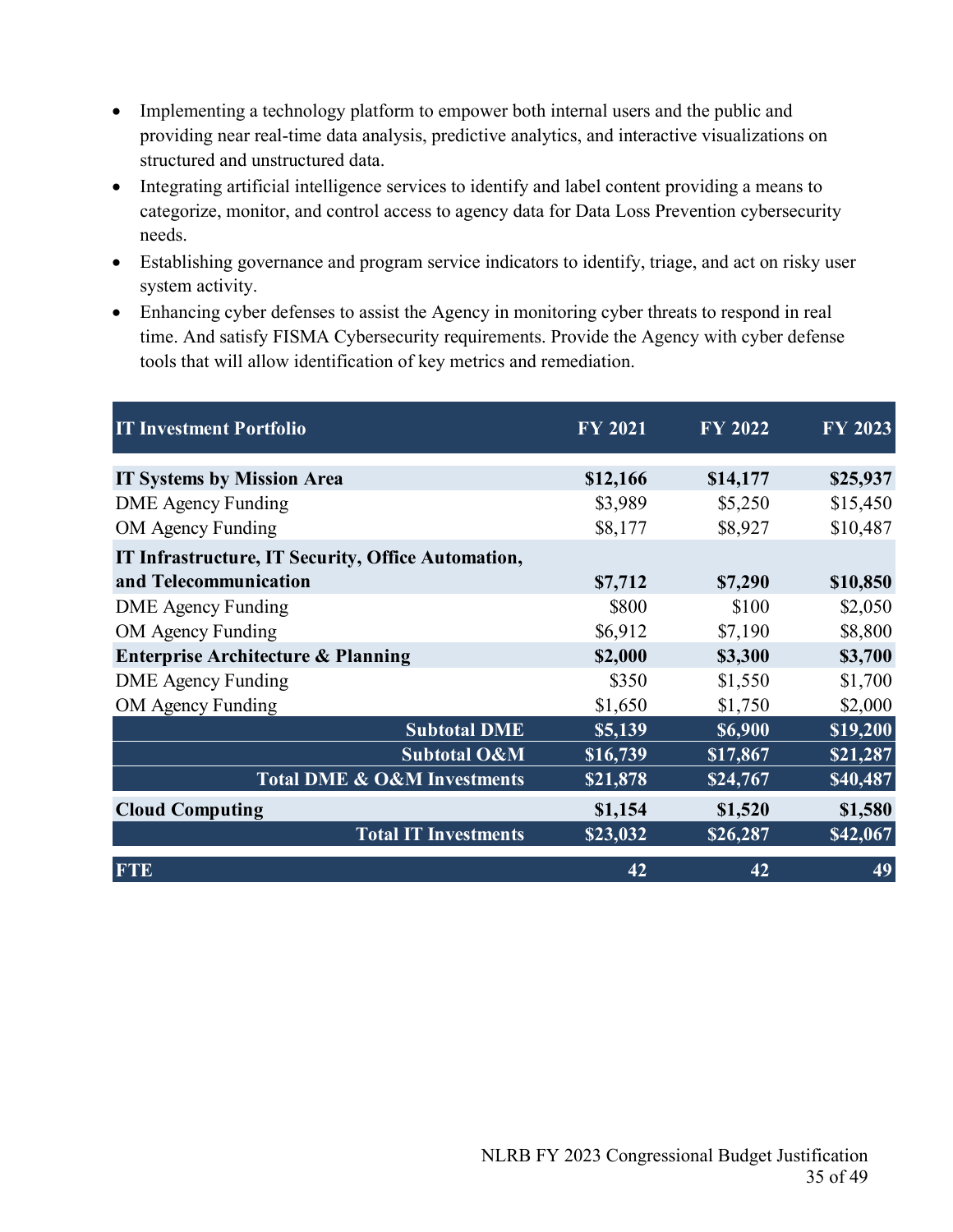## <span id="page-36-0"></span>**XI. Attachments**

## <span id="page-36-1"></span>**Attachment 1 - Amounts Available for Obligation**

| <b>Amounts Available for Obligation</b> |                                                                            |           |           |  |  |  |  |  |  |
|-----------------------------------------|----------------------------------------------------------------------------|-----------|-----------|--|--|--|--|--|--|
| (Dollars in Thousands)                  |                                                                            |           |           |  |  |  |  |  |  |
|                                         | FY 2022<br>FY2021<br>FY 2023<br><b>CR</b> Annualized<br>Enacted<br>Request |           |           |  |  |  |  |  |  |
| <b>Annual Appropriation</b>             | \$274,224                                                                  | \$274,224 | \$319,424 |  |  |  |  |  |  |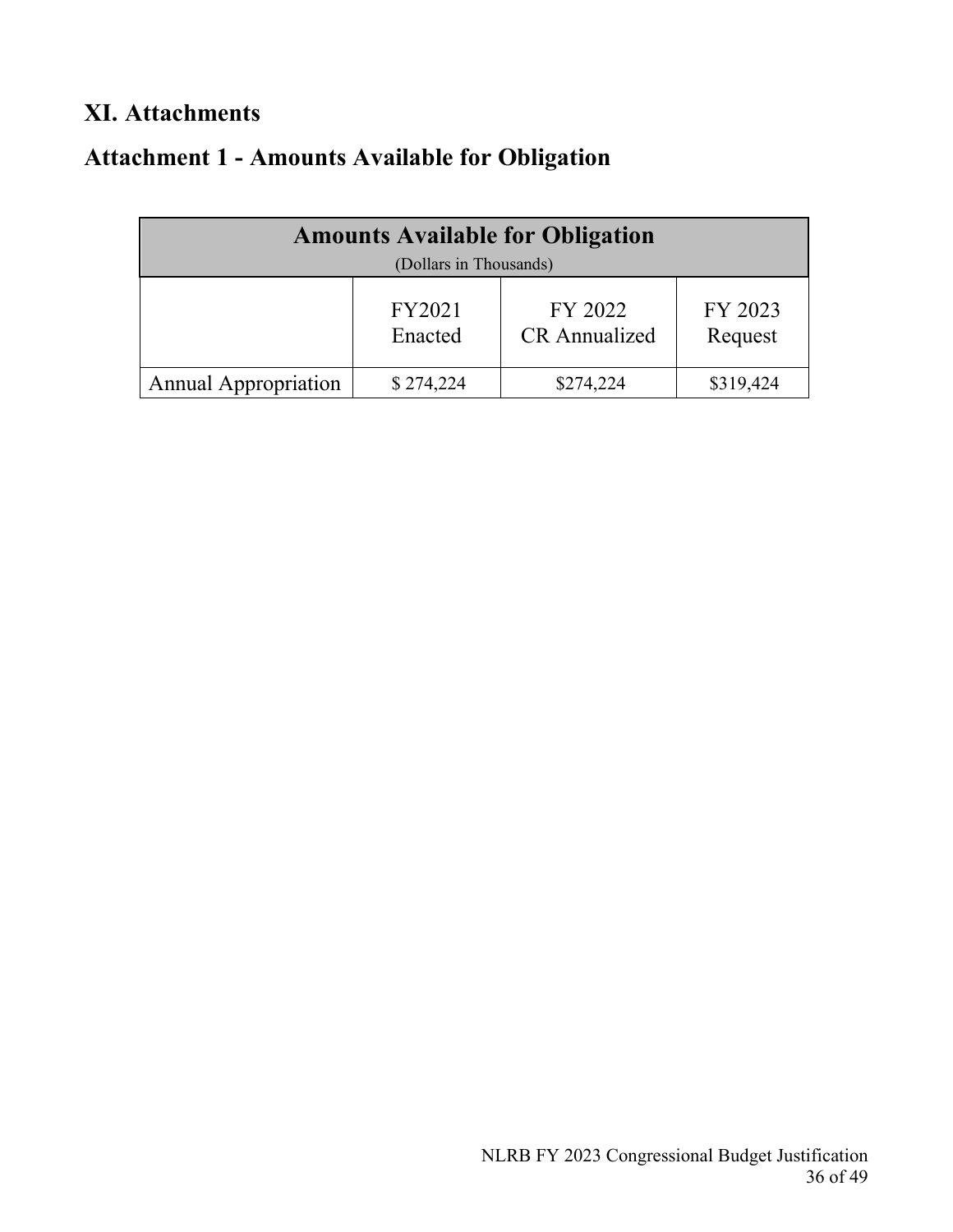| <b>Budget Authority by Object Class</b><br>(Dollars in Millions) |                    |                                 |                    |  |  |  |  |  |  |
|------------------------------------------------------------------|--------------------|---------------------------------|--------------------|--|--|--|--|--|--|
| <b>Object Class Categories:</b>                                  | FY 2021<br>Enacted | FY 2022<br><b>CR</b> Annualized | FY 2023<br>Request |  |  |  |  |  |  |
| Personnel Compensation                                           | \$158.0            | \$162.8                         | \$180.2            |  |  |  |  |  |  |
| <b>Personnel Benefits</b>                                        | \$54.4             | \$59.7                          | \$65.0             |  |  |  |  |  |  |
| <b>Sub Total Personnel</b><br><b>Compensation</b>                | \$212.4            | \$222.5                         | \$245.2            |  |  |  |  |  |  |
| <b>Travel and Transportation</b><br>of Persons                   | \$0.3              | \$0.4                           | \$0.8              |  |  |  |  |  |  |
| Rental Payments to GSA                                           | \$23.6             | \$24.3                          | \$24.3             |  |  |  |  |  |  |
| Printing and Publications                                        | \$0.1              | \$0.3                           | \$0.3              |  |  |  |  |  |  |
| Communication, Utilities,<br>and Miscellaneous Charges           | \$2.5              | \$2.7                           | \$2.7              |  |  |  |  |  |  |
| Other Services                                                   | \$34.4             | \$23.6                          | \$41.4             |  |  |  |  |  |  |
| <b>Supplies and Materials</b>                                    | \$0.2              | \$0.2                           | \$0.2              |  |  |  |  |  |  |
| <b>Equipment and Furniture</b>                                   | \$0.7              | \$0.2                           | \$4.5              |  |  |  |  |  |  |
| <b>Sub-total Direct Budget</b><br><b>Authority</b>               | \$61.8             | \$51.7                          | \$74.2             |  |  |  |  |  |  |
| <b>Total</b>                                                     | \$274.2            | \$274.2                         | \$319.4            |  |  |  |  |  |  |

## <span id="page-37-0"></span>**Attachment 2 - Budget Authority by Object Class**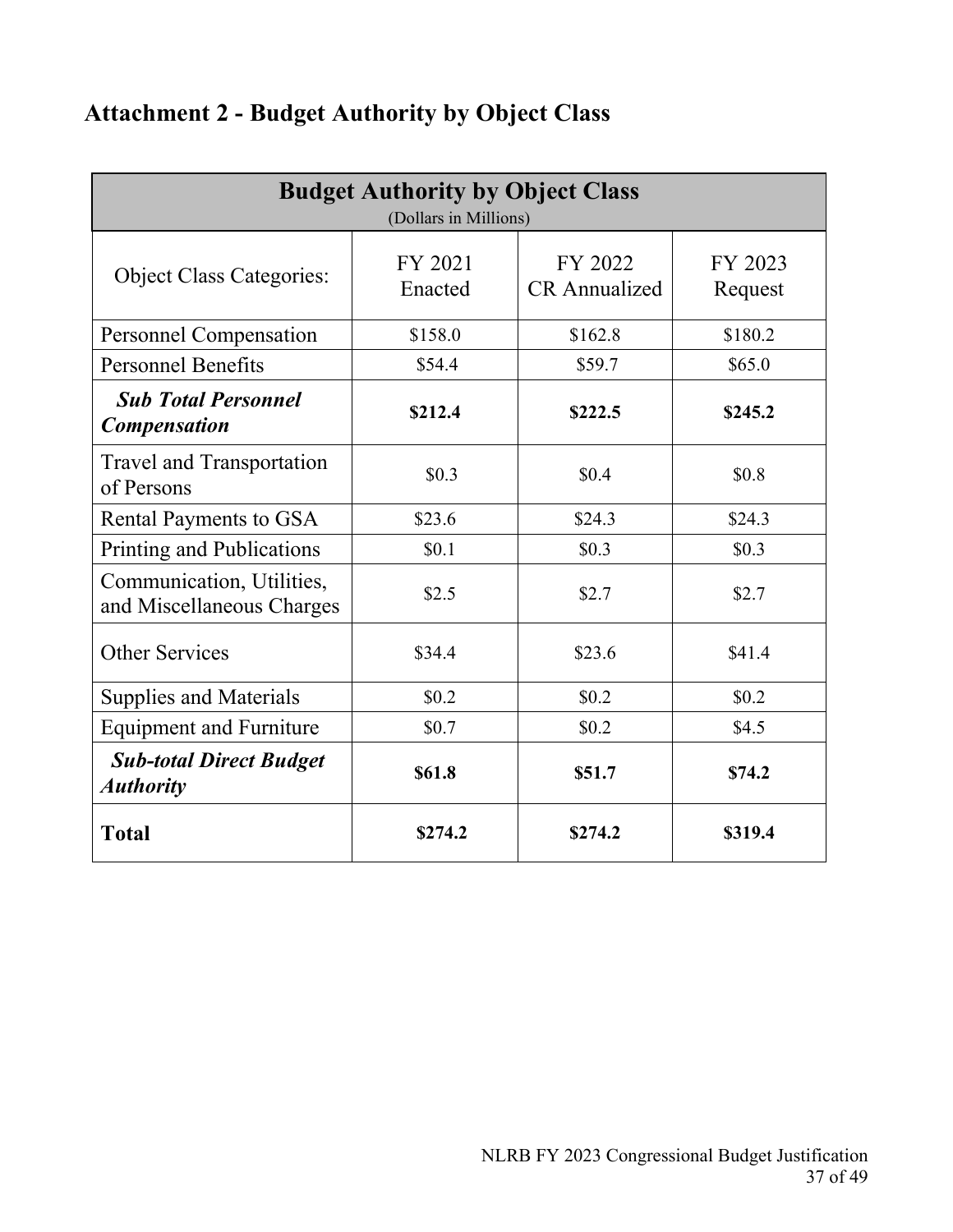|                                          | <b>FY 2021</b> | <b>FY 2022</b>  | <b>FY 2023</b>  |
|------------------------------------------|----------------|-----------------|-----------------|
| <b>Major Activities</b>                  | <b>Actual</b>  | <b>Estimate</b> | <b>Estimate</b> |
| 1. Regional Offices                      |                |                 |                 |
| Unfair Labor Practices (ULP) Cases       | 14,950         | 16,102          | 17,344          |
| <b>Representation Cases</b>              | 1,650          | 2,134           | 2,760           |
| Regional Director Decisions <sup>5</sup> | 310            | 405             | 524             |
| 2. Administrative Law Judges             |                |                 |                 |
| Hearings Closed                          | 135            | 140             | 160             |
| Decisions Issued                         | 112            | 120             | 140             |
| 3. Board Adjudication                    |                |                 |                 |
| <b>Contested Board Decisions Issued</b>  | 243            | 300             | 300             |
| 4. Board Decisions Requirement           |                |                 |                 |
| <b>Court Enforcement</b>                 | 35             | 41              | 62              |

## <span id="page-38-0"></span>**Attachment 3 - Major Workload and Output Data**

<span id="page-38-1"></span><sup>&</sup>lt;sup>5</sup> The NLRB revised the number of Regional Director Decisions in March 2022. The numbers in the chart above more accurately reflect the estimates for FY 2022 and FY 2023.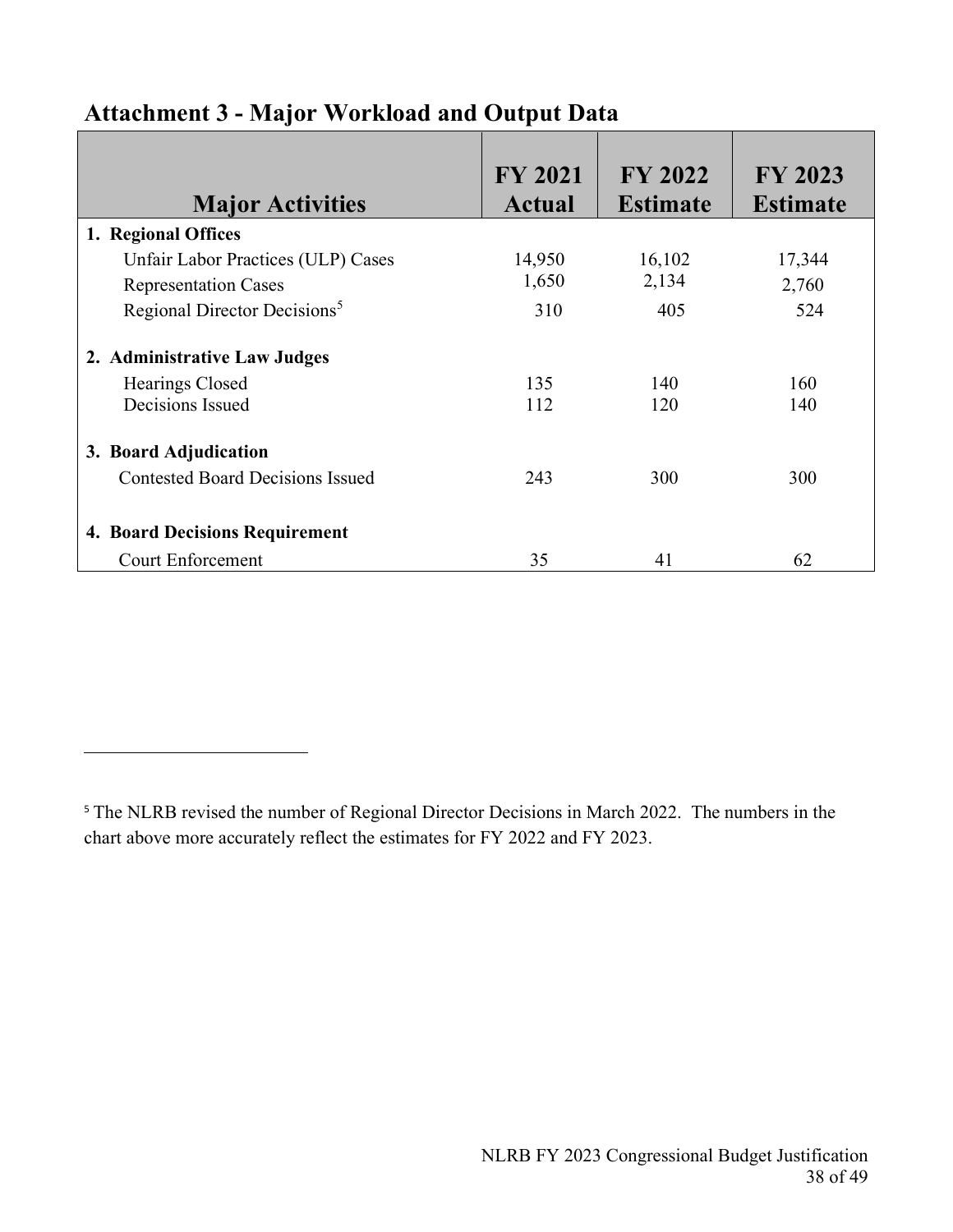<span id="page-39-0"></span>**Attachment 4 – Status of Open Audit Recommendations**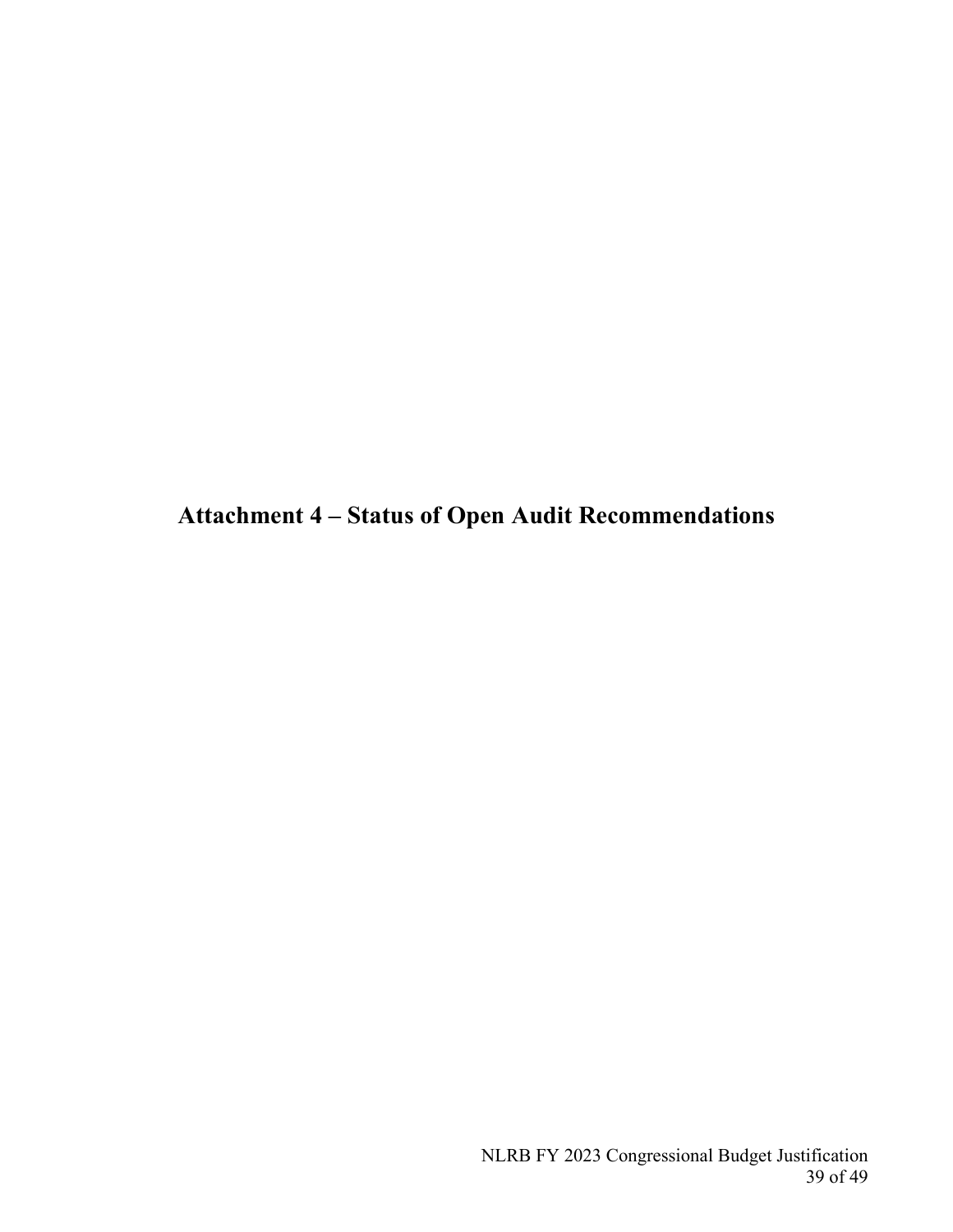| <b>Audit No.</b> | <b>Audit</b><br><b>Title</b>                                                      | <b>Report</b><br>Date | <b>Agreement</b><br><b>Date</b> | Rec#           | <b>Recommendation</b>                                                                                                                                                                                                                                                                                                                                                                                                                                                                                                                                                                              | <b>Status</b>                                                                                                                                                                                                                                                                                                             |
|------------------|-----------------------------------------------------------------------------------|-----------------------|---------------------------------|----------------|----------------------------------------------------------------------------------------------------------------------------------------------------------------------------------------------------------------------------------------------------------------------------------------------------------------------------------------------------------------------------------------------------------------------------------------------------------------------------------------------------------------------------------------------------------------------------------------------------|---------------------------------------------------------------------------------------------------------------------------------------------------------------------------------------------------------------------------------------------------------------------------------------------------------------------------|
| <b>FY 2015</b>   |                                                                                   |                       |                                 |                |                                                                                                                                                                                                                                                                                                                                                                                                                                                                                                                                                                                                    |                                                                                                                                                                                                                                                                                                                           |
| OIG-F-19-15-01   | Audit of the<br><b>NLRB</b> Fiscal<br>Year 2014<br>Financial<br><b>Statements</b> | 12/12/2014            | 12/12/2014                      | $\overline{2}$ | Establish, document, and<br>implement policies to<br>ensure accruals are<br>recorded when goods<br>and/or services are<br>received throughout the<br>fiscal year, at least on a<br>quarterly basis, rather than<br>at only year- end.<br>Accruals recorded should<br>be clearly documented<br>with detailed<br>methodologies to support<br>the amounts recorded. The<br>accrual methodologies<br>should be reviewed and<br>approved by appropriate<br>program office personnel,<br>with quality control<br>review procedures and<br>approvals performed and<br>documented by Finance<br>personnel. | NLRB has improved the<br>process. In both FY<br>2020 and FY 2021<br>audits (2 years<br>consistently), there were<br>no material findings<br>related to accounts<br>payable accruals<br>process.<br>Recommend closing<br>action in FY 2022 due<br>to improvements in the<br>process for the past two<br>consecutive years. |
| OIG-F-19-15-01   | Audit of the<br><b>NLRB</b> Fiscal<br>Year 2014<br>Financial<br><b>Statements</b> | 12/12/2014            | 12/12/2014                      | 17             | Establish and implement<br>procedures for periodic<br>review of all active<br>cardholders to determine<br>whether each cardholder<br>has a need for the<br>purchase/travel card, and                                                                                                                                                                                                                                                                                                                                                                                                               | In Progress. New<br>completion date to<br>reassessed.                                                                                                                                                                                                                                                                     |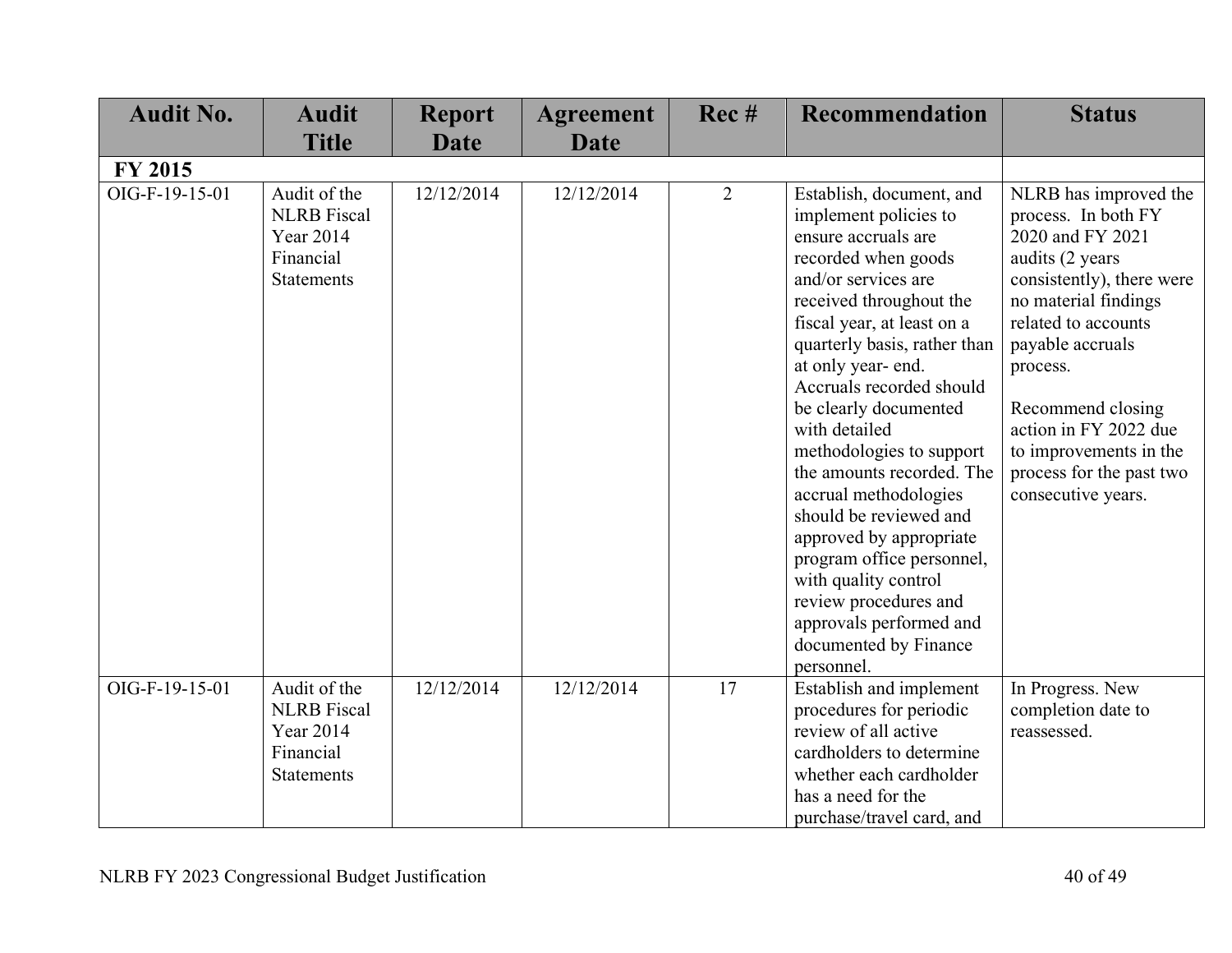| <b>Audit No.</b>     | <b>Audit</b><br><b>Title</b> | <b>Report</b><br><b>Date</b> | <b>Agreement</b><br>Date | Rec#           | <b>Recommendation</b>                                                                                                      | <b>Status</b>                                                                                                                                                                                                                                                                                                                                                                                                                                                 |
|----------------------|------------------------------|------------------------------|--------------------------|----------------|----------------------------------------------------------------------------------------------------------------------------|---------------------------------------------------------------------------------------------------------------------------------------------------------------------------------------------------------------------------------------------------------------------------------------------------------------------------------------------------------------------------------------------------------------------------------------------------------------|
|                      |                              |                              |                          |                | whether all applicable<br>documentation, including<br>completion of initial and<br>refresher trainings, is<br>maintained.  |                                                                                                                                                                                                                                                                                                                                                                                                                                                               |
| <b>Total FY 2015</b> | $\overline{2}$               |                              |                          |                |                                                                                                                            |                                                                                                                                                                                                                                                                                                                                                                                                                                                               |
| <b>FY 2016</b>       |                              |                              |                          |                |                                                                                                                            |                                                                                                                                                                                                                                                                                                                                                                                                                                                               |
| OIG-AMR-77-16-<br>02 | Training and<br>Conferences  | 9/27/2016                    | 9/27/2016                | 5              | We recommend that OED<br>require continuing service<br>agreements for all<br>employees taking training.                    | Agreement has been<br>previously submitted by<br>DOA to OIG. OED is<br>continuing to work with<br>the Office of Special<br>Counsel regarding the<br><b>Continuing Service</b><br>Agreement (CSA) for<br>union members. The<br>CSA language has been<br>included in the<br>management proposal<br>for the new collective<br>bargaining agreements<br>for the LRBU and the<br>NLRBPA.<br>Implementation of<br>CSAs is on hold during<br>the bargaining process. |
| OIG-AMR-77-16-<br>02 | Training and<br>Conferences  | 9/27/2016                    | 9/27/2016                | $\overline{7}$ | We recommend that the<br>Division of<br>Administration develop<br>and implement a<br><b>Management Succession</b><br>Plan. | Draft currently<br>underway.                                                                                                                                                                                                                                                                                                                                                                                                                                  |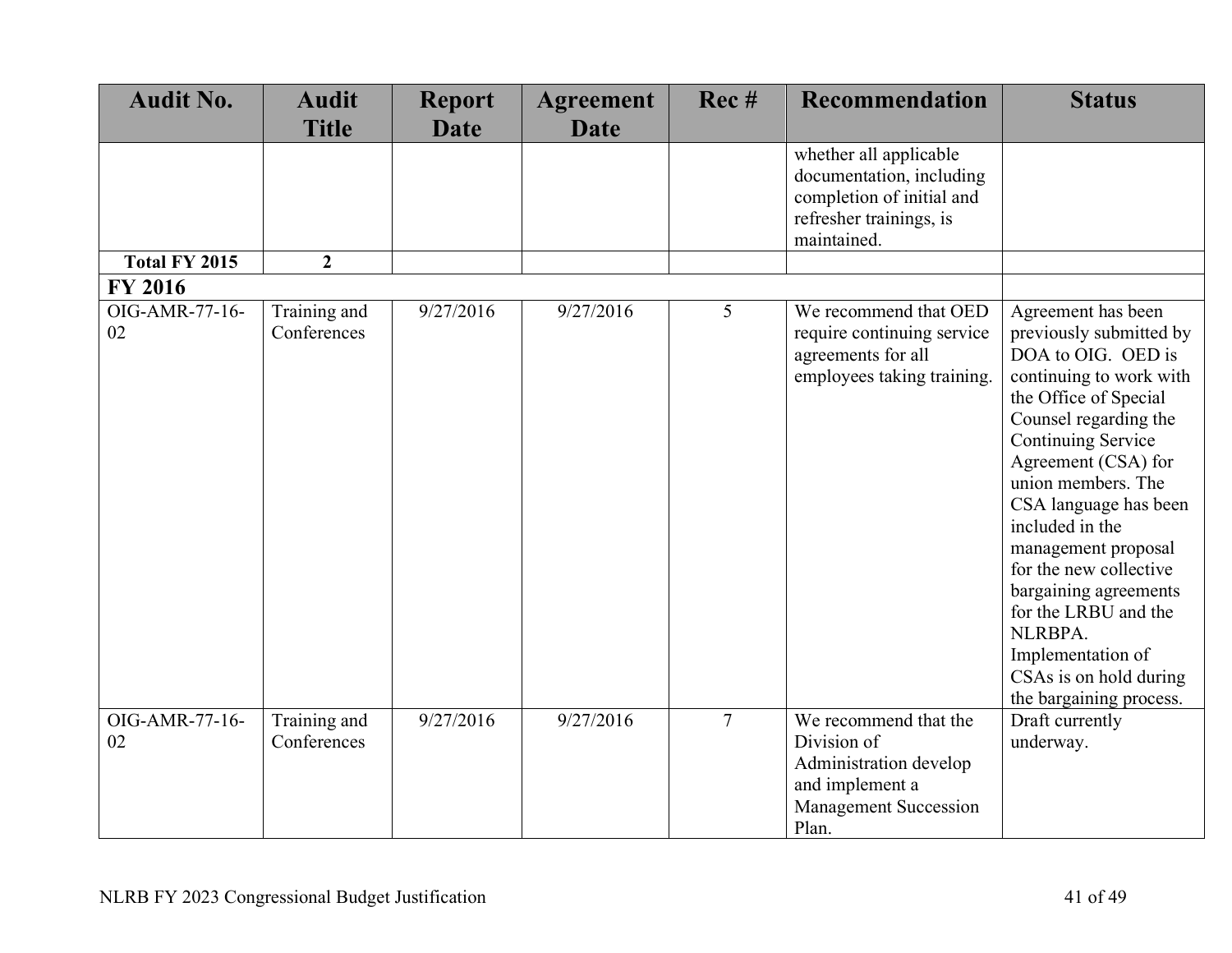| <b>Audit No.</b>     | <b>Audit</b><br><b>Title</b> | <b>Report</b><br><b>Date</b> | <b>Agreement</b><br>Date | Rec#           | <b>Recommendation</b>                                                                                                                          | <b>Status</b>                                                                                                                                                                              |
|----------------------|------------------------------|------------------------------|--------------------------|----------------|------------------------------------------------------------------------------------------------------------------------------------------------|--------------------------------------------------------------------------------------------------------------------------------------------------------------------------------------------|
| OIG-AMR-77-16-<br>02 | Training and<br>Conferences  | 9/27/2016                    | 9/27/2016                | 11             | We recommend that the<br>OCFO develop and<br>implement policies and<br>procedures for the travel<br>of employees in a local<br>commuting area. | 95% Complete:<br>The Travel Policy is<br>under NLRB Union<br>Review.                                                                                                                       |
| <b>Total FY 2016</b> | $\overline{\mathbf{3}}$      |                              |                          |                |                                                                                                                                                |                                                                                                                                                                                            |
| <b>FY 2018</b>       |                              |                              |                          |                |                                                                                                                                                |                                                                                                                                                                                            |
| OIG-AMR-80-18-<br>02 | Purchase<br>Cards            | 8/16/2018                    | 8/16/2018                | 1              | Revise the Management<br>Plan to address the noted<br>deficiencies.                                                                            | 60% Completed:<br>Management Plan to be<br>completed by the end of<br>Q2FY22.                                                                                                              |
| OIG-AMR-80-18-<br>02 | Purchase<br>Cards            | 8/16/2018                    | 8/16/2018                | $\overline{2}$ | Establish procedures to<br>ensure that the master<br>files meet all of the legal<br>and regulatory<br>requirements.                            | 65% Completed:<br>Policy is being<br>reworked with<br>SmartPay 3 updates.<br>The new program<br>requirements satisfy all<br>of the IG findings. To<br>be released by the end<br>of Q2FY22. |
| OIG-AMR-80-18-<br>02 | Purchase<br>Cards            | 8/16/2018                    | 8/16/2018                | $\overline{3}$ | Coordinate with OED to<br>ensure that the Agency's<br>purchase card training<br>meets all of OMB's<br>requirements.                            | 65% Completed:<br>Policy is being<br>reworked with<br>SmartPay 3 updates.<br>The new program<br>requirements satisfy all<br>of the IG findings. To<br>be released by the end<br>of Q2FY22. |
| OIG-AMR-80-18-<br>02 | Purchase<br>Cards            | 8/16/2018                    | 8/16/2018                | $\overline{4}$ | Develop and implement<br>controls to ensure that all<br>participants in the                                                                    | 65% Completed:<br>Policy is being<br>reworked with                                                                                                                                         |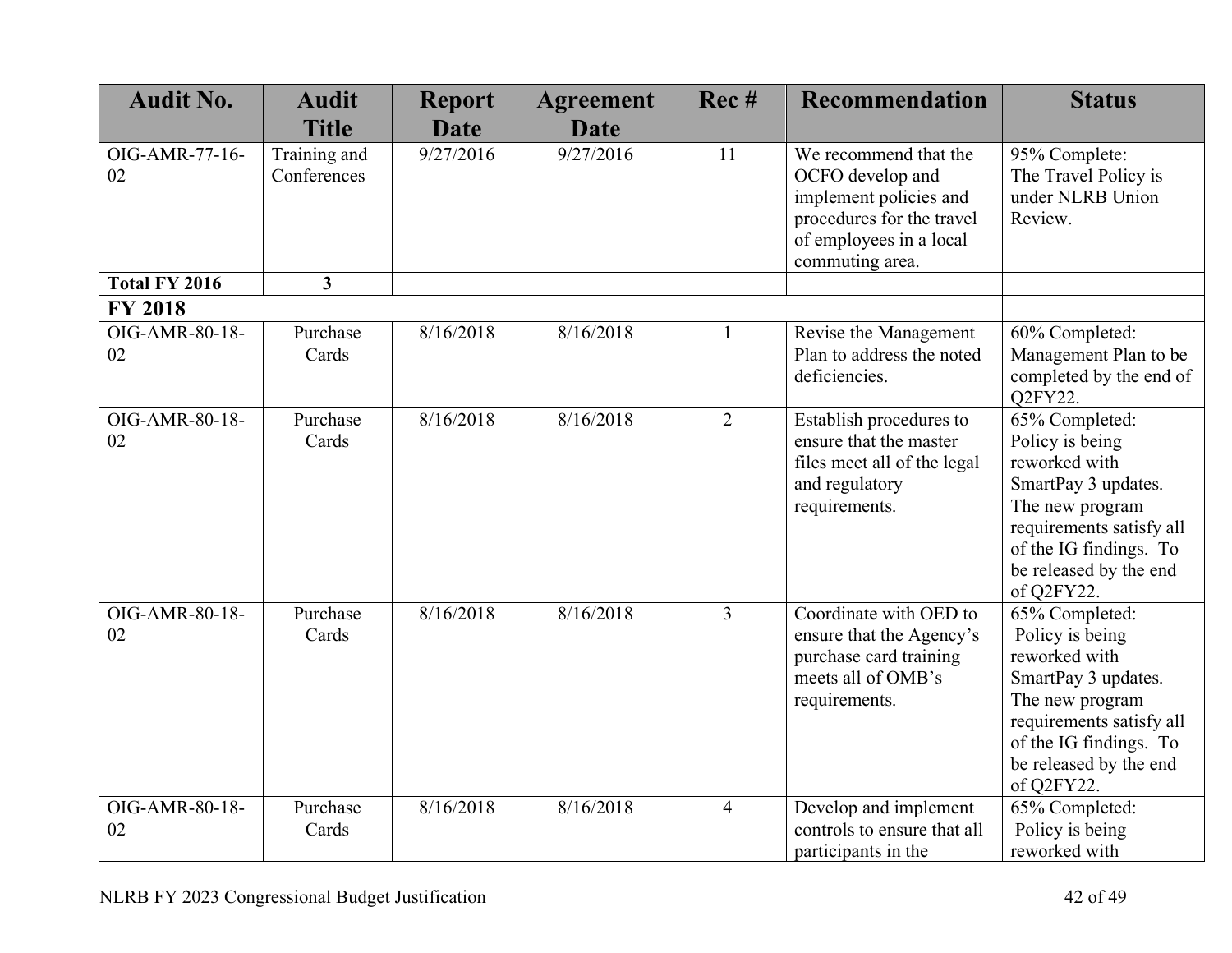| <b>Audit No.</b>     | <b>Audit</b><br><b>Title</b> | <b>Report</b><br><b>Date</b> | <b>Agreement</b><br>Date | Rec#           | <b>Recommendation</b>                                                                                                                                | <b>Status</b>                                                                                                                                                                              |
|----------------------|------------------------------|------------------------------|--------------------------|----------------|------------------------------------------------------------------------------------------------------------------------------------------------------|--------------------------------------------------------------------------------------------------------------------------------------------------------------------------------------------|
|                      |                              |                              |                          |                | purchase card program<br>meet the training<br>requirements.                                                                                          | SmartPay 3 updates.<br>The new program<br>requirements satisfy all<br>of the IG findings. To<br>be released by the end<br>of Q2FY22.                                                       |
| OIG-AMR-80-18-<br>02 | Purchase<br>Cards            | 8/16/2018                    | 8/16/2018                | 5              | Develop and implement<br>processes and procedures<br>to ensure that reconciled<br>statements are accurate<br>and complete.                           | 65% Completed:<br>Policy is being<br>reworked with<br>SmartPay 3 updates.<br>The new program<br>requirements satisfy all<br>of the IG findings. To<br>be released by the end<br>of Q2FY22. |
| OIG-AMR-80-18-<br>02 | Purchase<br>Cards            | 8/16/2018                    | 8/16/2018                | 6              | Develop and implement<br>processes and procedures<br>regarding the content of<br>pre-approvals.                                                      | 65% Completed:<br>Policy is being<br>reworked with<br>SmartPay 3 updates.<br>The new program<br>requirements satisfy all<br>of the IG findings. To<br>be released by the end<br>of Q2FY22. |
| OIG-AMR-80-18-<br>02 | Purchase<br>Cards            | 8/16/2018                    | 8/16/2018                | $\overline{7}$ | Develop and implement<br>processes and procedures<br>to ensure that purchase<br>cards are cancelled when<br>cardholders separate from<br>the Agency. | 65% Completed:<br>Policy is being<br>reworked with<br>SmartPay 3 updates.<br>The new program<br>requirements satisfy all<br>of the IG findings. To                                         |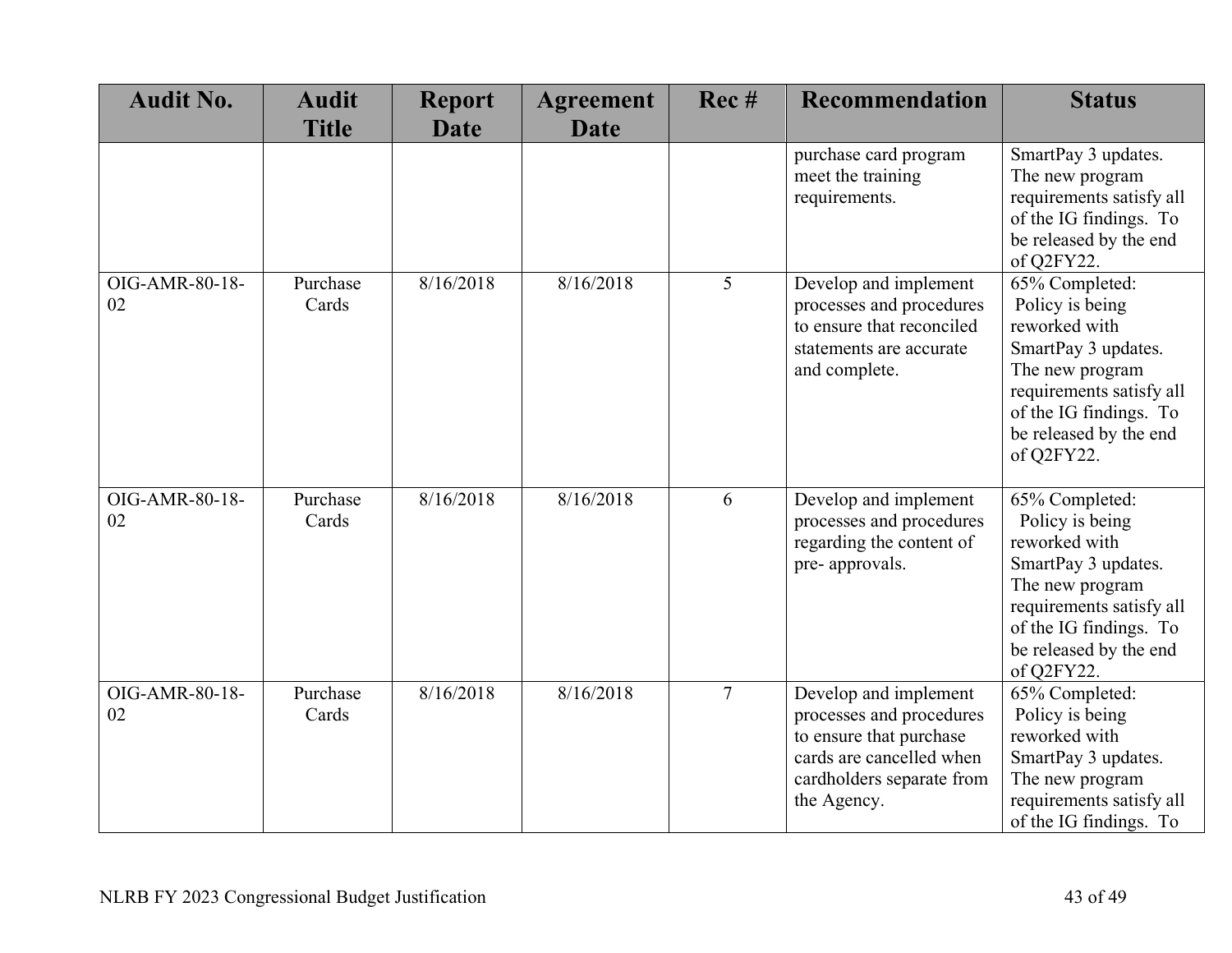| <b>Audit No.</b>     | <b>Audit</b><br><b>Title</b> | <b>Report</b><br><b>Date</b> | <b>Agreement</b><br>Date | Rec#           | <b>Recommendation</b>                                                                                                                                                                                                                                       | <b>Status</b>                                                                                                                                                                                                                           |
|----------------------|------------------------------|------------------------------|--------------------------|----------------|-------------------------------------------------------------------------------------------------------------------------------------------------------------------------------------------------------------------------------------------------------------|-----------------------------------------------------------------------------------------------------------------------------------------------------------------------------------------------------------------------------------------|
|                      |                              |                              |                          |                |                                                                                                                                                                                                                                                             | be released by the end<br>of Q2FY22.                                                                                                                                                                                                    |
| OIG-AMR-80-18-<br>02 | Purchase<br>Cards            | 8/16/2018                    | 8/16/2018                | 8              | Develop procedures to<br>ensure that purchase<br>cardholders and approving<br>officials follow existing<br>Agency policies and<br>procedures regarding the<br>type of supporting<br>documentation that is<br>acceptable for statement<br>reconciliations.   | 65% Completed:<br>Policy is being<br>reworked with<br>SmartPay 3 updates.<br>The new program<br>requirements satisfy all<br>of the IG findings. To<br>be released by the end<br>of Q2FY22.                                              |
| <b>Total FY 2018</b> | 8                            |                              |                          |                |                                                                                                                                                                                                                                                             |                                                                                                                                                                                                                                         |
| <b>FY 2020</b>       |                              |                              |                          |                |                                                                                                                                                                                                                                                             |                                                                                                                                                                                                                                         |
| OIG-AMR-88-20-<br>03 | Backpay<br>Accounting        | 12/10/2019                   | 12/10/2019               | $\overline{2}$ | We recommend that the<br>OCFO review all the<br>backpay cases with funds<br>in the deposit account and<br>disburse any funds that<br>are being held as either<br>being unclaimed or a fine<br>should be remitted to the<br>U.S. Treasury as<br>appropriate. | On schedule. Our plan<br>includes reaching out to<br>Operations<br>Management/CCU to<br>get further information<br>on these items to<br>determine how to get<br>the funds to Treasury.<br>The due date for this<br>action is 3/31/2022. |
| OIG-AMR-88-20-<br>03 | Backpay<br>Accounting        | 12/10/2019                   | 12/10/2019               | $\overline{3}$ | We recommend that the<br>Finance Branch reconcile<br>the backpay cases with<br>recurring journal voucher<br>entries and take<br>appropriate action to                                                                                                       | On schedule. Our<br>contractors are currently<br>researching these issues<br>regarding FBWT. We<br>look to resolve one of<br>the items by $3/31/2022$ .                                                                                 |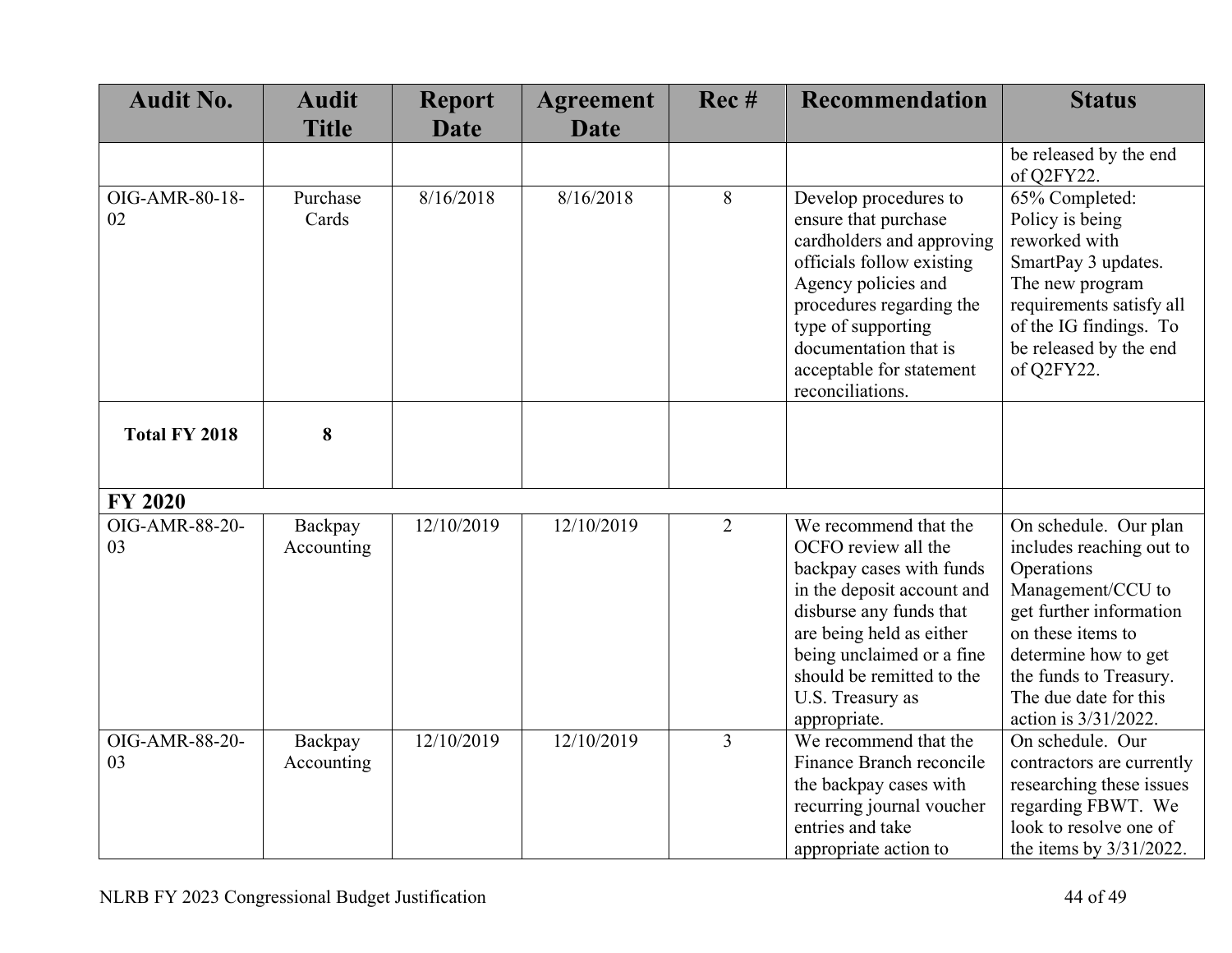| <b>Audit No.</b>     | <b>Audit</b><br><b>Title</b>          | <b>Report</b><br><b>Date</b> | <b>Agreement</b><br><b>Date</b> | Rec#           | <b>Recommendation</b>                                                                                                                                                                                           | <b>Status</b>                                                                                                                                                                                                                                                                                                  |
|----------------------|---------------------------------------|------------------------------|---------------------------------|----------------|-----------------------------------------------------------------------------------------------------------------------------------------------------------------------------------------------------------------|----------------------------------------------------------------------------------------------------------------------------------------------------------------------------------------------------------------------------------------------------------------------------------------------------------------|
|                      |                                       |                              |                                 |                | correct the accounting<br>errors.                                                                                                                                                                               |                                                                                                                                                                                                                                                                                                                |
| OIG-AMR-88-20-<br>03 | Backpay<br>Accounting                 | 12/10/2019                   | 12/10/2019                      | 5              | We recommend that the<br>Finance Branch<br>reconstruct the three<br>backpay files with<br>appropriate<br>documentation of the<br>receipt and disbursements<br>of backpay funds and then<br>reconcile the cases. | On 12/13/2021, we<br>spoke to Finance and<br>explained that our<br>recommendation<br>included reconciliation<br>of backpay cases.<br>During our call, they<br>agreed that<br>reconciliation was not<br>performed, and they will<br>work on obtaining data<br>to perform<br>reconciliation of<br>backpay cases. |
| OIG-AMR-88-20-<br>03 | Backpay<br>Accounting                 | 12/10/2019                   | 12/10/2019                      | 6              | We recommend that the<br>Finance Branch officials<br>consult with the Internal<br>Revenue Service and then<br>develop and implement<br>internal controls to<br>address the tax payments<br>and refunds.         | 1. SOP provided to the<br>IG office 9/10/21.<br>2. FY22 we will work<br>on the proof.                                                                                                                                                                                                                          |
| OIG-AMR-91-21-<br>04 | FY 2019<br><b>Budget</b><br>Execution | 9/16/2020                    | 9/16/2020                       | $\overline{2}$ | Establish and implement<br>an IPT internal control<br>process for capital<br>projects that meets the<br>criteria established by<br>OMB Circular A-11.                                                           | In progress. The<br>Program and Budget<br><b>Advisory Committee</b><br>(PBAC) Charter was<br>provided. Senior<br>Management is<br>reviewing the charter.                                                                                                                                                       |
| <b>FY 2020</b>       | 5                                     |                              |                                 |                |                                                                                                                                                                                                                 |                                                                                                                                                                                                                                                                                                                |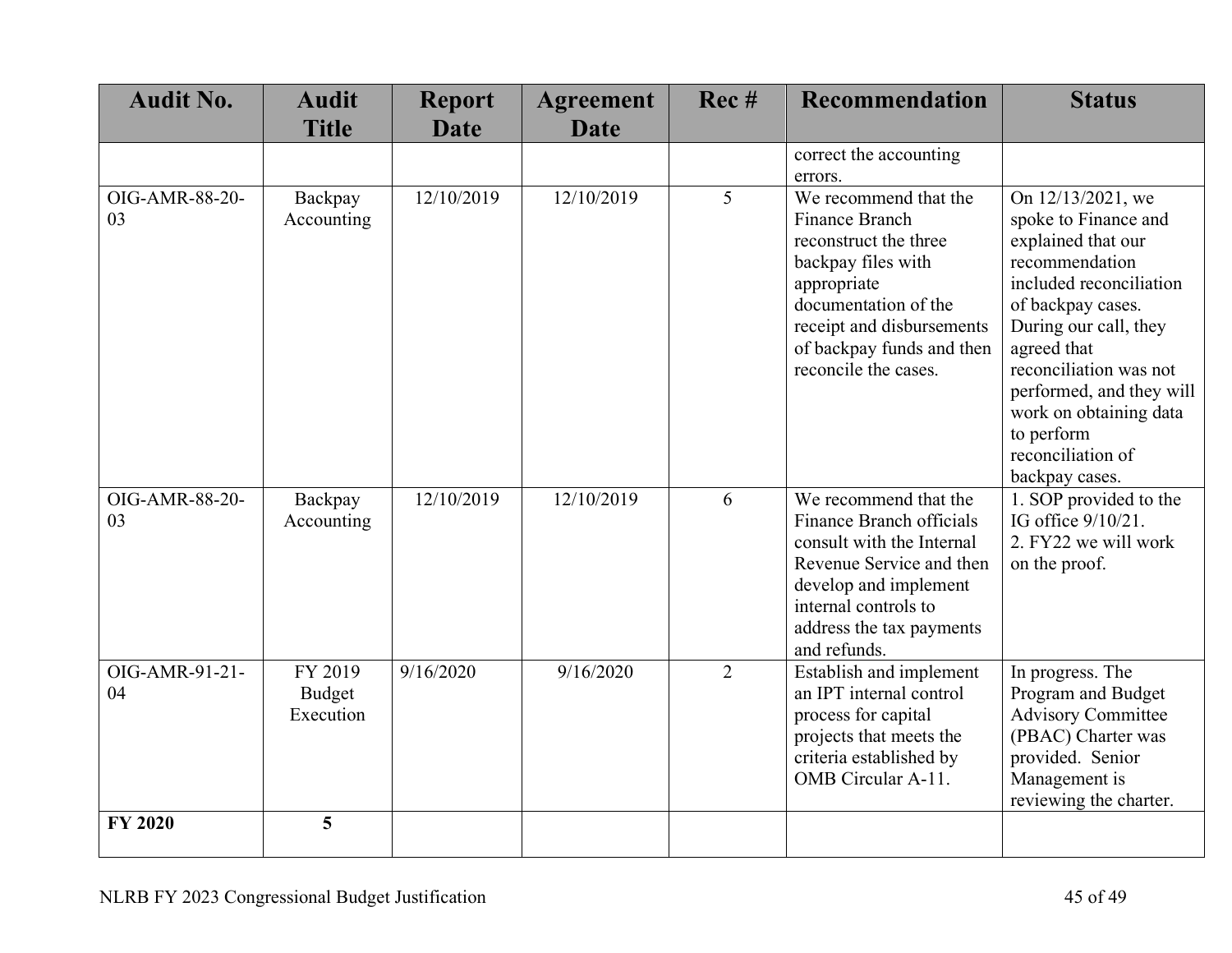| <b>Audit No.</b>     | <b>Audit</b><br><b>Title</b> | <b>Report</b><br><b>Date</b> | <b>Agreement</b><br>Date | Rec#         | <b>Recommendation</b>                                                                                                                                                                                                                                                                                                                                                                                                                             | <b>Status</b>                                         |
|----------------------|------------------------------|------------------------------|--------------------------|--------------|---------------------------------------------------------------------------------------------------------------------------------------------------------------------------------------------------------------------------------------------------------------------------------------------------------------------------------------------------------------------------------------------------------------------------------------------------|-------------------------------------------------------|
| <b>FY 2021</b>       |                              |                              |                          |              |                                                                                                                                                                                                                                                                                                                                                                                                                                                   |                                                       |
| OIG-AMR-95-21-<br>03 | <b>DATA</b> Act              | 8/30/2021                    | 8/30/2021                | $\mathbf{1}$ | Develop and implement<br>internal controls to ensure<br>that:<br>a. Procurement data in the<br>financial system is<br>recorded in an accurate<br>and timely manner;<br>b. Procurement actions are<br>reported into FPDS-NG<br>within the time<br>requirement set out in the<br>FAR; and<br>c. There is a documented<br>process of procurement<br>data quality control that<br>enables the SAO to<br>reasonably provide<br>assurances of validity, | In Progress. New<br>completion date to<br>reassessed. |
|                      |                              |                              |                          |              | reliability, and<br>completeness of the<br>DATA Act submission.<br>The process should<br>include adequate<br>segregation of duties and<br>address the errors in the<br>crosswarning report.                                                                                                                                                                                                                                                       |                                                       |
| OIG-AMR-95-21-<br>03 | <b>DATA</b> Act              | 8/30/2021                    | 8/30/2021                | $\mathbf{1}$ | Resolve the discrepancies<br>in the Program Activity<br>Codes between the<br>financial system, OMB's<br>MAX Collect Repository,                                                                                                                                                                                                                                                                                                                   | In Progress. New<br>completion date to<br>reassessed. |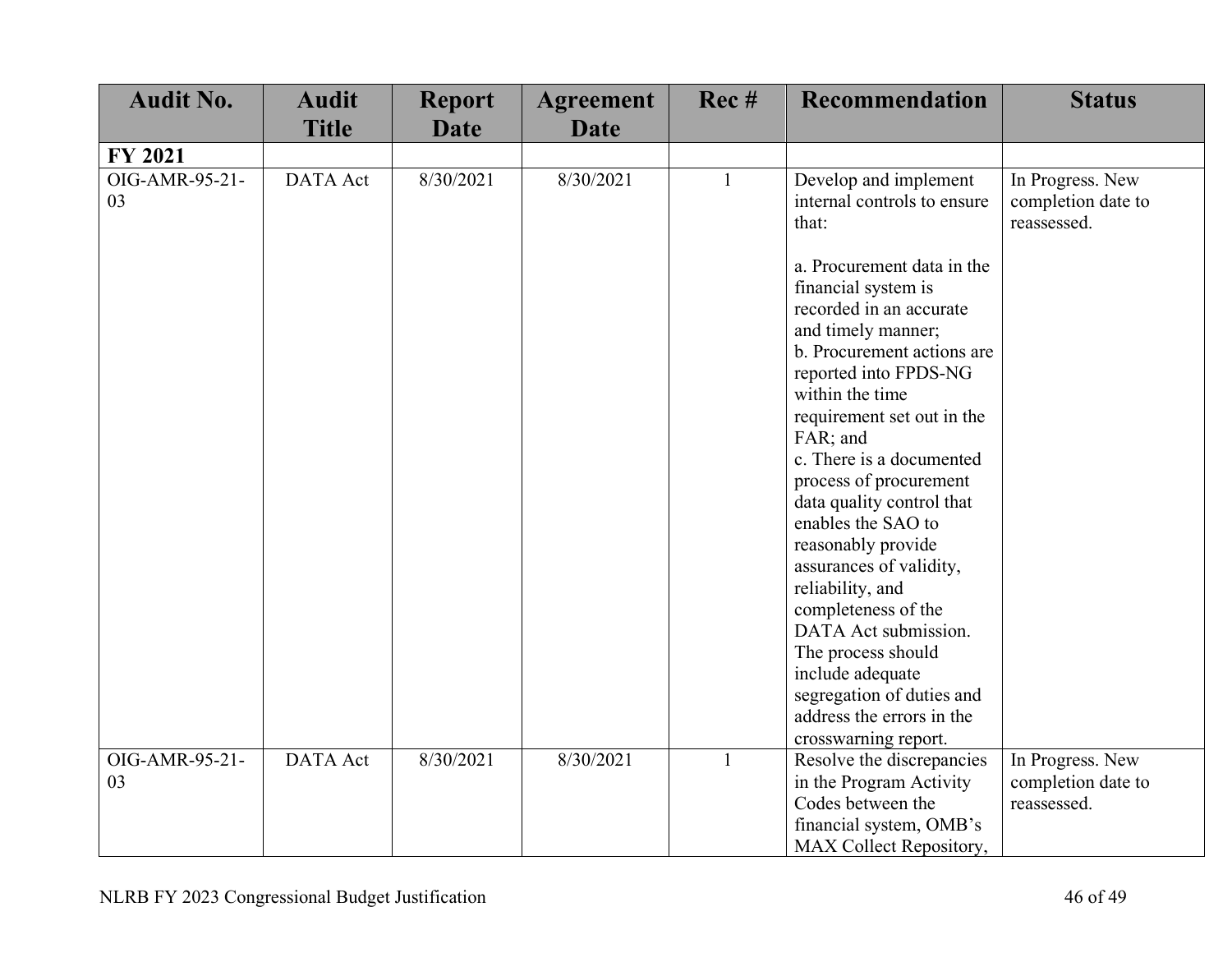| <b>Audit No.</b>     | <b>Audit</b><br><b>Title</b> | <b>Report</b><br><b>Date</b> | <b>Agreement</b><br>Date | Rec#           | <b>Recommendation</b>                                                                                                                                                      | <b>Status</b>                                                                                                                                                                                                                                                                                                                                                              |
|----------------------|------------------------------|------------------------------|--------------------------|----------------|----------------------------------------------------------------------------------------------------------------------------------------------------------------------------|----------------------------------------------------------------------------------------------------------------------------------------------------------------------------------------------------------------------------------------------------------------------------------------------------------------------------------------------------------------------------|
|                      |                              |                              |                          |                | and the President's<br><b>Budget Program and</b><br>Financing Schedule.                                                                                                    |                                                                                                                                                                                                                                                                                                                                                                            |
| <b>Total FY 2021</b> | $\overline{2}$               |                              |                          |                |                                                                                                                                                                            |                                                                                                                                                                                                                                                                                                                                                                            |
| FY 2022              |                              |                              |                          |                |                                                                                                                                                                            |                                                                                                                                                                                                                                                                                                                                                                            |
| OIG-AMR-94-22-<br>02 | NxGen Data<br>Accuracy       | 11/16/2021                   | 11/16/2021               | 1              | Develop and implement a<br>quality review process at<br>the local Regional Office<br>level that includes review<br>of the data at key points<br>during the case life cycle | Operations-<br>Management will<br>develop a model review<br>process that includes<br>review of the data entry<br>at key points of the case<br>life cycle. To<br>accommodate local<br>Regional Office<br>staffing, Operations will<br>ask Regions to adapt the<br>model process to fit<br>their respective<br>situations and submit<br>their adapted plan to<br>Operations. |
| OIG-AMR-94-22-<br>02 | NxGen Data<br>Accuracy       | 11/16/2021                   | 11/16/2021               | $\overline{2}$ | Develop and implement<br>internal controls related to<br>the timely entry of NxGen<br>data                                                                                 | Operations-<br>Management will<br>develop and adapt a<br>model for timely data<br>entry to accommodate<br>local capabilities, and<br>provide mandatory<br>training sessions for all<br>Regional Managers and<br>administrative personnel<br>on timely Data Entry.                                                                                                          |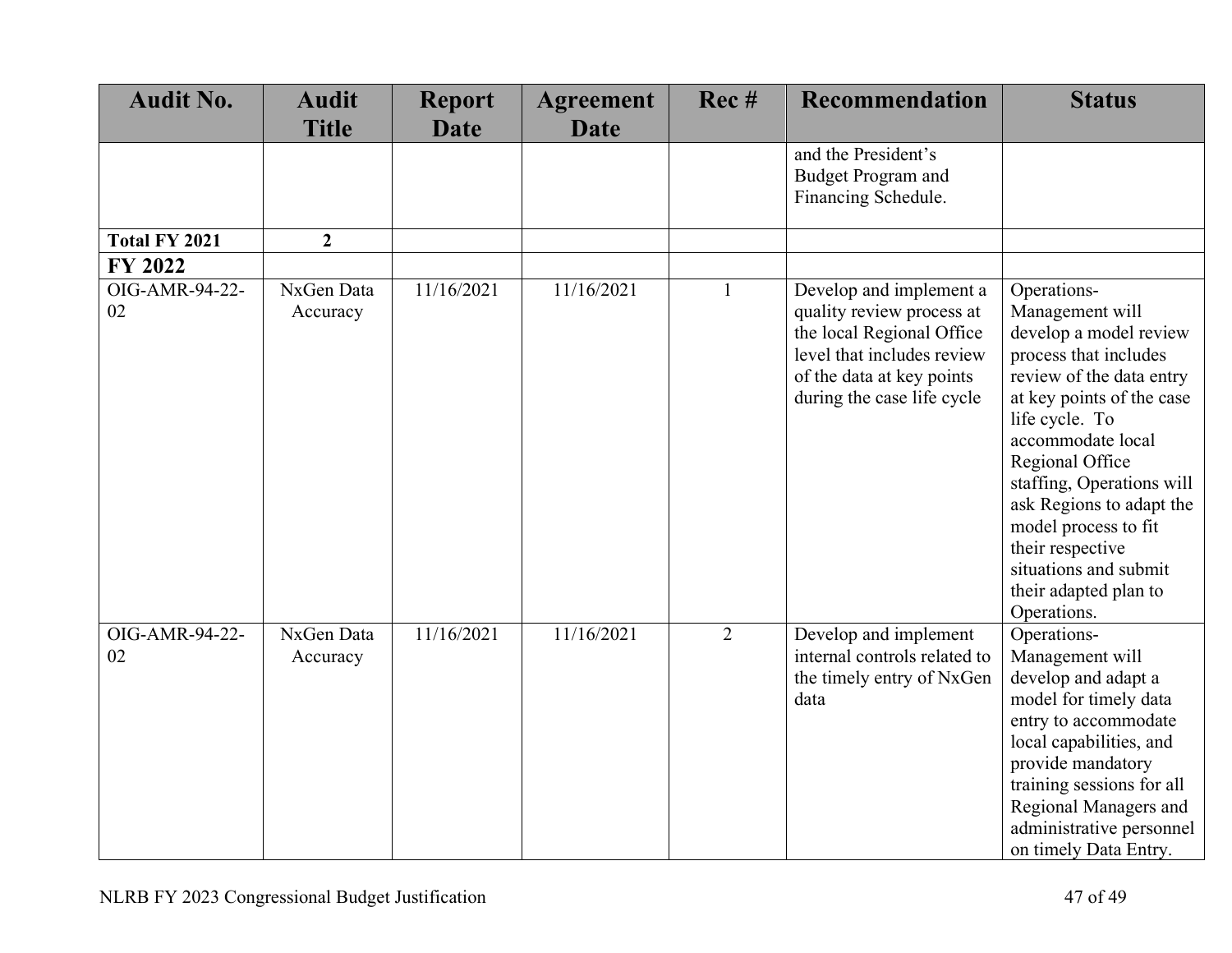| <b>Audit No.</b>     | <b>Audit</b><br><b>Title</b> | <b>Report</b><br><b>Date</b> | <b>Agreement</b><br>Date | Rec #          | <b>Recommendation</b>                                                                                                                                                                                                                                           | <b>Status</b>                                                                                                                                                                                                                                                                                               |
|----------------------|------------------------------|------------------------------|--------------------------|----------------|-----------------------------------------------------------------------------------------------------------------------------------------------------------------------------------------------------------------------------------------------------------------|-------------------------------------------------------------------------------------------------------------------------------------------------------------------------------------------------------------------------------------------------------------------------------------------------------------|
| OIG-AMR-94-22-<br>02 | NxGen Data<br>Accuracy       | 11/16/2021                   | 11/16/2021               | $\overline{3}$ | Develop and implement a<br>standard methodology for<br>documenting data in the<br>NxGen case file                                                                                                                                                               | Operations-<br>Management will<br>develop standards for<br>documenting data, and<br>work with Regions on<br>the implementation of<br>these standards. In<br>addition, Operations-<br>Management will<br>review data fields and<br>make recommendations<br>on whether the fields are<br>necessary or useful. |
| OIG-AMR-94-22-<br>02 | NxGen Data<br>Accuracy       | 11/16/2021                   | 11/16/2021               | $\overline{4}$ | Develop and implement a<br>training program that<br>focuses on NxGen data<br>quality controls and<br>processes. This program<br>should include new<br>employee NxGen<br>orientation, periodic<br>refresher training, and<br>supervisory data quality<br>review. | Operations-<br>Management will<br>develop and implement<br>mandatory training for<br>employees at all levels.                                                                                                                                                                                               |
| OIG-AMR-94-22-<br>02 | NxGen Data<br>Accuracy       | 11/16/2021                   | 11/16/2021               | 5              | Either develop an<br>appropriate explanation of<br>the current methodology<br>to calculate the merit<br>statistic in the PAR or<br>calculate the merit<br>determination rate using<br>the NxGen merit data<br>element.                                          | Operations-<br>Management develop a<br>more precise<br>explanation for the merit<br>factor statistic. In<br>addition, we Operations-<br>Management will<br>develop and implement<br>training for Regions                                                                                                    |